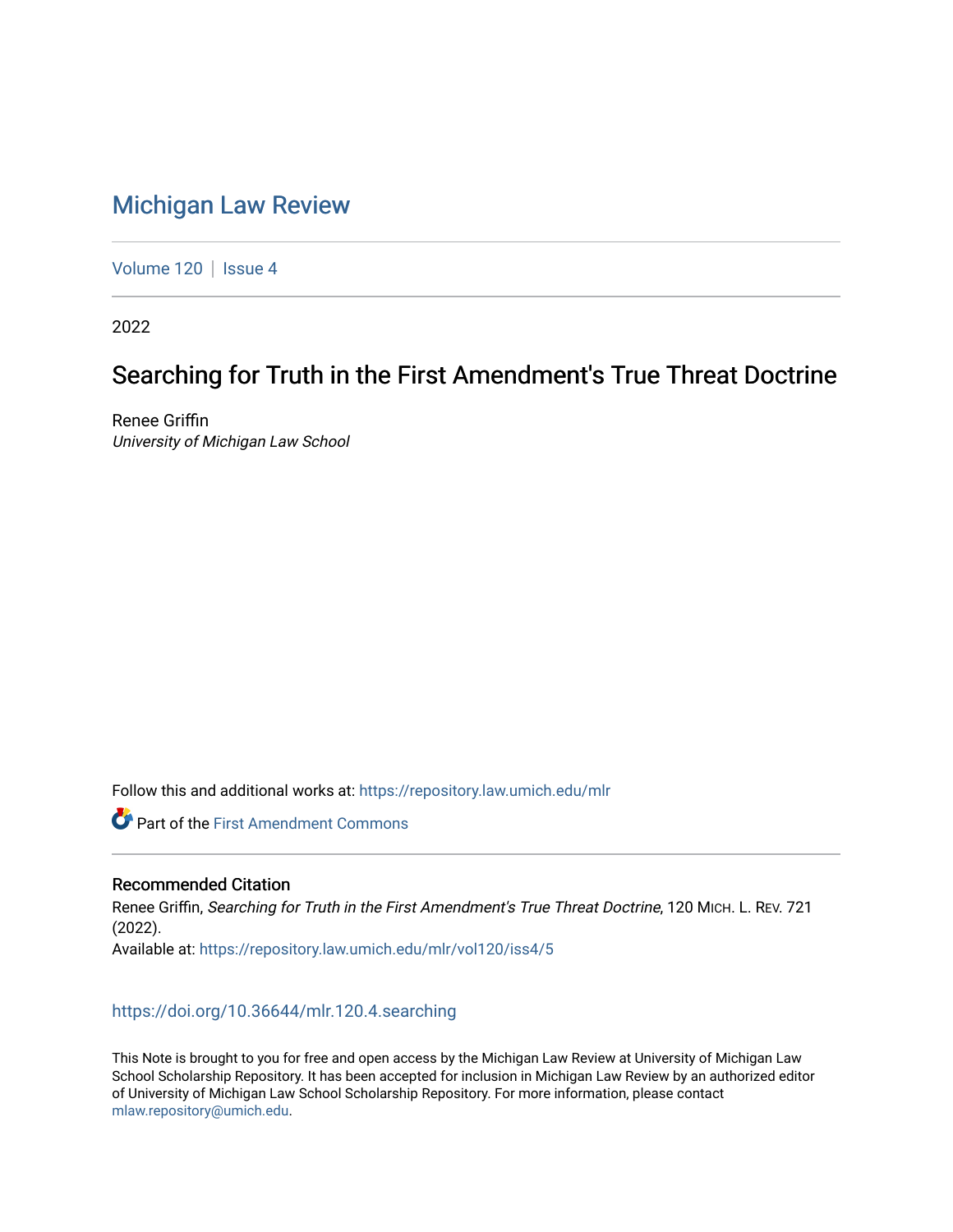# **NOTE**

# **SEARCHING FOR TRUTH IN THE FIRST AMENDMENT'S TRUE THREAT DOCTRINE**

# *Renee Griffin[\\*](#page-1-0)*

*Threats of violence, even when not actually carried out, can inflict real damage. As such, state and federal laws criminalize threats in a wide range of circumstances. But threats are also speech, and free speech is broadly protected by the First Amendment. The criminalization of threats is nonetheless possible because of Supreme Court precedents denying First Amendment protection to "true threats." Yet a crucial question remains unanswered: What counts as a true threat?*

*This Note examines courts' attempts to answer this question and identifies the many ambiguities that have resulted from those attempts. In particular, this piece highlights three frontiers of judicial confusion that are likely to arise in a true threat case: (1) what type of intent the First Amendment requires, (2) the proper standard of review on appeals of true threat convictions, and (3) the contextual analyses in which courts engage to assess whether a threat is "true" (and, by extension, whether a threat conviction was constitutional). This third frontier is discussed most extensively, as it has the greatest impact on a case's ultimate outcome. This Note also proposes a new framework for inquiries into the context of true threats, adapted from defamation law, in order to increase consistency and ensure adequate protection of speech rights within the chaotic true threat doctrine.*

## TABLE OF CONTENTS

| $\mathbf{I}$ . | SUPREME COURT DEVELOPMENT OF THE TRUE THREAT |  |
|----------------|----------------------------------------------|--|
|                |                                              |  |
|                |                                              |  |
|                |                                              |  |
|                |                                              |  |

721 [doi:10.36644/mlr.120.4.searching](https://doi.org/10.36644/mlr.120.4.searching)

<span id="page-1-0"></span>J.D., May 2021, University of Michigan Law School. Thank you to Professor Len Niehoff for his invaluable feedback, mentorship, and guidance on all things First Amendment. I'm also grateful to the Volume 120 Notes Office for their thoughtful edits. And of course, my deepest thanks to fellow Volume 119 Notes Editors Kate Markey, Conor Bradley, Veronica Portillo-Heap, Brian Remlinger, and Ingrid Yin for making me a better writer and for being allaround brilliant people.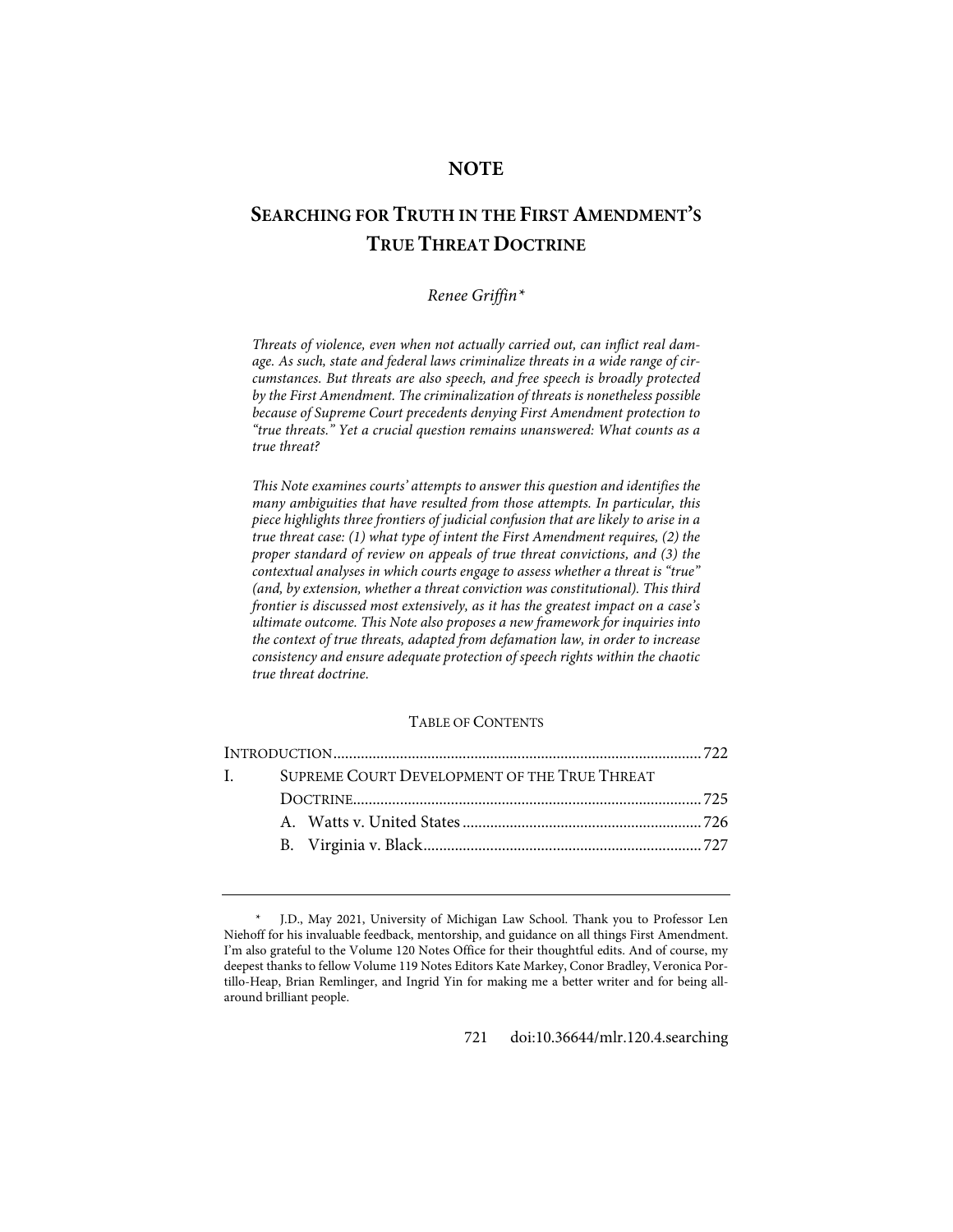| 722 | Michigan Law Review                                 | [Vol. 120:721] |  |  |  |
|-----|-----------------------------------------------------|----------------|--|--|--|
|     |                                                     |                |  |  |  |
| H.  | FRONTIERS OF JUDICIAL CONFUSION IN THE TRUE THREAT  |                |  |  |  |
|     |                                                     |                |  |  |  |
|     |                                                     |                |  |  |  |
|     | В.                                                  |                |  |  |  |
|     |                                                     |                |  |  |  |
|     |                                                     |                |  |  |  |
|     | $\mathbf{1}$                                        |                |  |  |  |
|     | $\mathfrak{D}$                                      |                |  |  |  |
|     |                                                     |                |  |  |  |
| HL. | STANDARDIZING CONTEXTUAL ANALYSES: A NEW            |                |  |  |  |
|     |                                                     |                |  |  |  |
|     |                                                     |                |  |  |  |
|     | В.                                                  |                |  |  |  |
|     |                                                     |                |  |  |  |
|     | Tweaking the Ollman Test for True Threats 749<br>2. |                |  |  |  |
|     |                                                     |                |  |  |  |

# INTRODUCTION

A threat is a grotesquely powerful weapon. Apart from any physical violence that may follow, the threat itself induces fear and can inflict genuine harm on its target. A terrorist group's bomb threat can destabilize a commu-nity and set citizens on edge, regardless of whether an explosive detonates;<sup>[1](#page-2-0)</sup> a domestic abuser's threat to harm his wife traumatizes her, regardless of whether he strikes her in the moment;<sup>[2](#page-2-1)</sup> an online troll's death threat to a reporter can prevent her from doing her job and wreak havoc on her mental health, regardless of whether the violence ever materializes.<sup>[3](#page-2-2)</sup>

The rapid expansion of communication technology means that threats, and all their attendant harms, can now be inflicted with a tap on a screen. Inperson threats still occur, of course, but alternative methods—ranging from a

<span id="page-2-0"></span><sup>1.</sup> *See generally* Alex Schmid, *Terrorism as Psychological Warfare*, 1 DEMOCRACY & SEC. 137 (2005).

<span id="page-2-1"></span><sup>2.</sup> *See* TK Logan, *"If I Can't Have You Nobody Will": Explicit Threats in the Context of Coercive Control*, 32 VIOLENCE & VICTIMS 126, 132–34 (2017); Jessica Miles, *Straight Outta SCOTUS: Domestic Violence, True Threats, and Free Speech*, 74 U.MIA. L.REV. 711, 733–40 (2020).

<span id="page-2-2"></span><sup>3.</sup> *See* Philip Eil, *The Worst Effects of Online Death Threats Are Things No One Can See*, VICE (July 22, 2019, 7:00 AM), [https://www.vice.com/en/article/qv7yyq/the-worst-effects-of-online](https://www.vice.com/en/article/qv7yyq/the-worst-effects-of-online-death-threats-are-things-no-one-can-see)[death-threats-are-things-no-one-can-see](https://www.vice.com/en/article/qv7yyq/the-worst-effects-of-online-death-threats-are-things-no-one-can-see) [\[perma.cc/3EKX-FRH4\]](https://perma.cc/3EKX-FRH4); Jason Wilson, *Doxxing, Assault, Death Threats: The New Dangers Facing US Journalists Covering Extremism*, GUARDIAN (June 14, 2018, 10:41 AM)[, https://www.theguardian.com/world/2018/jun/14/doxxing-assault-death](https://www.theguardian.com/world/2018/jun/14%E2%80%8C/doxxing-assault-death-threats-the-new-dangers-facing-us-journalists-covering-extremism)[threats-the-new-dangers-facing-us-journalists-covering-extremism](https://www.theguardian.com/world/2018/jun/14%E2%80%8C/doxxing-assault-death-threats-the-new-dangers-facing-us-journalists-covering-extremism) [\[perma.cc/9GG8-6N7D\]](https://perma.cc/9GG8-6N7D).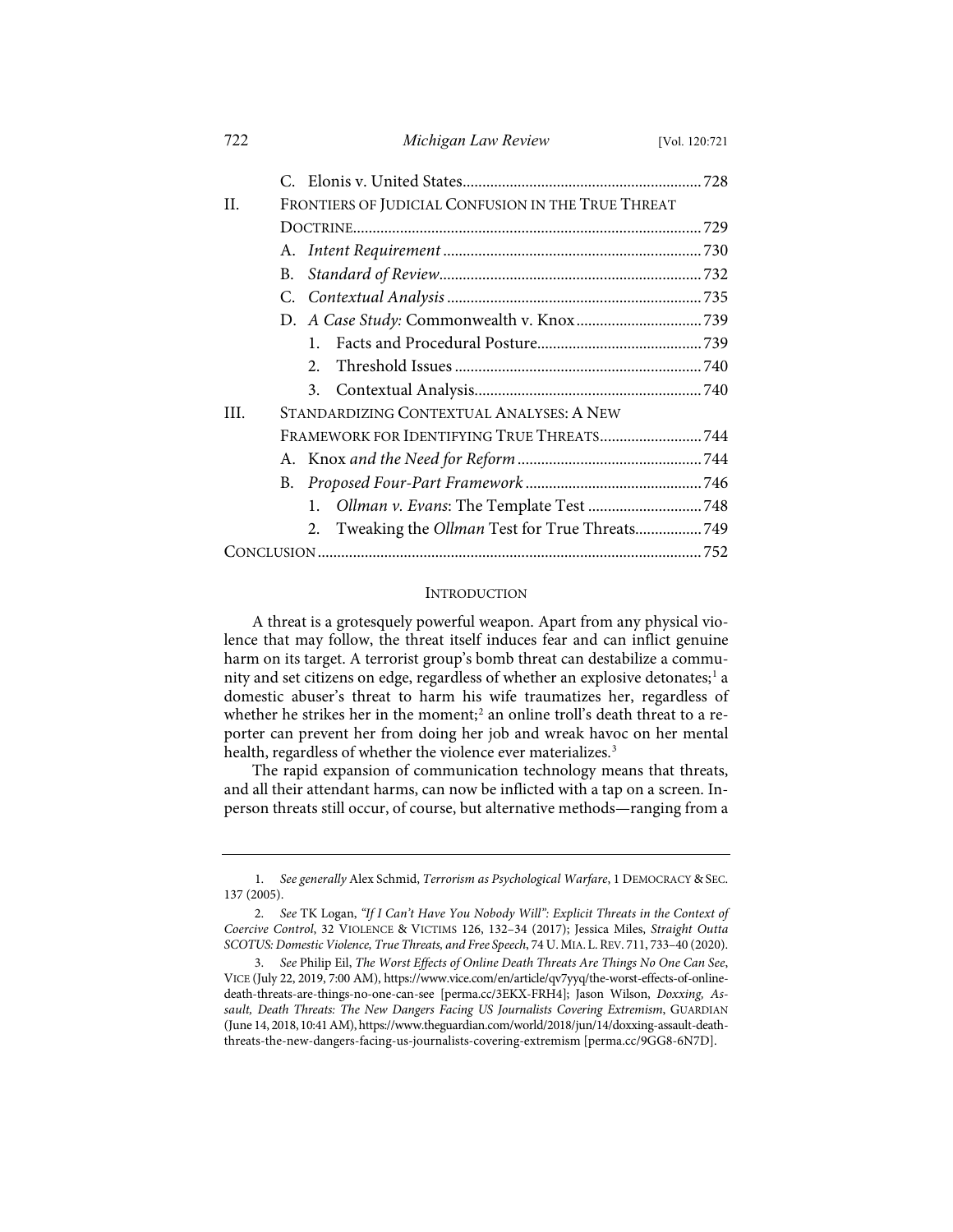threatening phone call to an especially vicious tweet—are innumerable, cost-less, and potentially anonymous.<sup>[4](#page-3-0)</sup> With this in mind, the impulse to punish individuals who threaten others is understandable, perhaps even imperative.

In the United States, the rational desire to sanction threatening language runs up against a formidable barrier: the First Amendment. The amendment protects a vast range of speech from government restriction, including speech that some may find upsetting, inaccurate, or offensive.<sup>[5](#page-3-1)</sup> It is not difficult to imagine how laws restricting threats could infringe upon this "prized American privilege to speak one's mind."[6](#page-3-2) Speech that one person perceives as a threat might reasonably be interpreted by others as a mere expression of feeling or as a controversial idea. The Supreme Court, however, has recognized that certain types of speech remain "constitutionally proscribable."[7](#page-3-3) "True threats" are one such category,<sup>[8](#page-3-4)</sup> paving the way for federal and state statutes that criminalize threatening speech.[9](#page-3-5) Making true threats an exception to First Amendment protection nonetheless raises the question: How do we know a true threat when we see it?

So far, the Court has failed to provide a practicable answer, leaving lower courts in the lurch. Labeling a threat as "true" is meaningless at best and misleading at worst. "True" implies some degree of actualization—that the state-ment must reflect a real intention to go through with the threatened act.<sup>[10](#page-3-6)</sup> But the Supreme Court has clarified that the defendant in a true threat case does not need to have an intent to act in order to be convicted.<sup>[11](#page-3-7)</sup> Instead, the government need only prove a specific "intent of placing the victim in fear of bodily harm or death."[12](#page-3-8) Lower courts disagree about what exactly that intent looks like, though.<sup>[13](#page-3-9)</sup> Beyond this threshold question about intent, courts have also struggled to reach consensus on downstream issues such as the standard of review for assessing the constitutionality of a threat conviction and the test

13. *See infra* Section II.A.

<span id="page-3-0"></span><sup>4.</sup> *See* Micah Lee, *How to Run a Rogue Government Twitter Account with an Anonymous Email Address and a Burner Phone*, INTERCEPT (Feb. 20, 2017, 9:53 AM), [https://theinter](https://theintercept.com/2017/02/20/how-to-run-a-rogue-government-twitter-account-with-an-anonymous-email-address-and-a-burner-phone/)[cept.com/2017/02/20/how-to-run-a-rogue-government-twitter-account-with-an-anonymous](https://theintercept.com/2017/02/20/how-to-run-a-rogue-government-twitter-account-with-an-anonymous-email-address-and-a-burner-phone/)[email-address-and-a-burner-phone](https://theintercept.com/2017/02/20/how-to-run-a-rogue-government-twitter-account-with-an-anonymous-email-address-and-a-burner-phone/) [\[perma.cc/WV4T-PJUS\]](https://perma.cc/WV4T-PJUS).

<span id="page-3-1"></span><sup>5.</sup> *See* Watts v. United States, 394 U.S. 705, 708 (1969); N.Y. Times Co. v. Sullivan, 376 U.S. 254, 270 (1964). "Speech" and "statements" are used loosely throughout this Note to describe many different types of expression, including written material and even expressive conduct.

<sup>6.</sup> Bridges v. California, 314 U.S. 252, 270 (1941).

<span id="page-3-4"></span><span id="page-3-3"></span><span id="page-3-2"></span><sup>7.</sup> R.A.V. v. City of St. Paul, 505 U.S. 377, 383 (1992); *see also* Chaplinsky v. New Hampshire, 315 U.S. 568, 571–72 (1942).

<sup>8.</sup> Virginia v. Black, 538 U.S. 343, 359 (2003).

<sup>9.</sup> *See infra* not[e 33.](#page-5-0)

<span id="page-3-9"></span><span id="page-3-8"></span><span id="page-3-7"></span><span id="page-3-6"></span><span id="page-3-5"></span><sup>10.</sup> *See True*, MERRIAM-WEBSTER, <https://www.merriam-webster.com/dictionary/true> [\[perma.cc/K874-JCPC\]](https://perma.cc/K874-JCPC).

<sup>11.</sup> *Black*, 538 U.S. at 359–60.

<sup>12.</sup> *Id.* at 360.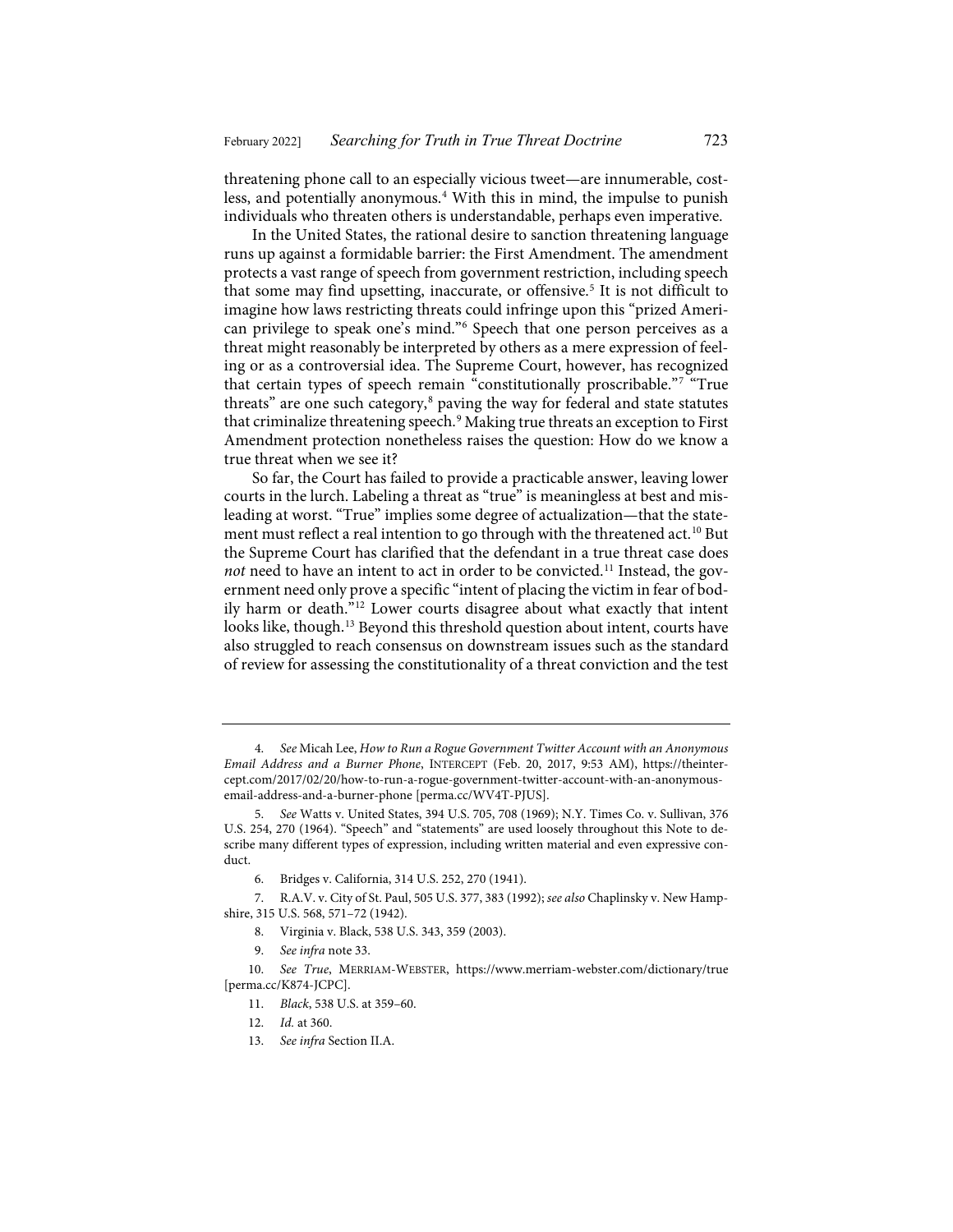that should be used to evaluate the relevant context in true threat cases.<sup>[14](#page-4-0)</sup> This contextual analysis is particularly difficult for courts as the inquiry is highly fact intensive, and no single approach to this crucial analytical step has emerged. Despite the uncertainty pervading every phase of a true threat case, American courts regularly convict defendants for "threatening" speech.<sup>[15](#page-4-1)</sup>

The recent case of *Commonwealth v. Knox* demonstrates the hazards of current true threat doctrine.[16](#page-4-2) There, teenage defendant Jamal Knox wrote and recorded a rap song entitled "F--k the Police," with violent lyrics directed at the police in general and at two Pittsburgh police officers in particular.[17](#page-4-3) After the Pittsburgh police came across the song on Facebook, Knox was charged with witness intimidation and making "terroristic threats" under Pennsylvania state law.[18](#page-4-4) Knox was convicted and sentenced to multiple years in prison.[19](#page-4-5) He appealed all the way to the Pennsylvania Supreme Court, arguing that his speech was protected under the First Amendment.[20](#page-4-6) The court affirmed his conviction, finding the evidence competent to show his subjective intent to threaten the officers based on the court's interpretation of the lyrics themselves and four "contextual factors."<sup>[21](#page-4-7)</sup> But breaking down the opinion reveals that the court's analysis of context was surface level at best.<sup>[22](#page-4-8)</sup> Still, the U.S. Supreme Court denied Knox's petition for writ of certiorari.<sup>[23](#page-4-9)</sup>

This Note argues that courts' haphazard approach to analyzing context in true threat cases risks the unconstitutional criminalization of protected speech. Part I discusses the Supreme Court's sparse case law creating and defining the true threat doctrine. Using *Knox* as a representative example, Part II examines three areas of disagreement that have emerged between courts struggling to apply the Court's inscrutable true threat holdings. Specifically, this Part emphasizes the importance of contextual factors in determining whether particular speech counts as a "true threat" and concludes that courts' ad hoc approach to this contextual analysis does not work. To help courts more consistently and thoroughly identify true threats in a manner that aligns with First Amendment principles, Part III proposes a four-part framework borrowed from defamation law to analyze the complex context surrounding a threat.

14. *See infra* Sections II.B, II.C.

- 21. *Id.* at 1153, 1159–61.
- 22. *See infra* Section II.D.3.
- 23. Knox v. Pennsylvania, 139 S. Ct. 1547 (2019).

<span id="page-4-2"></span><span id="page-4-1"></span><span id="page-4-0"></span><sup>15.</sup> *See, e.g.*, United States v. Khan, 937 F.3d 1042 (7th Cir. 2019); Commonwealth v. Knox, 190 A.3d 1146 (Pa. 2018); United States v. Elonis, 841 F.3d 589 (3d Cir. 2016); Looney v. State, 785 S.E.2d 432 (Ga. Ct. App. 2016).

<sup>16.</sup> *See Knox*, 190 A.3d at 1146.

<sup>17.</sup> *Id.* at 1149.

<sup>18.</sup> *Id.* at 1150.

<span id="page-4-9"></span><span id="page-4-8"></span><span id="page-4-7"></span><span id="page-4-6"></span><span id="page-4-5"></span><span id="page-4-4"></span><span id="page-4-3"></span><sup>19.</sup> *2 Sentenced in Threatening Rap Video Case*, CBS PITTSBURGH (Feb. 6, 2014, 1:06 PM), [https://pittsburgh.cbslocal.com/2014/02/06/2-sentenced-in-threatening-rap-video-case](https://pittsburgh.cbslocal.com/2014/02/06/2-sentenced-in-threatening-rap-video-case/) [\[perma.cc](https://perma.cc/R5YZ-TQ9Q) [/R5YZ-TQ9Q\]](https://perma.cc/R5YZ-TQ9Q).

<sup>20.</sup> *Knox*, 190 A.3d at 1148.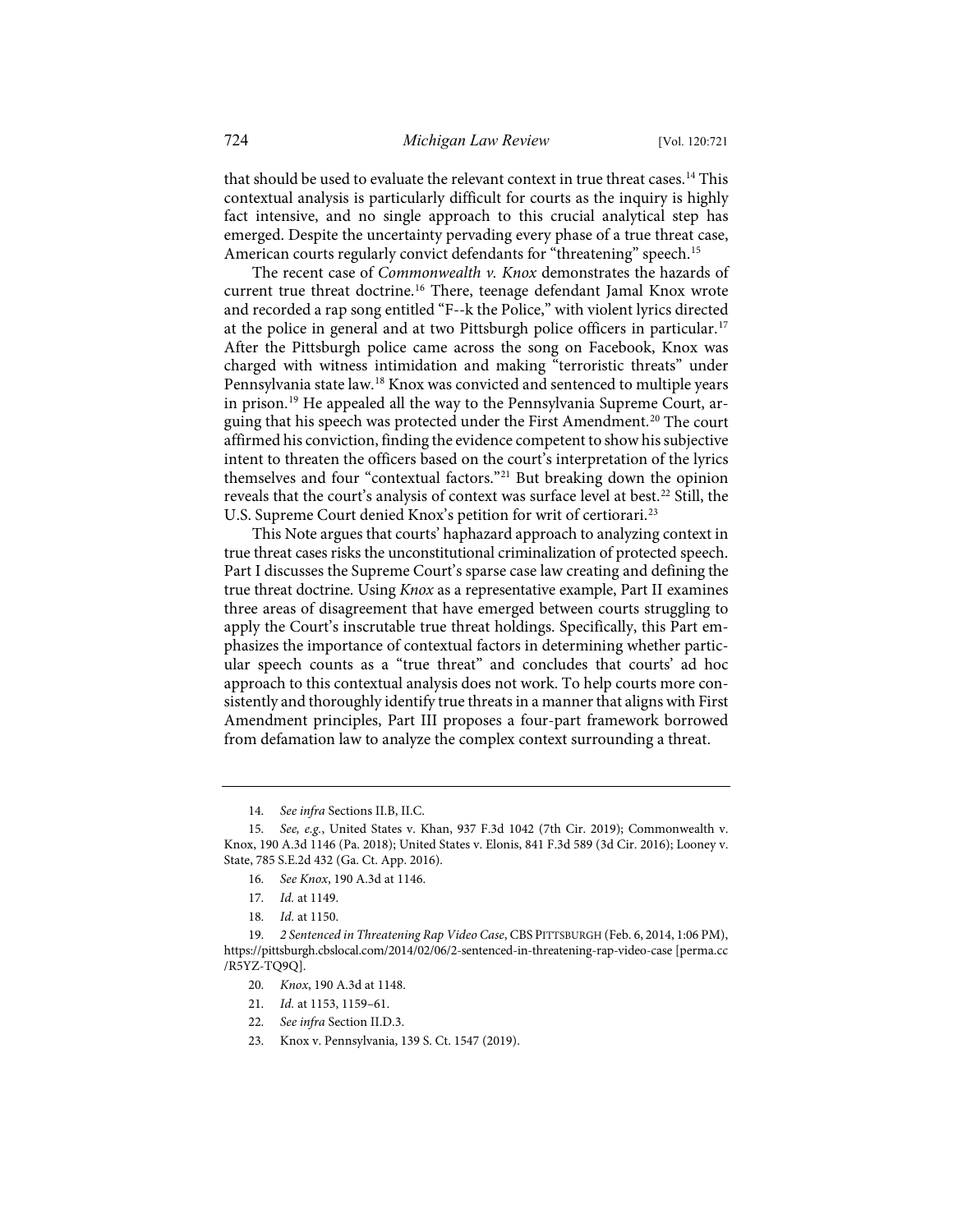## I. SUPREME COURT DEVELOPMENT OF THE TRUE THREAT DOCTRINE

The protections enshrined in the First Amendment are broad, prohibiting Congress and state legislatures from making any law "abridging the freedom of speech."[24](#page-5-1) The Supreme Court has read the Amendment to express "a profound national commitment to the principle that debate on public issues should be uninhibited, robust, and wide-open," even where such debate includes "vehement, caustic, and sometimes unpleasantly sharp attacks on government and public officials."[25](#page-5-2) In practice, this constitutional mandate prevents state actors from punishing or restricting the expression of an idea "simply because society finds the idea itself offensive or disagreeable."[26](#page-5-3)

But the First Amendment's reach is not unlimited.<sup>[27](#page-5-4)</sup> The Supreme Court has held that certain categories of speech should not receive the typical protection, generally because these categories have "no essential part of any exposition of ideas, and are of such slight social value as a step to truth" that any possible benefits of the speech are "clearly outweighed by the social interest in order and morality."[28](#page-5-5) These narrow exceptions to the general rule of First Amendment protection include obscenity, defamation, fighting words, and most relevant here—true threats.[29](#page-5-6)

<span id="page-5-0"></span>Threats are, at the most basic level, "pure speech."[30](#page-5-7) They are statements made strictly for the purpose of conveying a particular idea, like "I am going to hurt you."[31](#page-5-8) Traditionally, pure speech receives the highest degree of First Amendment protection.<sup>[32](#page-5-9)</sup> Yet states and the federal government have enacted myriad laws criminalizing threats in one form or another,<sup>[33](#page-5-10)</sup> prosecuting speakers based solely on their words as well as the meaning that those words conveyed. This is possible because the Supreme Court has carved out "true threats" as categorically unprotected by the Constitution due to their lack of value and countervailing high costs to society.<sup>[34](#page-5-11)</sup> As a result, a defendant's liberty may hinge on which threats count as "true"—a naturally complicated question. This thorniness is exacerbated by the fact that the Court has only

- 28. Chaplinsky v. New Hampshire, 315 U.S. 568, 572 (1942).
- 29. *See* Virginia v. Black, 538 U.S. 343, 359 (2003); *R.A.V.*, 505 U.S. at 383.
- 30. Watts v. United States, 394 U.S. 705, 707 (1969).

<span id="page-5-8"></span><span id="page-5-7"></span><span id="page-5-6"></span>31. *See Speech*, BLACK'S LAW DICTIONARY (11th ed. 2019) (defining pure speech as "[w]ords or conduct limited in form to what is necessary to convey the idea").

32. *Id.*

<span id="page-5-11"></span><span id="page-5-10"></span><span id="page-5-9"></span>33. *See, e.g.*, 18 U.S.C. § 875; 18 PA. STAT AND CONS. STAT. ANN. § 2706 (2015); CAL. PENAL CODE § 71 (West 2014); MODEL PENAL CODE § 211.3 (AM. L. INST. 1962).

<sup>24.</sup> U.S.CONST. amend. I; *see also* Police Dep't of Chi. v. Mosley, 408 U.S. 92, 95–96 (1972).

<sup>25.</sup> N.Y. Times Co. v. Sullivan, 376 U.S. 254, 270 (1964).

<sup>26.</sup> Texas v. Johnson, 491 U.S. 397, 414 (1989).

<span id="page-5-5"></span><span id="page-5-4"></span><span id="page-5-3"></span><span id="page-5-2"></span><span id="page-5-1"></span><sup>27.</sup> R.A.V. v. City of St. Paul, 505 U.S. 377, 382–83 (1992) ("From 1791 to the present, however, our society, like other free but civilized societies, has permitted restrictions upon the content of speech in a few limited areas . . . .").

<sup>34.</sup> *See* Chaplinsky v. New Hampshire, 315 U.S. 568, 572 (1942).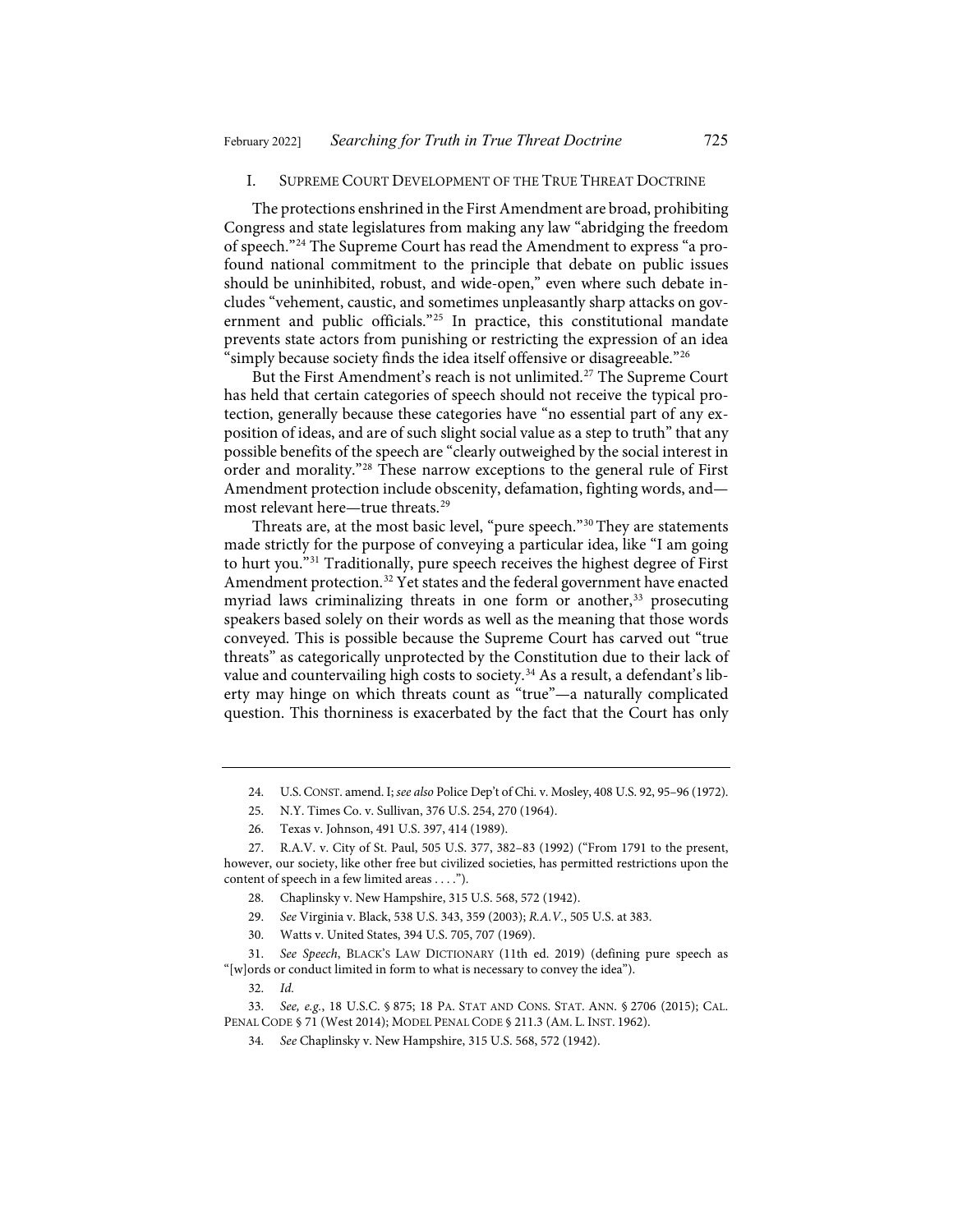ever heard three true threat cases: *Watts v. United States*, [35](#page-6-0) *Virginia v. Black*, [36](#page-6-1) and *Elonis v. United States*. [37](#page-6-2) To lay out what the Court has (and, more importantly, has not) established about true threats, this Part explains the relevant holdings of each case in turn.

# A. Watts v. United States

When the Supreme Court confronted a criminal threat conviction for the first time in 1969, it created as much ambiguity as it resolved. The case, *Watts v. United States*, involved a federal statute that prohibited "knowingly and willfully" making "any threat to take the life of or to inflict bodily harm upon the President of the United States."[38](#page-6-3) Defendant Robert Watts, who had just been drafted into the military during the Vietnam War, was charged with stating that "[i]f they ever make me carry a rifle the first man I want to get in my sights is L. B. J.," referring to then-President Lyndon B. Johnson.<sup>[39](#page-6-4)</sup> Watts argued that his conviction violated his First Amendment rights.

The Court accepted the government's stated interest in protecting the president as compelling.<sup>40</sup> It also agreed that, in the most literal sense, Watts had clearly made a threat against President Johnson.<sup>[41](#page-6-6)</sup> But the Court then proceeded to scrutinize the conviction with the "commands of the First Amendment clearly in mind."[42](#page-6-7) As a result, the Court overturned Watts's conviction, finding that his speech was "the kind of political hyperbole" that could not constitute a punishable true threat.<sup>[43](#page-6-8)</sup>

Yet the Court hardly explained why Watts's speech qualified as mere political hyperbole. Its reasoning spanned a few short sentences and highlighted just three key facts of the case: the location of Watts's statement in the "political arena," the "expressly conditional" nature of his statement, and the fact that listeners laughed in reaction to his statement.<sup>[44](#page-6-9)</sup> Courts and scholars have since interpreted *Watts* as an instruction to consider broader contextual circumstances, and those three factors in particular, when evaluating whether a statement rises to the level of a criminally punishable true threat.<sup>[45](#page-6-10)</sup> Still, the

- <span id="page-6-3"></span>38. *Watts*, 394 U.S. at 705.
- <span id="page-6-4"></span>39. *Id.* at 706.
- 40. *Id.* at 707.
- 41. *See id.* at 706.
- 42. *Id.* at 707.
- 43. *Id.* at 708.
- 44. *Id.*

<span id="page-6-0"></span><sup>35.</sup> 394 U.S. 705 (1969).

<span id="page-6-1"></span><sup>36.</sup> 538 U.S. 343 (2003).

<span id="page-6-2"></span><sup>37.</sup> 575 U.S. 723 (2015).

<span id="page-6-10"></span><span id="page-6-9"></span><span id="page-6-8"></span><span id="page-6-7"></span><span id="page-6-6"></span><span id="page-6-5"></span><sup>45.</sup> *See* Jing Xun Quek, Elonis v. United States*: The Next Twelve Years*, 31 BERKELEY TECH. L.J. 1109, 1113 (2016). Section II.C explores the development of these factors by lower courts in more detail.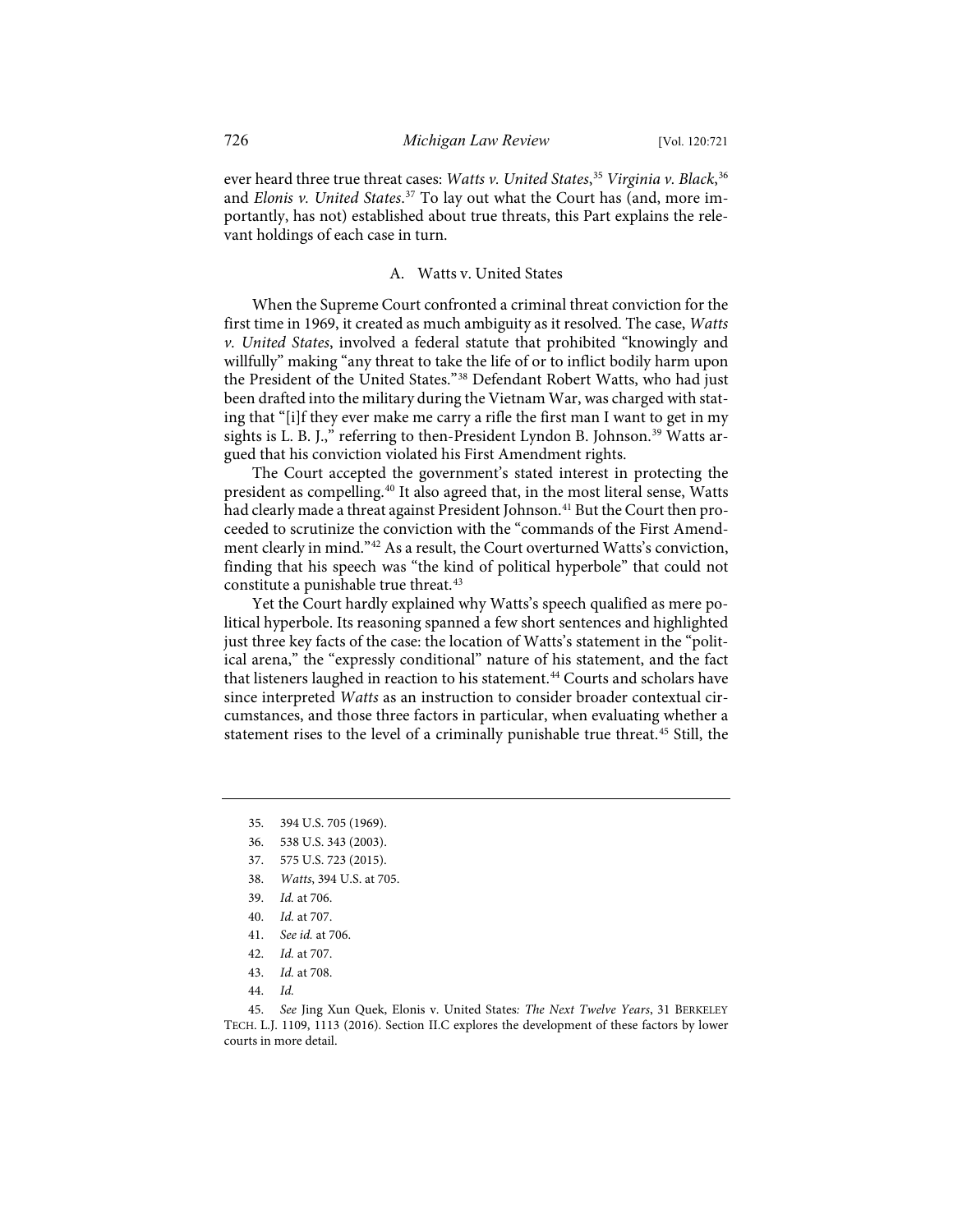holding is difficult to generalize, and lower courts unsurprisingly have struggled to apply the doctrine in the years since *Watts*. [46](#page-7-0)

# <span id="page-7-9"></span>B. Virginia v. Black

When the Supreme Court returned to the issue of true threats in 2003, its decision again failed to resolve much of the doctrine's uncertainty. The Court in *Virginia v. Black* considered the constitutionality of a law that banned cross burning done with "an intent to intimidate a person or group of persons."[47](#page-7-1) The law also stated that any cross burning served as "prima facie evidence" of the requisite intent to intimidate.<sup>[48](#page-7-2)</sup> Accordingly, the trial court instructed the jury that "the burning of a cross by itself is sufficient evidence from which you may infer the required intent."[49](#page-7-3) The Court ultimately held that this jury in-struction violated the First Amendment on its face.<sup>[50](#page-7-4)</sup> The problem, according to the Court, was that a fact-specific inquiry into intent was the only way to distinguish an unprotected true threat from "lawful political speech at the core of what the First Amendment is designed to protect."[51](#page-7-5) The jury instruction relieved the jury of its constitutional duty to perform this inquiry, rendering the defendants' convictions invalid.[52](#page-7-6) A key holding of *Black*, then, was that a contextual, fact-intensive analysis of a defendant's intent is required to identify and punish a true threat within the bounds of the Constitution.

<span id="page-7-11"></span>While this holding may seem like a step toward clarity, the *Black* Court did not explicitly name the contextual factors that might be determinative in finding an intent to intimidate. Instead, the Court listed hypothetical contexts in which cross burnings might occur, implying that some may count as con-stitutionally proscribable true threats while others may not.<sup>[53](#page-7-7)</sup> Read broadly, the list suggests that relevant factors include the defendant's stated purpose, the size of the defendant's audience, and the location where the speech occurred.[54](#page-7-8) Despite emphasizing the importance of contextual factors in true threat cases, the Court in *Black* said very little as to what those factors might look like or how they should be weighed.

<span id="page-7-10"></span>*Black* was also significant because it marked the first time the Court affirmatively defined the phrase "true threat." According to the Court, a true threat is a "statement[] where the speaker means to communicate a serious

50. *Id.* at 367 (plurality opinion).

52. *See id.*

<span id="page-7-8"></span><span id="page-7-7"></span><span id="page-7-6"></span><span id="page-7-5"></span><span id="page-7-4"></span>53. *Id.* at 366–67. The Court concluded that failing to distinguish between the intent reflected by those differing contexts would constitute a "shortcut" not permitted by the First Amendment. *Id.*

54. *See id.*

<span id="page-7-3"></span><span id="page-7-2"></span><span id="page-7-1"></span><span id="page-7-0"></span><sup>46.</sup> *See* Adrienne Scheffey, Note, *Defining Intent in 165 Characters or Less: A Call for Clarity in the Intent Standard of True Threats After* Virginia v. Black, 69 U. MIA. L.REV. 861, 872 (2015).

<sup>47.</sup> 538 U.S. 343, 347 (2003).

<sup>48.</sup> *Black*, 538 U.S. at 348.

<sup>49.</sup> *Id.* at 349.

<sup>51.</sup> *Id.* at 365.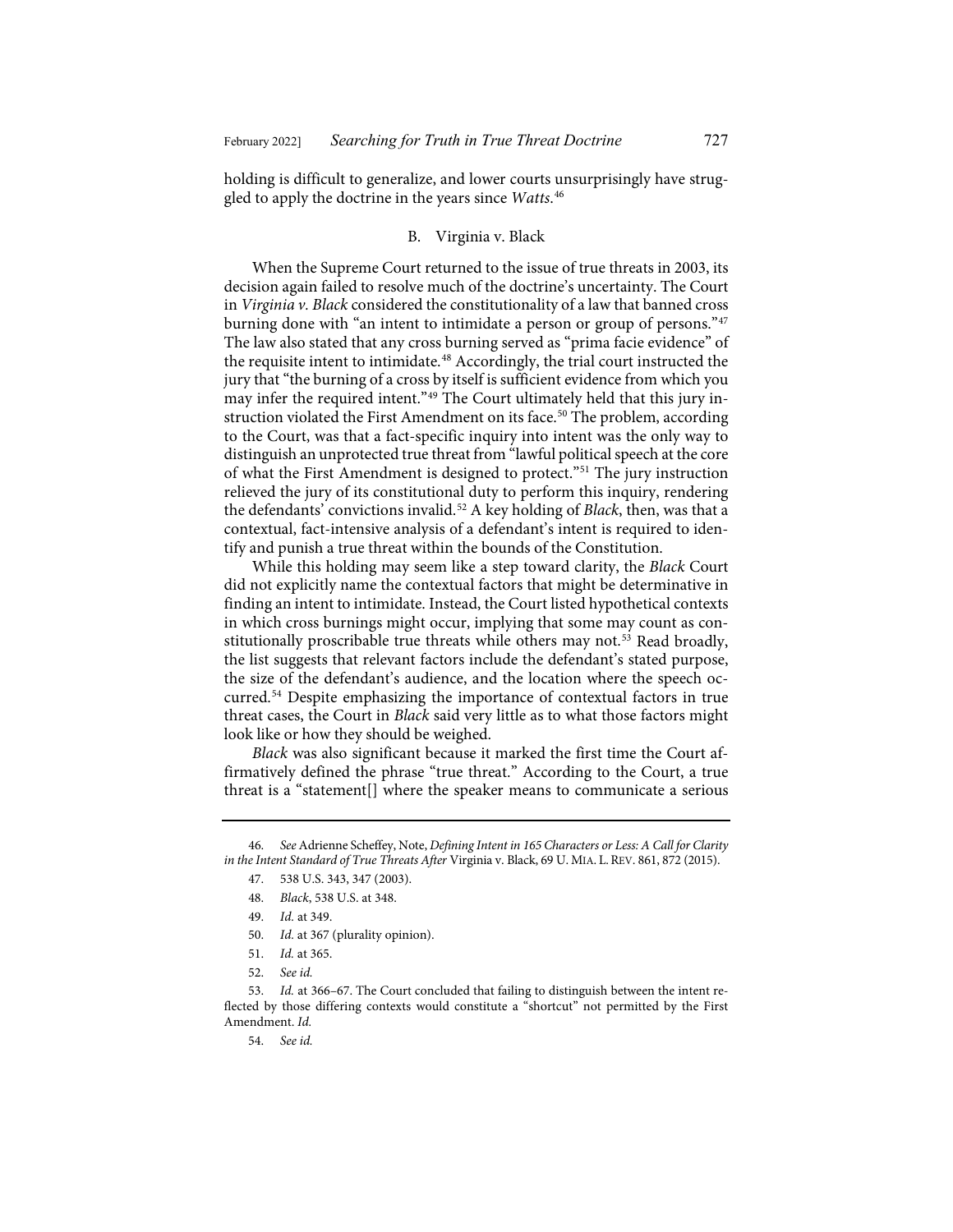expression of an intent to commit an act of unlawful violence to a particular individual or group of individuals."[55](#page-8-0) The Court further explained that true threats are not protected by the First Amendment mainly because the fear of violence they foster is itself a harm, one the state can seek to prevent.<sup>[56](#page-8-1)</sup> This description made clear that a threat is not "true" based on whether or not the speaker "actually intend[ed] to carry out the threat."<sup>57</sup> Instead, what matters is whether the speaker "mean[t] to communicate" a serious threat of violence.[58](#page-8-3) In this sense, "true" is a misleading label for the sort of threat that the First Amendment does not protect. More accurately (albeit less academically), a threat is punishable only when it is very scary and was intended to be so.<sup>[59](#page-8-4)</sup>

#### <span id="page-8-10"></span>C. Elonis v. United States

The Supreme Court managed to shed even less light on the doctrine in its most recent case involving an alleged true threat, *Elonis v. United States*. [60](#page-8-5) There, defendant Anthony Elonis was charged under the federal threat statute for posting rap lyrics to Facebook that included apparent threats of violence toward his ex-wife[.61](#page-8-6) The main issue was that the statute did not explicitly in-clude an intent requirement.<sup>[62](#page-8-7)</sup> The Court cited criminal law and statutoryinterpretation principles, *not* free-speech doctrine, in its holding that a defendant could only be convicted under the federal threat statute if the government proved that the defendant communicated with the purpose or knowledge that the statement would be viewed as a threat.<sup>[63](#page-8-8)</sup> But the majority did not rely on the First Amendment at all, cabining its holding to the single statute at issue.<sup>[64](#page-8-9)</sup> Consequently, *Black* and *Watts* remain the only binding Supreme Court cases regarding true threats from a First Amendment perspective.

<span id="page-8-11"></span>*Elonis* does, however, provide some insight into how the justices on the Court in 2015 were thinking about true threats. Justice Alito authored a separate opinion that reached the broader First Amendment implications of the

<span id="page-8-2"></span>57. *Id.*; *see also* Paul T. Crane, Note, *"True Threats" and the Issue of Intent*, 92 VA. L. REV. 1225, 1261 (2006); Scheffey, *supra* not[e 46,](#page-7-9) at 873–74.

- 61. *Elonis*, 575 U.S. at 726–31.
- 62. *Id.* at 732.
- 63. *Id.* at 734–35, 737–40.

<sup>55.</sup> *Id.* at 359 (majority opinion).

<span id="page-8-1"></span><span id="page-8-0"></span><sup>56.</sup> *Id.* at 360 ("[A] prohibition on true threats 'protect[s] individuals from the fear of violence' and 'from the disruption that fear engenders,' in addition to protecting people 'from the possibility that the threatened violence will occur.'" (second alteration in original) (quoting R.A.V. v. City of St. Paul, 505 U.S. 377, 388 (1992))).

<sup>58.</sup> *Black*, 538 U.S. at 359.

<span id="page-8-6"></span><span id="page-8-5"></span><span id="page-8-4"></span><span id="page-8-3"></span><sup>59.</sup> You may suspect that scariness is not an easy thing for a court to ascertain. This intuition would be correct. *See infra* Part II.

<sup>60.</sup> 575 U.S. 723 (2015), *rev'g* 730 F.3d 321 (3d Cir. 2013).

<span id="page-8-9"></span><span id="page-8-8"></span><span id="page-8-7"></span><sup>64.</sup> *Id.* at 740; *see also* Marley N. Brison, Note, Elonis v. United States*: The Need for a Recklessness Standard in True Threats Jurisprudence*, 78 U. PITT. L. REV. 493, 505 (2017).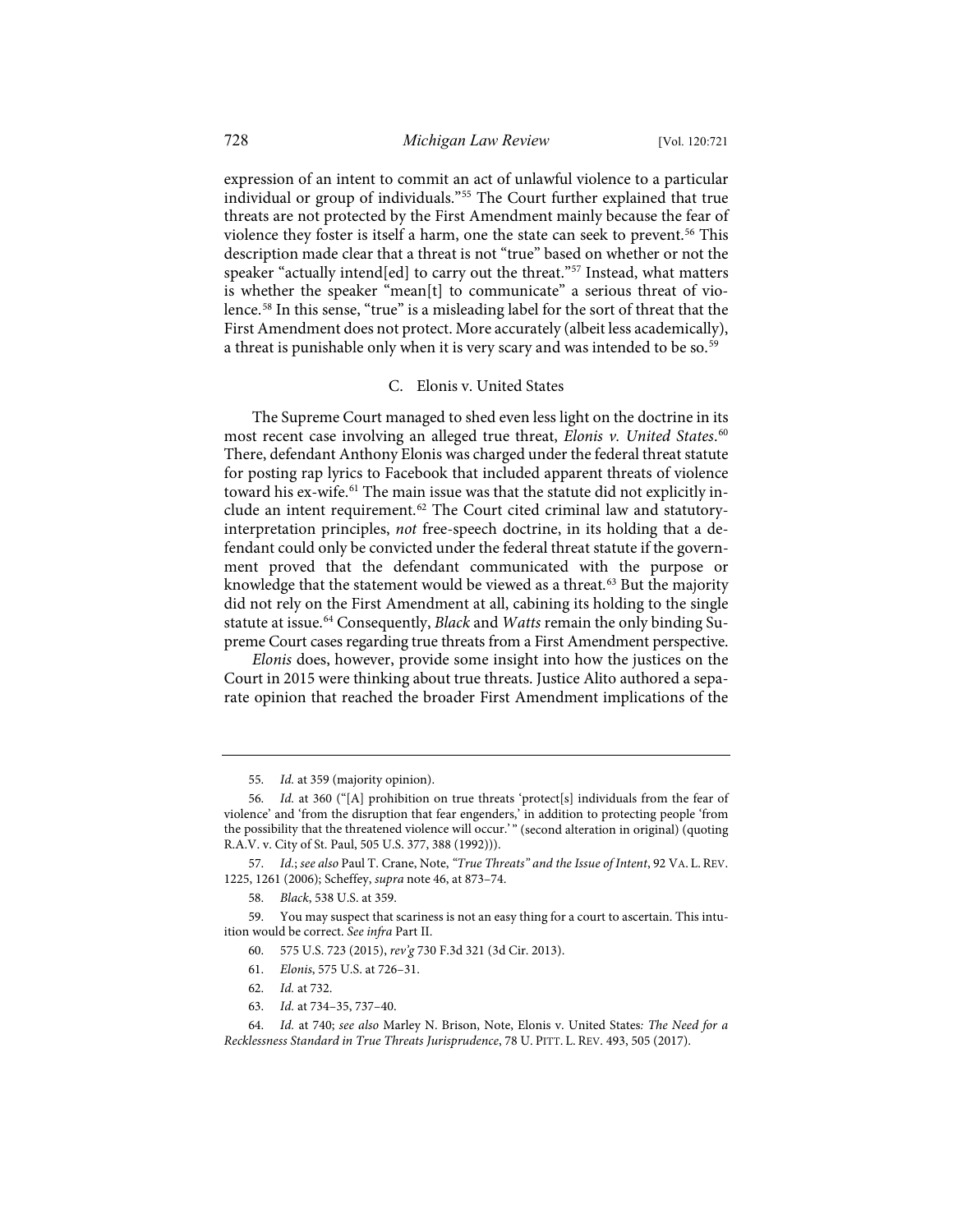case.[65](#page-9-0) He would have held that free-speech principles required a prosecutor to show that the defendant was at least reckless in making a statement that could reasonably be perceived as a threat.<sup>[66](#page-9-1)</sup> He also rejected Elonis's argument that any intent requirement short of a subjective "intent to harm" would unconstitutionally punish protected speech.[67](#page-9-2) Justice Alito pointed to other areas of First Amendment law, such as defamation, in which the Court had approved a recklessness standard as sufficiently protective of speech while still allowing governments to punish unprotected statements.<sup>[68](#page-9-3)</sup>

<span id="page-9-8"></span>Lastly, Justice Alito shot down Elonis's argument that his rap lyrics were not a threat but rather a "work[] of art" entitled to full First Amendment protection. In his reasoning, Justice Alito cited *Watts* and its emphasis on context.[69](#page-9-4) He noted that certain facts in the record reflected Elonis's intent to threaten rather than an intent to create "art."[70](#page-9-5) These facts included Elonis's history of abusing his wife and his apparent efforts to make sure that his wife saw his posts.<sup>[71](#page-9-6)</sup> According to Justice Alito, threatening statements in song lyrics, on social media, and elsewhere must be "[t]aken in context" to avoid "grant[ing] a license to anyone who is clever enough to dress up a real threat in the guise of rap lyrics, a parody, or something similar."[72](#page-9-7) Justice Alito's assertion that "context matters" is indisputable, but it does not explain how courts can use context to unmask disguised threats in practice.

# <span id="page-9-9"></span>II. FRONTIERS OF JUDICIAL CONFUSION IN THE TRUE THREAT DOCTRINE

Supreme Court precedent ultimately clarifies very little about how to apply the true threat doctrine. As a result, lower-court opinions in true threat cases are, collectively, a mess. This Part sorts the array of unresolved doctrinal questions into three distinct issues and explores how lower courts have attempted to handle them.

The first issue, discussed in Section II.A, involves the intent requirement for true threats. Specifically, this Section collects case law addressing whether the First Amendment requires the government to show that the defendant subjectively intended to threaten or if the speech must be objectively threatening.

After a court takes a side in the formalistic intent debate, there remains the harder task of applying the facts to the law. Section II.B explains the standard of review by which appellate courts should analyze a true threat conviction

<sup>65.</sup> *Elonis*, 575 U.S. at 742 (Alito, J., concurring in part and dissenting in part).

<sup>66.</sup> *Id.* at 746–48.

<sup>67.</sup> *Id.* at 746–47.

<span id="page-9-7"></span><span id="page-9-6"></span><span id="page-9-5"></span><span id="page-9-4"></span><span id="page-9-3"></span><span id="page-9-2"></span><span id="page-9-1"></span><span id="page-9-0"></span><sup>68.</sup> *Id.* at 748 (citing N.Y. Times Co. v. Sullivan, 376 U.S. 254, 279–80 (1964), and Garrison v. Louisiana, 379 U.S. 64, 74–75 (1964)).

<sup>69.</sup> *Id.* at 747.

<sup>70.</sup> *Id.* at 748.

<sup>71.</sup> *See id.* at 747–48.

<sup>72.</sup> *Id.* at 747.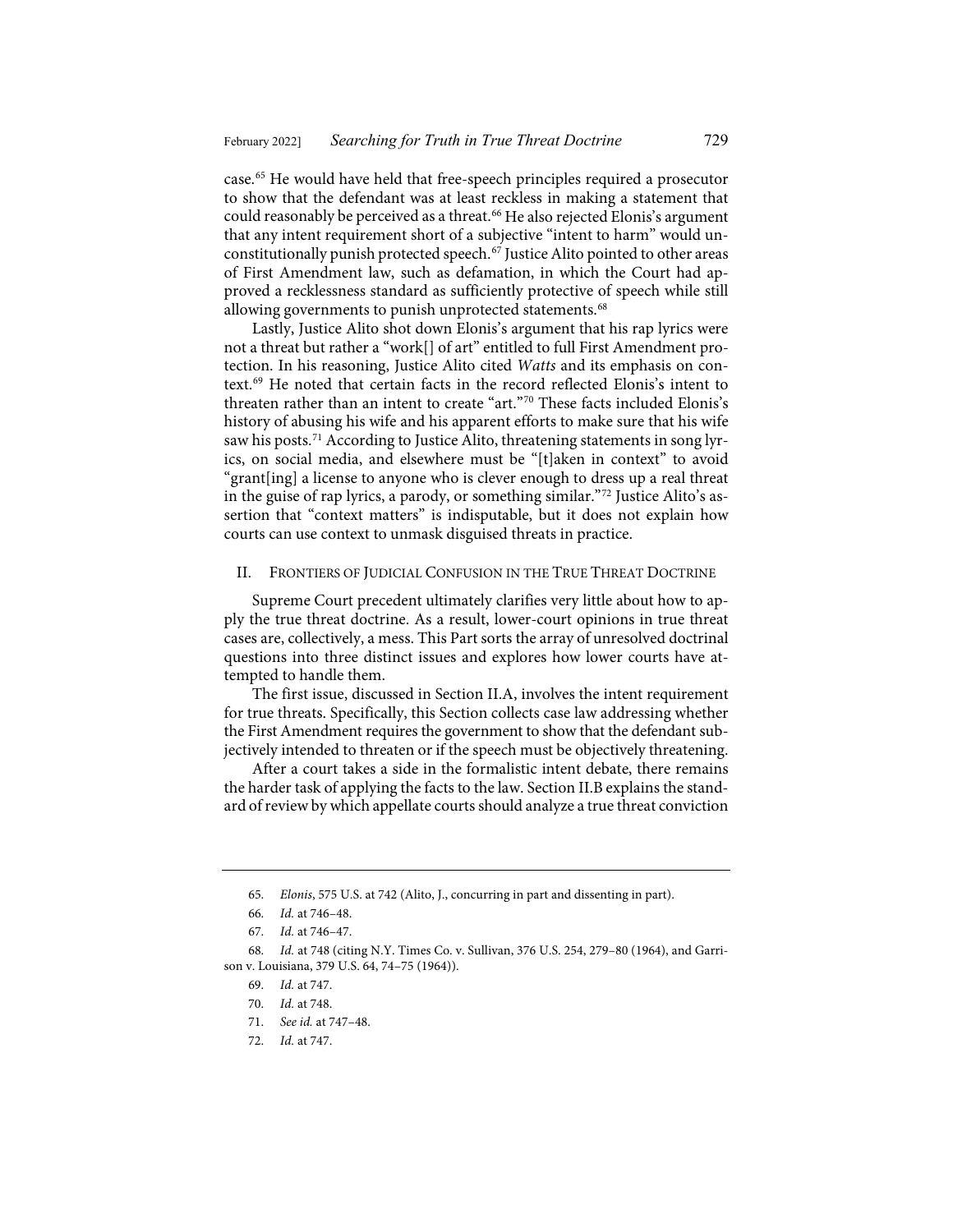to evaluate whether it offends the First Amendment. Section II.C then examines the contextual factors appellate courts deploy when interpreting a true threat defendant's intent. Finally, Section II.D focuses on one recent case, *Commonwealth v. Knox*, [73](#page-10-0) to demonstrate how the judicial confusion in true threat jurisprudence risks inadequate protection of First Amendment rights.

# A. *Intent Requirement*

Most judicial and scholarly debate regarding the true threat doctrine surrounds the legal question of requisite intent[.74](#page-10-1) After *Black*, a circuit split developed over whether the First Amendment required the government to prove that the defendant had an *objective* intent to threaten (based on a "reasonable person's" perception of the speech) or a *subjective* intent to threaten (based on the defendant's own state of mind).<sup>[75](#page-10-2)</sup> The majority of federal appellate courts initially adopted some version of the objective test.[76](#page-10-3) But the Ninth and Tenth Circuits instead applied a test that focused on the speaker's subjective intent to threaten a person or group with his or her statement.<sup>[77](#page-10-4)</sup>

By mandating a subjective-intent standard in only a narrow set of true threat cases brought under the federal threat statute, *Elonis* failed to resolve

<span id="page-10-3"></span><span id="page-10-2"></span><span id="page-10-1"></span><span id="page-10-0"></span>76. United States v. Clemens, 738 F.3d 1, 12 (1st Cir. 2013) ("[T]his court has applied an objective defendant vantage point standard post-*Black*."); United States v. Davila, 461 F.3d 298, 305 (2d Cir. 2006) ("The test is . . . whether an ordinary, reasonable recipient . . . familiar with the context . . . would interpret it as a threat . . . ." (quoting United States v. Malik, 16 F.3d 45, 49 (2d Cir. 1994))); United States v. Elonis, 730 F.3d 321, 331 n.7 (3d Cir. 2013) ("[O]ur test asks whether a reasonable speaker would foresee the statement would be understood as a threat."), *rev'd*, 575 U.S. 723 (2015); United States v. White, 670 F.3d 498, 507 (4th Cir. 2012) (describing test as whether "an ordinary reasonable recipient . . . familiar with the context . . . would interpret [the statement] as a threat" (alteration in original) (quoting United States v. Armel, 585 F.3d 182, 185 (4th Cir. 2009))); Porter v. Ascension Par. Sch. Bd., 393 F.3d 608, 616 (5th Cir. 2004) ("Speech is a 'true threat' and therefore unprotected if an objectively reasonable person would interpret the speech as a 'serious expression of an intent to cause . . . harm.'" (quoting Doe v. Pulaski Cnty. Special Sch. Dist., 306 F.3d 616, 622 (8th Cir. 2002))); United States v. Jeffries, 692 F.3d 473, 479 (6th Cir. 2012) (describing test based on perceptions of "reasonable person"); United States v. Parr, 545 F.3d 491, 499 (7th Cir. 2008) (describing "objective 'reasonable person' test"); United States v. Nicklas, 713 F.3d 435, 440 (8th Cir. 2013) (describing test as whether "a reasonable recipient would have interpreted the defendant's communication as a serious threat"); United States v. Martinez, 736 F.3d 981, 988 (11th Cir. 2013) (describing test based on "position of an objective, reasonable person").

<span id="page-10-4"></span>77. *See* United States v. Cassel, 408 F.3d 622, 633 (9th Cir. 2005) (describing test as whether "speaker subjectively intended the speech as a threat"); United States v. Magleby, 420 F.3d 1136, 1139 (10th Cir. 2005) (describing test based on "speaker's intent . . . of placing the victim in fear of bodily harm or death'" (quoting Virginia v. Black, 538 U.S. 343, 360 (2003))); *cf.* United States v. Heineman, 767 F.3d 970, 978 (10th Cir. 2014) (quoting reasonable-recipient test but adding requirement that the defendant intend that the recipient feel threatened). *But see* United States v. Wheeler, 776 F.3d 736, 743 n.3 (10th Cir. 2015) (denying that subjective-intent requirement was part of *Heineman*'s First Amendment analysis).

<sup>73.</sup> 190 A.3d 1146 (Pa. 2018).

<sup>74.</sup> Crane, *supra* not[e 57,](#page-8-10) at 1261.

<sup>75.</sup> *Id.* at 1261–65; Scheffey, *supra* not[e 46.](#page-7-9)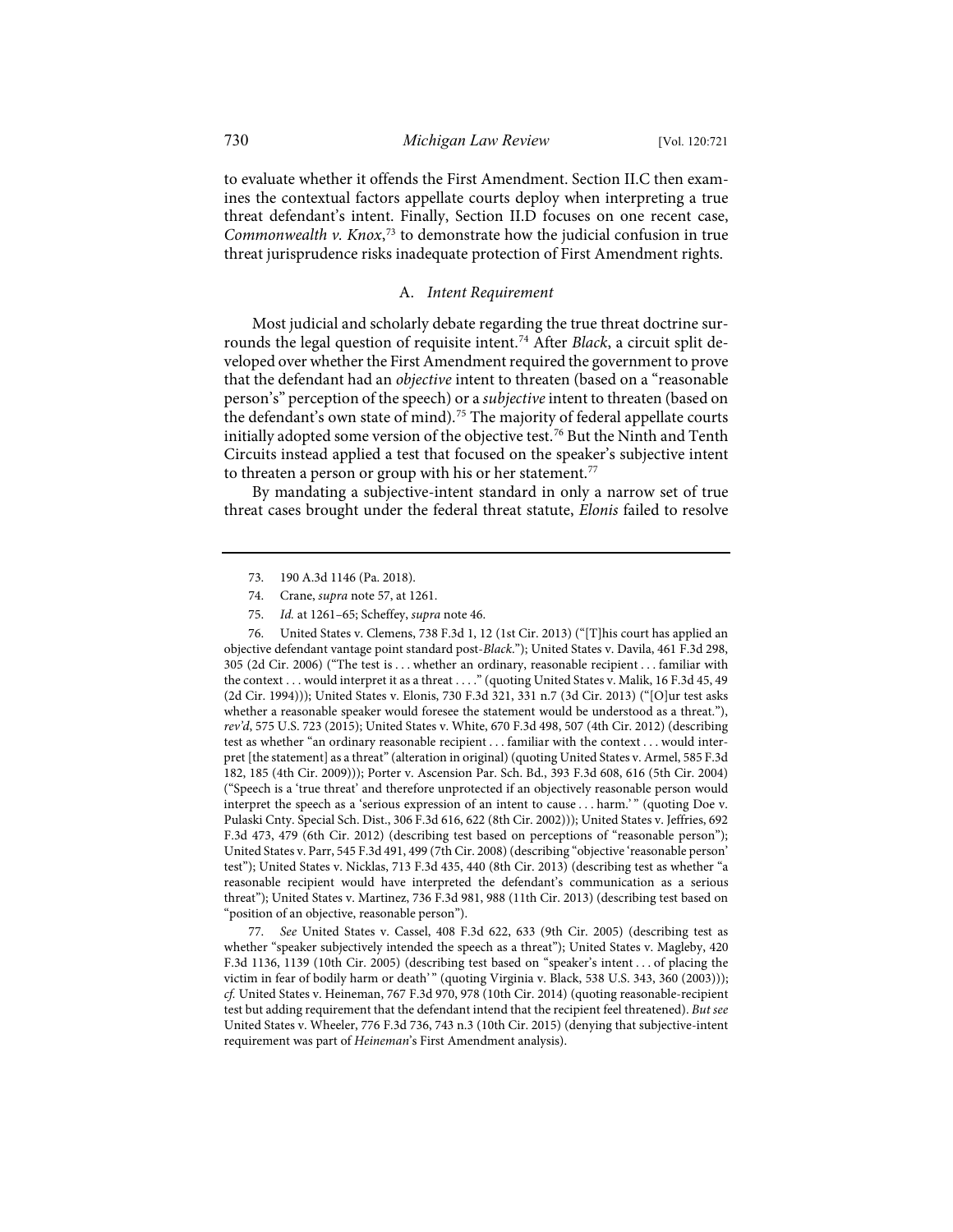this circuit split.<sup>[78](#page-11-0)</sup> The divergence in standards of intent that courts apply in true threat cases is an alarming issue, and it is one that the Supreme Court must promptly address.<sup>[79](#page-11-1)</sup> Consistency among lower courts is essential for ensuring that the speech rights of every true threat defendant are adequately and equally protected. Scholarship debating the merits of the different standards and proposing new alternatives abounds.<sup>[80](#page-11-2)</sup>

<span id="page-11-8"></span>But while consistency itself is critical, the formalistic choice between a subjective- or objective-intent standard may be less impactful in the long run.[81](#page-11-3) Even if instructed to use a subjective-intent standard, triers of fact cannot actually know what the defendant was thinking and therefore will likely use some baseline "reasonable person" lens to guess at the defendant's intent.<sup>[82](#page-11-4)</sup> Likewise, testimony or other evidence indicating what the defendant was actually thinking will undoubtedly have some relevance in a trier of fact's assess-ment of intent, even under an objective analysis.<sup>[83](#page-11-5)</sup> Additionally, the intent standard is only a threshold question of law. A judge's instruction to the jury on that issue will never be the final word on whether a defendant is guilty.<sup>[84](#page-11-6)</sup> Rather than adding another voice to the existing—and largely formalistic debate over intent, this Note focuses primarily on what courts should do once a case passes that threshold.

<span id="page-11-2"></span>80. *See, e.g.*, Scheffey, *supra* not[e 46;](#page-7-9) Crane, *supra* note [57;](#page-8-10) Brison, *supra* not[e 64;](#page-8-11) Alex J. Berkman, Comment, *Speech as a Weapon:* Planned Parenthood v. American Coalition of Life Activists *and the Need for a Reasonable Listener Standard*, 29 TOURO L.REV. 485 (2013); Jennifer E. Rothman, *Freedom of Speech and True Threats*, 25 HARV. J.L. & PUB. POL'Y 283 (2001). Some advocates have even suggested that a defendant's speech must be both objectively and subjectively intended to threaten for a conviction to be constitutional. *See, e.g.*, Petition for a Writ of Certiorari at 3, Knox v. Pennsylvania, 139 S. Ct. 1547 (2019) (No. 18-949).

<span id="page-11-3"></span>81. *See Amicus Curiae* Brief of the ACLU et al. in Support of Petitioner at 21, *Elonis*, 575 U.S. 723 (No. 13-983), 2014 WL 4215752 ("Requiring the government to demonstrate subjective intent to threaten in true threat cases would not substantially hinder its ability to prosecute actually intended threats."); Crane, *supra* not[e 57,](#page-8-10) at 1276.

<span id="page-11-4"></span>82. *See generally* R. George Wright, *Objective and Subjective Tests in the Law*, 16 U.N.H. L. REV. 121, 124 (2017) ("What is thought by the law to be subjective actually pervades and informs, in multiple ways, what is thought to be objective, and vice versa. . . . The law's attempts, in various contexts, to differentiate or combine objective and subjective tests are thus inevitably fruitless.").

83. *See id.*

<span id="page-11-6"></span><span id="page-11-5"></span>84. *See* Megan R. Murphy, Comment, *Context, Content, Intent: Social Media's Role in True Threat Prosecutions*, 168 U. PA. L. REV. 733, 746–47 (2020) ("The requirement of subjective and objective mens rea standards will not resolve the other question left open by *Elonis*: what evidence will suffice to prove a subjective intent to put some audience member in fear of serious harm.").

<span id="page-11-7"></span><sup>78.</sup> *See supra* Section I.C.

<span id="page-11-1"></span><span id="page-11-0"></span><sup>79.</sup> *See* Elonis v. United States, 575 U.S. 723, 750 (2015) (Thomas, J., dissenting) ("This failure to decide throws everyone from appellate judges to everyday Facebook users into a state of uncertainty."). It is also worth noting that, in 2017, Justice Sotomayor suggested that she believes the First Amendment requires a subjective-intent standard. Perez v. Florida, 137 S. Ct. 853, 855 (2017) (Sotomayor, J., concurring in denial of certiorari) ("Together, *Watts* and *Black* make clear that . . . *some* level of intent is required. And these two cases strongly suggest that it is not enough that a reasonable person might have understood the words as a threat—a jury must find that the speaker actually intended to convey a threat.").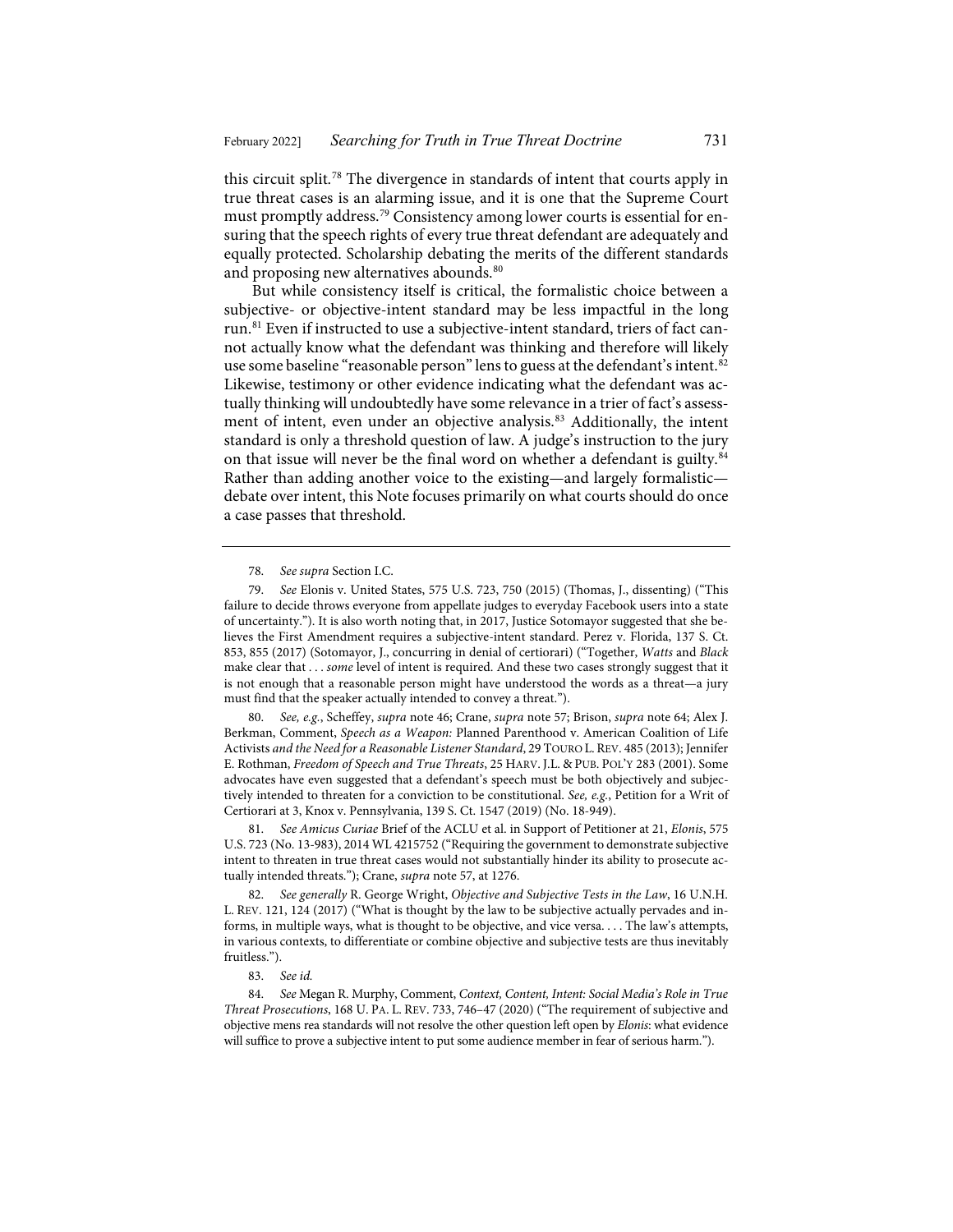### B. *Standard of Review*

That judges struggle to separate true threats from protected speech is unsurprising. As *Black* made clear, whether a defendant truly "intended" to threaten is a deeply fact-intensive question, $85$  and questions of fact are usually best left to juries.<sup>[86](#page-12-1)</sup> A criminal defendant's mental state, in particular, is an issue that must be decided by the trier of fact based on all direct and circum-stantial evidence produced at trial.<sup>[87](#page-12-2)</sup> It is generally not a trial judge's job to peer into the mind of the defendant.<sup>[88](#page-12-3)</sup> Even on appeal, a judge should traditionally defer to the factfinder below as much as possible by viewing the evidence in the light most favorable to the verdict and asking only "whether any *rational* trier of fact" could have found the defendant guilty "beyond a reasonable doubt." $89$  This division of labor is well justified, $90$  and it helps explain why courts in true threat cases focus mostly on the subjective/objective dimension of intent: it is strictly a question of law, fit for judicial resolution rather than jury consideration.

But the usual degree of deference to the finder of fact may not adequately protect a defendant's First Amendment rights. The Supreme Court has held that an appellate court considering First Amendment issues must "make an independent examination of the whole record" to ensure that "the judgment does not constitute a forbidden intrusion on the field of free expression."[91](#page-12-6) The requirement that courts conduct an independent de novo review of facts with special constitutional relevance, known as the "constitutional fact doctrine,"[92](#page-12-7) is necessitated by the frequent blurriness of the line separating protected speech from unprotected speech. In *Bose Corp. v. Consumers Union of United States*, the Court explained that giving juries a mere "general description" of speech that is unprotected would not sufficiently guide them in understanding what is and is not punishable, creating too great a danger that

- 87. 75A AM. JUR. 2D *Trial* § 669 (2018).
- 88. *See id.*
- 89. 5 AM. JUR. 2D *Appellate Review* § 583 (2018) (emphasis added).

<span id="page-12-5"></span><span id="page-12-4"></span><span id="page-12-3"></span>90. Amanda Reid, *Safeguarding Fair Use Through First Amendment's Asymmetric Constitutional Fact Review*, 28 WM. & MARY BILL RTS. J. 23, 27 (2019) ("Deference accords greater finality to fact-finding, and enhances judicial economy by reducing the frequency of appeals. Deference promotes efficiency and stability by recognizing the superior institutional competence of the lower court to engage in fact-finding. . . . Lack of deference undermines the legitimacy and finality of the trial process. Lack of deference raises distributive concerns because often only the wealthy can afford two bites of the apple. And de novo review ultimately renders the jury a nullity because, without deference, the jury's role is little more than a dry run.").

<span id="page-12-7"></span><span id="page-12-6"></span>91. N.Y. Times Co. v. Sullivan, 376 U.S. 254, 285 (1964) (quoting Edwards v. South Carolina, 372 U.S. 229, 232 (1963)); *see also* Bose Corp. v. Consumers Union of U.S., Inc., 466 U.S. 485, 499 (1984).

92. Henry P. Monaghan, *Constitutional Fact Review*, 85 COLUM. L. REV. 229, 231 (1985).

<sup>85.</sup> *See supra* Section I.B.

<span id="page-12-2"></span><span id="page-12-1"></span><span id="page-12-0"></span><sup>86.</sup> *See* STEPHEN E. ARTHUR & ROBERT S. HUNTER, 1 FEDERAL TRIAL HANDBOOK: CRIMINAL §§ 10:1–:2 (2020–2021 ed. 2020). *See generally* Ramos v. Louisiana, 140 S. Ct. 1390 (2020) (discussing the origins and meaning of the Sixth Amendment right to a jury trial).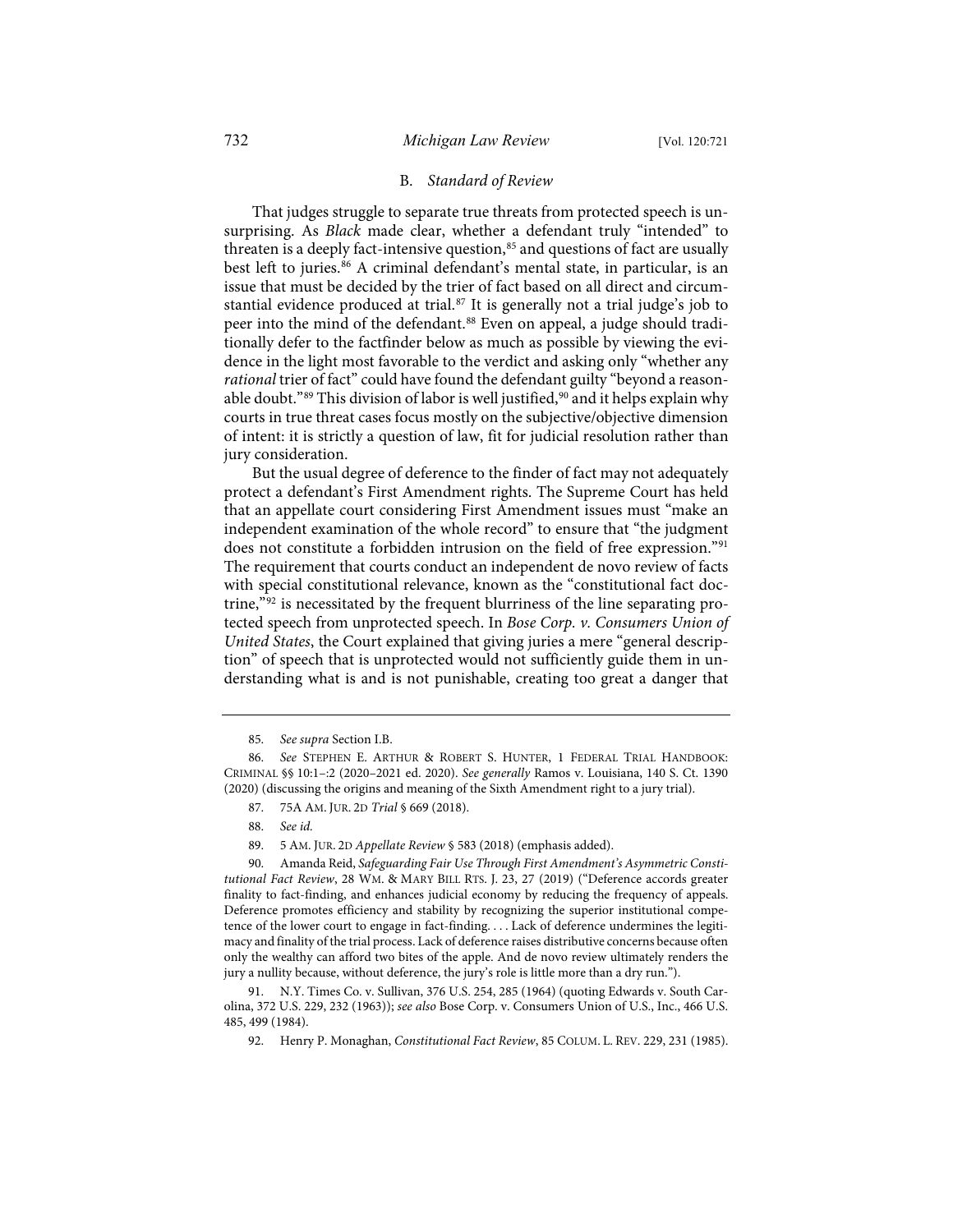their verdicts would "inhibit the expression of protected ideas.["93](#page-13-0) The Court has also reasoned that jurors are "unlikely to be neutral" when evaluating speech and ideas that they might find highly offensive but which are nonethe-less protected by the Constitution.<sup>[94](#page-13-1)</sup>

The Court has applied the constitutional fact doctrine in First Amend-ment contexts, including defamation lawsuits,<sup>[95](#page-13-2)</sup> obscenity prosecutions,<sup>[96](#page-13-3)</sup> and more,<sup>[97](#page-13-4)</sup> but it has yet to definitively extend it to true threat cases. Federal courts of appeals disagree on whether to conduct the special review required by the constitutional fact doctrine in appeals of true threat convictions, creating yet another source of inconsistency in this area of law. While the Fourth and Ninth Circuits have held that the doctrine does apply to true threat cases,[98](#page-13-5) the other circuits addressing the issue have generally applied tradi-tional deferential review.<sup>[99](#page-13-6)</sup> State appellate courts are similarly split.<sup>[100](#page-13-7)</sup>

Given the near-routine application of the constitutional fact doctrine to other First Amendment cases, the argument in favor of extending it to true threat cases is fairly intuitive. As an initial matter, the question of whether a particular statement is a true threat is itself a "constitutional fact." The First Amendment prohibits punishing an individual purely for the content of her speech (however offensive it may be) unless the speech fits into a category that the Supreme Court has deemed unprotected, such as true threats. Thus, the constitutionality of a conviction is inseparable from whether the speech counts as a true threat.<sup>[101](#page-13-8)</sup>

Analogies to other First Amendment applications of the constitutional fact doctrine also support its extension to true threats. For example, a threat charge implicates speech rights to the same extent as an obscenity charge because pure speech serves as grounds for criminal punishment in both situations. In fact, compared with civil defamation lawsuits—another area where

<span id="page-13-5"></span>United States v. Bly, 510 F.3d 453, 457-58 (4th Cir. 2007); Planned Parenthood of the Columbia/Willamette, Inc. v. Am. Coal. of Life Activists, 290 F.3d 1058, 1070 (9th Cir. 2002) (en banc).

<span id="page-13-6"></span>99. United States v. Wheeler, 776 F.3d 736 (10th Cir. 2015); United States v. Jeffries, 692 F.3d 473, 481 (6th Cir. 2012); United States v. Parr, 545 F.3d 491, 497 (7th Cir. 2008); United States v. Schiefen, 139 F.3d 638, 639 (8th Cir. 1998). The Second Circuit has not weighed in definitively, but it has noted the uncertainty around the issue and floated the possibility that an appellate court might have the discretion, but not the duty, to conduct an independent review of constitutional facts. United States v. Turner, 720 F.3d 411, 419 (2d Cir. 2013).

<span id="page-13-8"></span><span id="page-13-7"></span>100. *Compare* People v. Stanley, 170 P.3d 782, 790 (Colo. App. 2007) (applying constitutional fact doctrine), *with* Commonwealth v. Sinnott, 30 A.3d 1105, 1110 (Pa. 2011) (applying traditional sufficiency-of-evidence standard of review).

101. *See supra* and *infra* this whole Note.

<sup>93.</sup> *Bose*, 466 U.S. at 505.

<sup>94.</sup> Monitor Patriot Co. v. Roy, 401 U.S. 265, 277 (1971).

<sup>95.</sup> *See, e.g.*, *Sullivan*, 376 U.S. 254; *Bose*, 466 U.S. 485.

<sup>96.</sup> *See, e.g.*, Jacobellis v. Ohio, 378 U.S. 184, 190 (1964) (opinion of Brennan, J.).

<span id="page-13-4"></span><span id="page-13-3"></span><span id="page-13-2"></span><span id="page-13-1"></span><span id="page-13-0"></span><sup>97.</sup> *See, e.g.*, Hurley v. Irish-Am. Gay, Lesbian & Bisexual Grp. of Bos., Inc., 515 U.S. 557, 567 (1995); Street v. New York, 394 U.S. 576, 592 (1969); Pennekamp v. Florida, 328 U.S. 331, 335 (1946).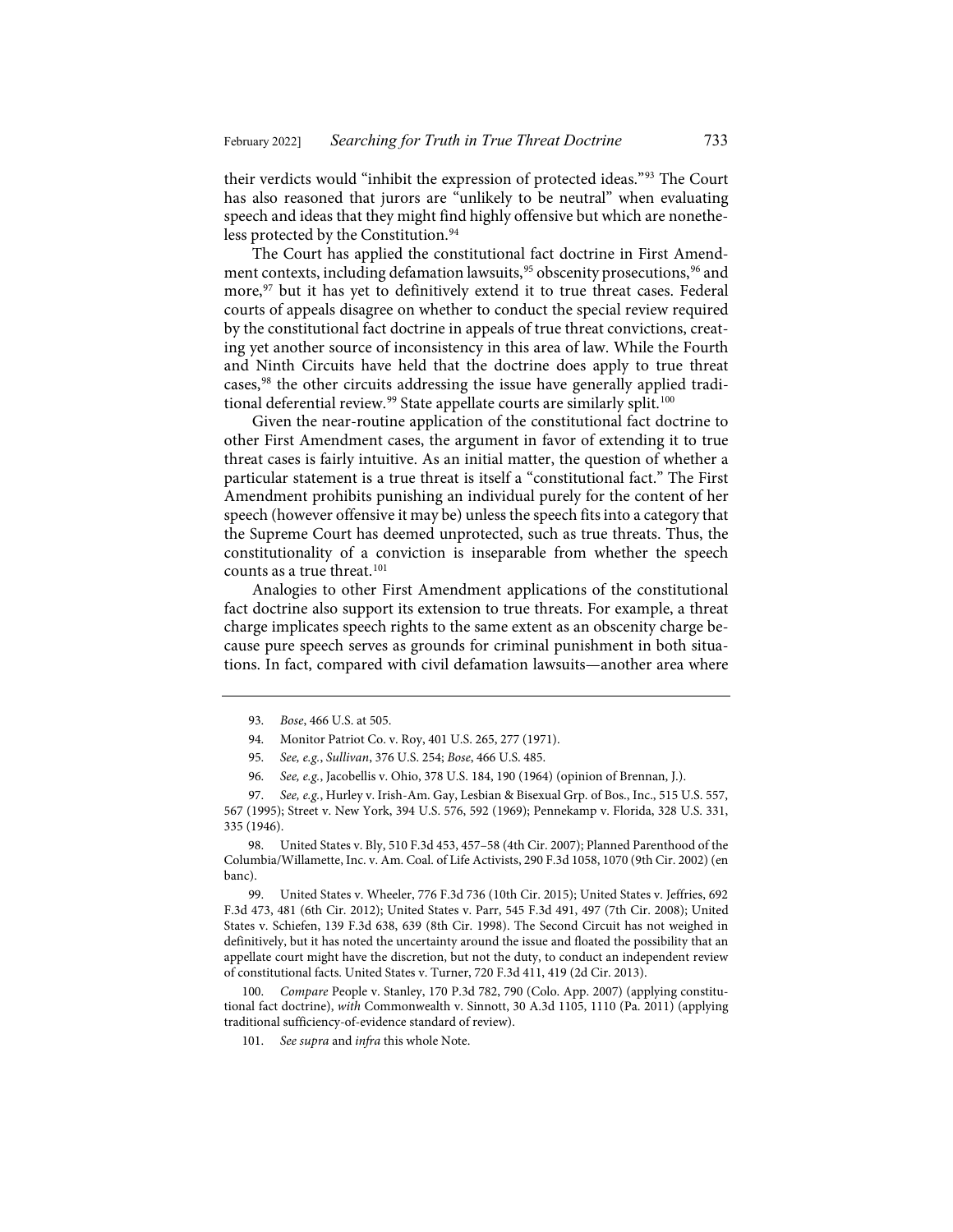the constitutional fact doctrine is applied as a matter of course—threat prosecutions actually risk *greater* burdens on speech. In the true threat case, removing the defendant's speech from the First Amendment's protected sphere would result in her imprisonment or other criminal sanction, whereas a defamation defendant usually risks only monetary loss.

Another reason for appellate courts to independently review the constitutional fact of a true threat is the extraordinary ambiguity about what counts as a "true threat." The Supreme Court did not even conjure a definition for such threats until 2003,<sup>[102](#page-14-0)</sup> yet we expect jurors to know one when they see one. The task is simply too hard and too important; another layer of protection is necessary. This is not to say the jury's verdict does not matter. Appellate judges are well aware of the traditional sanctity of a jury verdict and will hesi-tate to vacate it even when reviewing the record de novo.<sup>[103](#page-14-1)</sup> But judges can nonetheless look at the facts underlying the conviction "with the commands of the First Amendment clearly in mind<sup>"[104](#page-14-2)</sup> in a way that a jury simply cannot. In true threat cases, they should.

<span id="page-14-6"></span>The argument against applying the constitutional fact doctrine to true threats is unclear, as courts that have declined to do so have not provided detailed reasons for their decisions. For example, in *United States v. Wheeler*, the Tenth Circuit simply said that "whether statements amount to true threats 'is a question generally best left to a jury,'" unless there is an "unusual set of facts."[105](#page-14-3) The court did not explain why the constitutional fact doctrine should not apply to true threat cases, stating merely that it would follow Tenth Circuit precedent in which the court had declined to conduct independent review.[106](#page-14-4) The Sixth, Seventh, and Eighth Circuits also used the sufficiency-of-evidence standard without even mentioning the possibility of de novo review of the constitutional fact of a true threat.<sup>[107](#page-14-5)</sup>

De novo review of the fact finder's determination that a statement constitutes a true threat maximizes protection of a defendant's speech rights and aligns with Supreme Court precedent regarding when to apply the constitutional fact doctrine. But, like the subjective/objective intent question, the question of the appropriate standard of review on appeal is a formalistic and preliminary one that will not solve the true threat doctrine's most important problems. The degree to which an appellate court scrutinizes the record below hardly matters if the court does not know which facts are relevant to the true

<span id="page-14-5"></span>107. United States v. Jeffries, 692 F.3d 473, 481 (6th Cir. 2012); United States v. Parr, 545 F.3d 491, 497 (7th Cir. 2008); United States v. Schiefen, 139 F.3d 638, 639 (8th Cir. 1998).

<sup>102.</sup> *See supra* Section I.B.

<span id="page-14-1"></span><span id="page-14-0"></span><sup>103.</sup> Kenneth L. Karst, *Threats and Meanings: How the Facts Govern First Amendment Doctrine*, 58 STAN. L. REV. 1337, 1370 (2006).

<sup>104.</sup> Watts v. United States, 394 U.S. 705, 707 (1969).

<span id="page-14-4"></span><span id="page-14-3"></span><span id="page-14-2"></span><sup>105.</sup> United States v. Wheeler, 776 F.3d 736, 742 (10th Cir. 2015) (quoting United States v. Malik, 16 F.3d 45, 51 (2d Cir. 1994)).

<sup>106.</sup> *Id.* (citing United States v. Viefhaus, 168 F.3d 392, 397 (10th Cir. 1999)).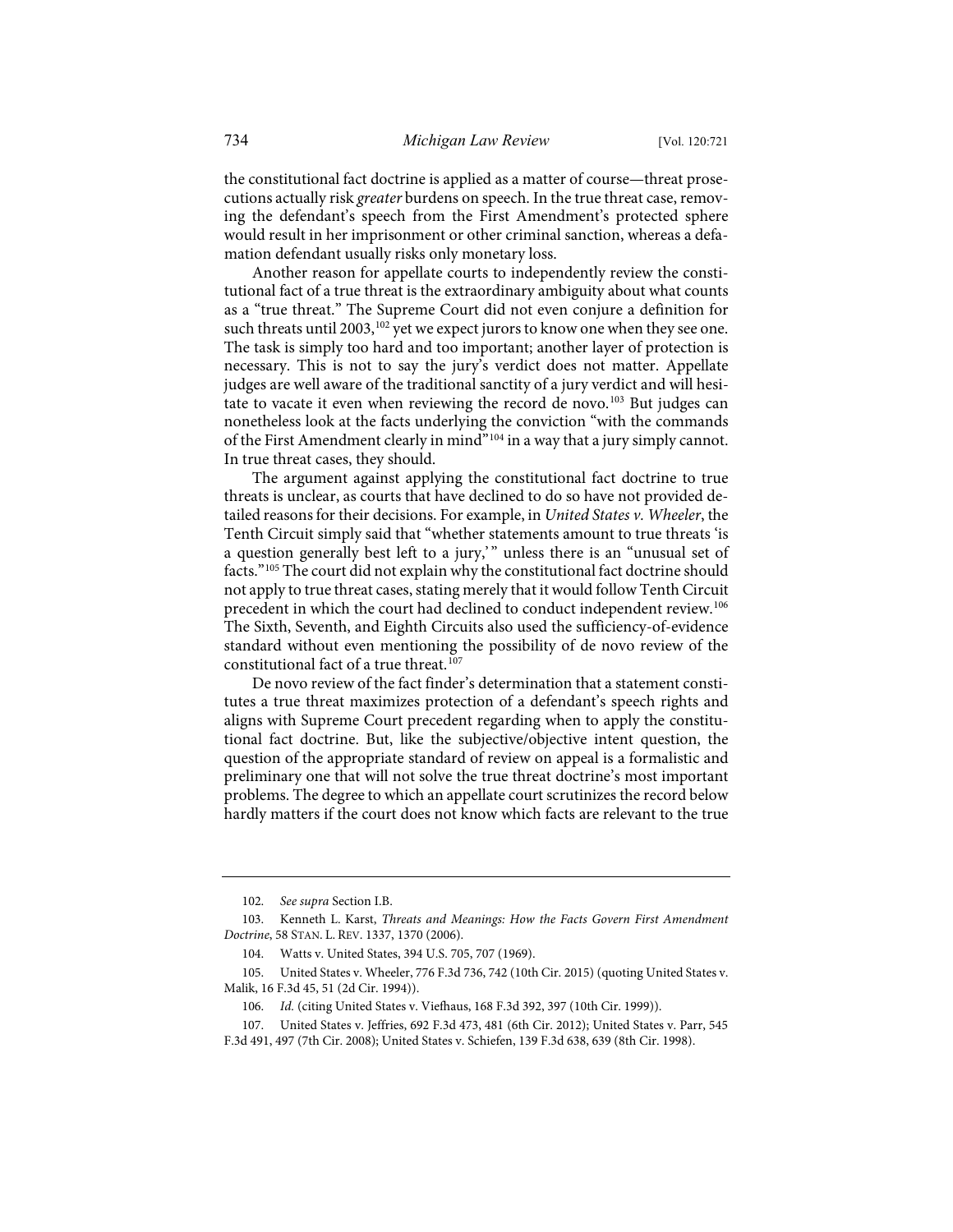threat designation. Thus, courts have to face the next frontier of judicial confusion within this ungainly doctrine: context.

# C. *Contextual Analysis*

The last major problem area within the true threat doctrine—and the one that most significantly impacts whether or not a statement qualifies as a true threat—is the contextual analysis called for by the Supreme Court's muddled true threat precedent. In *Watts*, *Black*, and *Elonis*, the Court emphasized that "context matters."[108](#page-15-0) By and large, courts have properly recited this broad instruction to consider contextual factors in true threat cases.[109](#page-15-1) But *which* context matters, and how much does it matter? This Section compares opinions from various federal courts of appeals to determine which contextual factors, if any, recur in their evaluations of true threat defendants' intent.

Before surveying courts' approaches to context, a word on the scope of this analysis. Due to the sheer ubiquity of statutes that criminalize threats, it is not feasible to collect every case in which a defendant has been convicted for making a true threat. Indeed, the abundance of threat convictions in the United States underscores the true threat doctrine's extraordinary power and the government's reliance on it to punish criminal behavior. Looking at federal law alone, the true threat doctrine has enabled convictions for threats against the president,<sup>[110](#page-15-2)</sup> threats to kidnap or injure,<sup>[111](#page-15-3)</sup> stalking,<sup>[112](#page-15-4)</sup> blocking ac-cess to reproductive health clinics,<sup>[113](#page-15-5)</sup> and more.<sup>[114](#page-15-6)</sup> Because state statutes crim-inalizing different forms of threats are even more numerous,<sup>[115](#page-15-7)</sup> this Section focuses only on contextual factors repeatedly identified by federal appellate court case law.

<span id="page-15-0"></span><sup>108.</sup> Elonis v. United States, 575 U.S. 723, 747 (2015) (Alito, J., concurring in part and dissenting in part).

<span id="page-15-1"></span><sup>109.</sup> United States v. Syring, 522 F. Supp. 2d 125, 130 (D.D.C. 2007) (discussing how several circuits analyze threats in their "entire factual context").

<span id="page-15-2"></span><sup>110.</sup> *See* Watts v. United States, 394 U.S. 705 (1969) (affirming conviction under 18 U.S.C. § 871).

<span id="page-15-3"></span><sup>111.</sup> *See* United States v. Khan, 937 F.3d 1042 (7th Cir. 2019) (affirming conviction under 18 U.S.C. § 875).

<span id="page-15-4"></span><sup>112.</sup> *See* United States v. Ackell, 907 F.3d 67 (1st Cir. 2018) (affirming conviction under 18 U.S.C. § 2261A).

<span id="page-15-5"></span><sup>113.</sup> *See* Planned Parenthood of the Columbia/Willamette, Inc. v. Am. Coal. of Life Activists, 290 F.3d 1058 (9th Cir. 2002) (en banc) (affirming conviction under 18 U.S.C. § 248).

<span id="page-15-6"></span><sup>114.</sup> *See, e.g.*, United States v. Coss, 677 F.3d 278 (6th Cir. 2012) (affirming conviction under federal statute banning threats to injure the reputation of another with intent to extort money); United States v. Fullmer, 584 F.3d 132 (3d Cir. 2009) (affirming conviction under federal statute banning threats involving animal enterprises).

<span id="page-15-7"></span><sup>115.</sup> *See, e.g.*, John P. Ludington, Annotation, *Validity and Construction of Terroristic Threat Statutes*, 45 A.L.R.4TH 949 (1986); Erin Masson Wirth, Annotation, *Imposition of State or Local Penalties for Threatening to Use Explosive Devices at Schools or Other Buildings*, 79 A.L.R.5TH 1 (2000).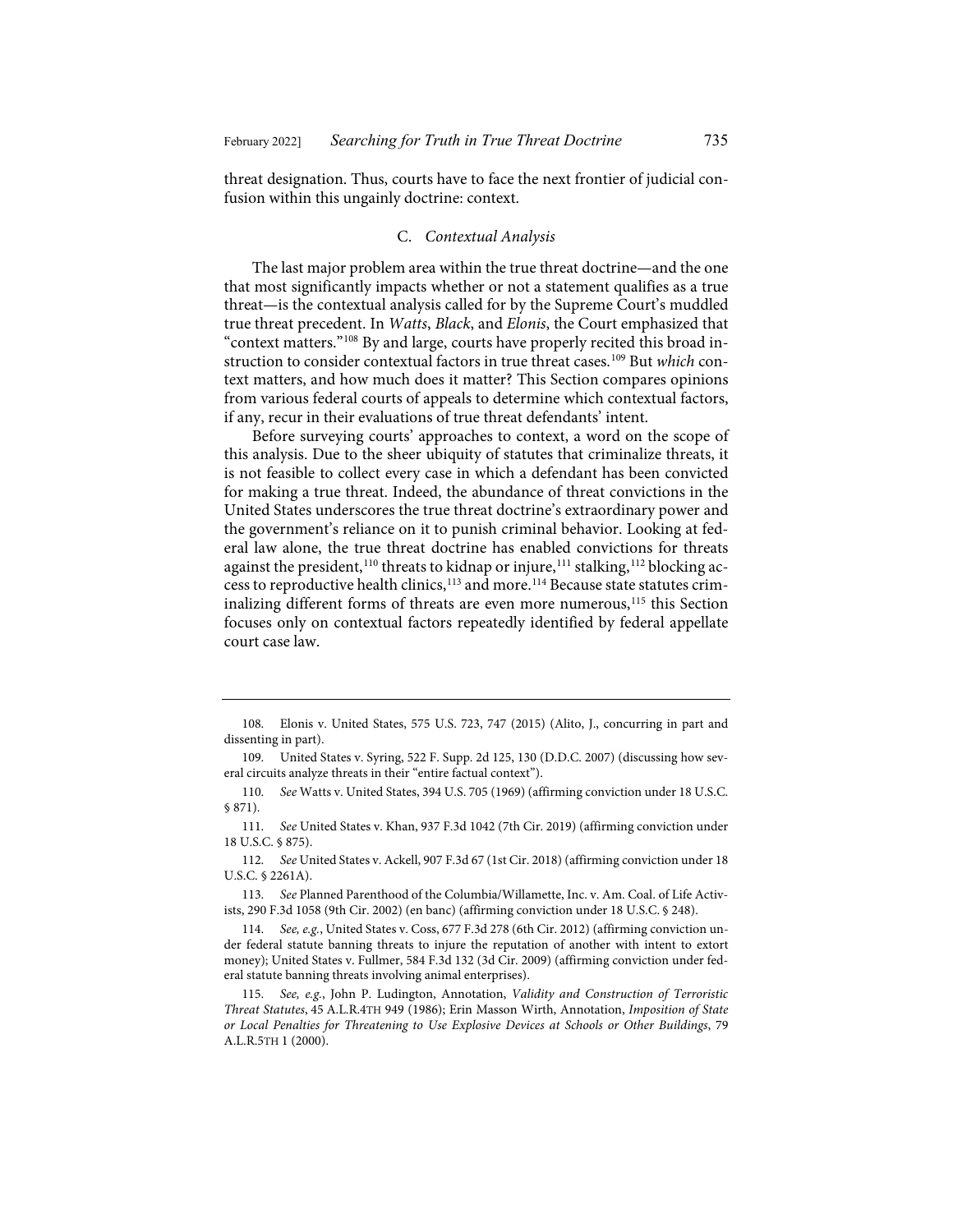The Supreme Court's opinions in *Watts* and *Black* highlight a few specific factors relevant to the contextual analysis. In holding that the defendant's speech threatening to shoot LBJ was not a true threat, the *Watts* Court noted the location of the defendant's statement in the "political arena," the "expressly conditional" nature of his statement, and the fact that listeners laughed in reaction to his statement.[116](#page-16-0) The *Black* Court highlighted factors such as the defendant's stated purpose, the size of the defendant's audience, and the loca-tion where the speech occurred.<sup>[117](#page-16-1)</sup> These factors are a starting point, but nothing in *Watts* or *Black* suggests that courts should be limited to them. To the contrary, *Black* seemed to encourage as much consideration of context as possible.[118](#page-16-2) Justice Alito's *Elonis* opinion heeded that recommendation, as it mentioned several factors that do not fit perfectly in the *Watts* and *Black* boxes.<sup>[119](#page-16-3)</sup>

The federal circuit courts have also identified contextual factors relevant to the true threat analysis. The Eighth Circuit, in *United States v. Dinwiddie*, provided a comprehensive—though explicitly nonexhaustive and nondispos-itive—list of factors to be considered in reviewing a true threat conviction.<sup>[120](#page-16-4)</sup> These factors include how the threat recipient and other listeners reacted, whether the threat was conditional, whether the threat was made directly to its target, whether the speaker made similar statements to the recipient in the past, and whether the recipient had reason to believe that the speaker was prone to violence.<sup>[121](#page-16-5)</sup> In upholding the constitutionality of the defendant's conviction, the *Dinwiddie* court emphasized that she had directly repeated her threats about fifty times to her intended target.<sup>[122](#page-16-6)</sup>

*Dinwiddie*'s list of factors frequently appears in other opinions analyzing true threats.[123](#page-16-7) The Third Circuit's rehearing of *Elonis* following the Supreme Court's remand is one example[.124](#page-16-8) There, the court highlighted the efforts of Elonis's ex-wife to seek a restraining order against him after he made the al-leged threats,<sup>[125](#page-16-9)</sup> exemplifying the relevance of the "reaction of the recipient of the threat.["126](#page-16-10) It also noted the history of Elonis's violent statements toward his ex-wife,[127](#page-16-11) mirroring the category of "similar statements to the victim in

- 119. *See supra* note[s 71](#page-9-8)[–72](#page-9-9) and accompanying text.
- 120. 76 F.3d 913, 925 (8th Cir. 1996).
- 121. *Dinwiddie*, 76 F.3d at 925.

<span id="page-16-9"></span><span id="page-16-8"></span><span id="page-16-7"></span><span id="page-16-6"></span><span id="page-16-5"></span><span id="page-16-4"></span><span id="page-16-3"></span><span id="page-16-2"></span>123. *See, e.g.*, United States v. Syring, 522 F. Supp. 2d 125, 130 (D.D.C. 2007); Planned Parenthood of the Columbia/Willamette, Inc. v. Am. Coal. of Life Activists, 290 F.3d 1058, 1078 (9th Cir. 2002) (en banc); State v. Taylor, 841 S.E.2d 776 (N.C. Ct. App.), *rev'd*, No. 156PA20, 2021 WL 5984471 (N.C. 2021).

<span id="page-16-11"></span>127. *Elonis*, 841 F.3d at 598.

<span id="page-16-0"></span><sup>116.</sup> Watts v. United States, 394 U.S. 705, 708 (1969).

<span id="page-16-1"></span><sup>117.</sup> *See supra* text accompanying not[e 54.](#page-7-10)

<sup>118.</sup> *See supra* not[e 53](#page-7-11) and accompanying text.

<sup>122.</sup> *Id.*

<sup>124.</sup> United States v. Elonis, 841 F.3d 589 (3d Cir. 2016), *cert. denied*, 138 S. Ct. 67 (2017).

<sup>125.</sup> *Id.* at 598.

<span id="page-16-10"></span><sup>126.</sup> *Dinwiddie*, 76 F.3d at 925.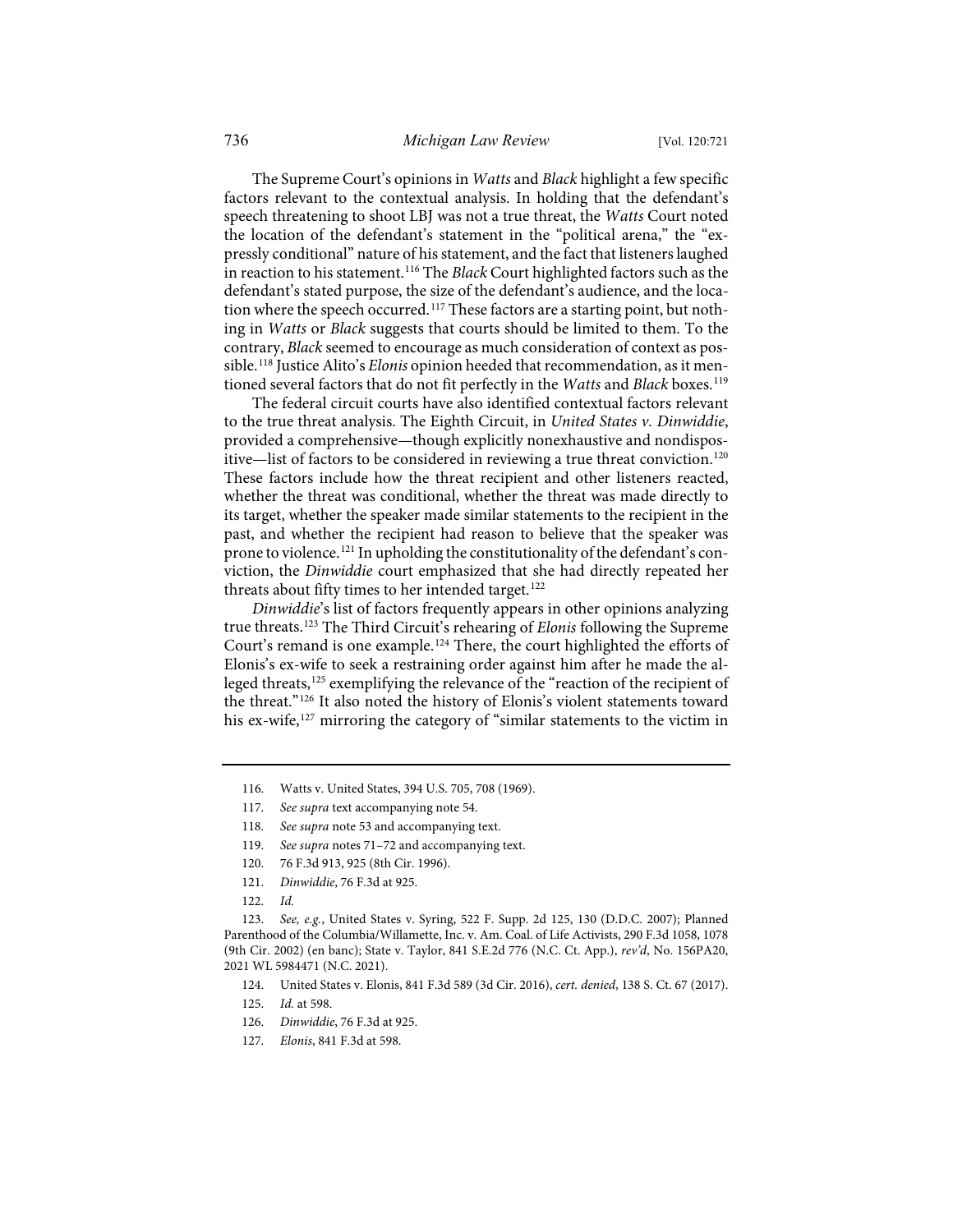the past" from *Dinwiddie*. [128](#page-17-0) These considerations, among others, led the Third Circuit to find only harmless error in the jury instruction and to uphold Elonis's conviction.[129](#page-17-1) Similarly, in *United States v. Clemens*, the First Circuit upheld a true threat conviction and noted that the threat recipients "did in fact feel fear" that the defendant would harm them and reacted "to protect themselves."[130](#page-17-2) *Clemens*, along with *Watts* and *Dinwiddie*, thus exemplifies judicial reliance on the listeners' reaction as a key contextual factor.

To be clear, courts do not limit themselves to the precise *Dinwiddie* list or any similar iteration of factors. Instead, they generally stress the need to consider "the whole factual context and all the circumstances bearing on a threat."[131](#page-17-3) In practice, this seems to mean accounting for any factor that feels relevant to the court on a case-by-case basis. For example, in *United States v. Wheeler*, the defendant was charged for posting on social media and urging his "religious operatives" to "commit a massacre" at a preschool and day care.[132](#page-17-4) The Tenth Circuit found that these statements were punishable true threats based partly on a contextual factor it referred to as "the collective consciousness," which in modern times "includes recent massacres at educational and other institutions by active shooters."[133](#page-17-5) Another example of a court looking at non-*Dinwiddie* context is *United States v. Turner*, in which the defendant was charged for a blog post declaring that three Seventh Circuit judges de-served to die for their recent holding on a Second Amendment issue.<sup>[134](#page-17-6)</sup> In upholding that defendant's conviction as constitutional, the Second Circuit emphasized his publication of photographs, work addresses, and room num-bers of the targeted judges.<sup>[135](#page-17-7)</sup> The court in *Turner* seemed to view the specificity of the threat as important context and thus accounted for it in its true threat analysis,[136](#page-17-8) though this did not fall cleanly into any of the *Dinwiddie* factors.

This free-for-all approach to considering context is common, yet it is far from ideal. Even when judges look at the same factual record, there is substantial space for disagreement about which factors matter and what they mean. *United States v. Bagdasarian* exemplifies this issue.[137](#page-17-9) Defendant Walter Bagdasarian, "an especially unpleasant fellow," was convicted in the trial court for viciously racist statements about Barack Obama anonymously posted to an online message board.[138](#page-17-10) One message said Obama would "have a 50 cal in the

<span id="page-17-7"></span><span id="page-17-6"></span><span id="page-17-5"></span><span id="page-17-4"></span><span id="page-17-3"></span><span id="page-17-2"></span><span id="page-17-1"></span><span id="page-17-0"></span>131. Planned Parenthood of the Columbia/Willamette, Inc. v. Am. Coal. of Life Activists, 290 F.3d 1058, 1080 (9th Cir. 2002) (en banc).

<sup>128.</sup> *Dinwiddie*, 76 F.3d at 925.

<sup>129.</sup> *Elonis*, 841 F.3d at 598.

<sup>130.</sup> United States v. Clemens, 738 F.3d 1, 14 (1st Cir. 2013).

<sup>132.</sup> United States v. Wheeler, 776 F.3d 736, 745 (10th Cir. 2015).

<sup>133.</sup> *Id.*

<sup>134.</sup> United States v. Turner, 720 F.3d 411, 413 (2d Cir. 2013).

<sup>135.</sup> *Id.* at 423.

<span id="page-17-8"></span><sup>136.</sup> *Id.*

<sup>137.</sup> 652 F.3d 1113 (9th Cir. 2011).

<span id="page-17-10"></span><span id="page-17-9"></span><sup>138.</sup> *Bagdasarian*, 652 F.3d at 1115–16.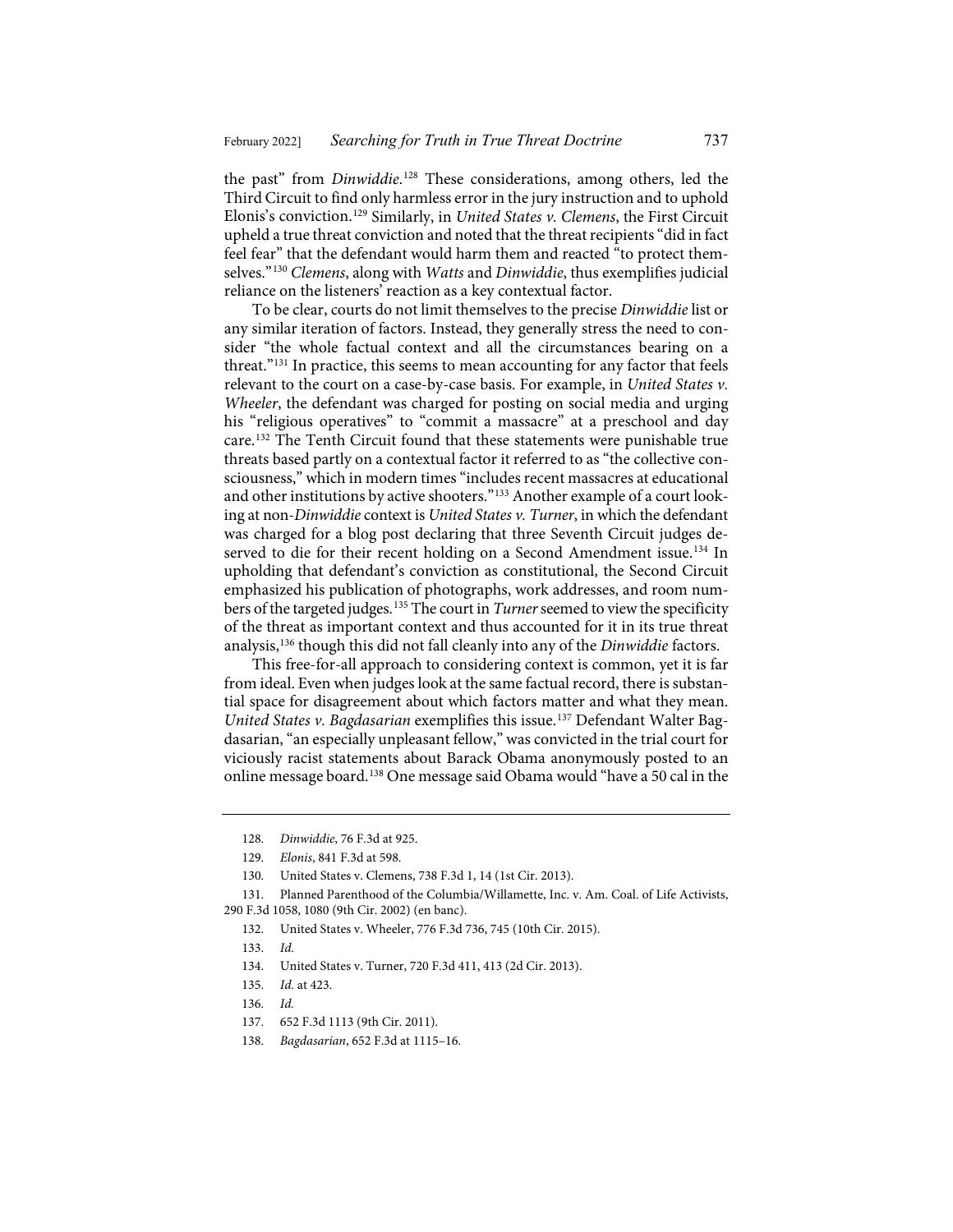head soon" and another called for Obama to be shot.<sup>[139](#page-18-0)</sup> These posts were reported to the Secret Service, which investigated and eventually found six guns (including a .50 caliber rifle) at Bagdasarian's home.[140](#page-18-1) They also discovered that on the day Obama was elected, the defendant sent emails referring to shooting Obama's car.<sup>[141](#page-18-2)</sup>

The Ninth Circuit panel in *Bagdasarian* agreed on the pure legal questions about intent and standard of review, but Judge Wardlaw dissented from the majority's interpretation of the case's key context. The majority was ultimately unpersuaded that Bagdasarian's posts rose to the level of a true threat.<sup>[142](#page-18-3)</sup> It acknowledged the violence of the posts but determined that they were merely exhortations or predictions.<sup>[143](#page-18-4)</sup> Similarly, the majority thought that neither Bagdasarian's possession of a gun nor his anonymity in posting were enough to prove his specific intent to threaten Obama, particularly because the board to which Bagdasarian posted was "a non-violent discussion forum that would tend to blunt any perception that statements made there were serious expressions of intended violence."<sup>[144](#page-18-5)</sup> Judge Wardlaw took the opposite view. She would have held Bagdasarian's statements *were* true threats and upheld his conviction based on the very contextual factors that the majority had dismissed: the readers' perception of the posts as threatening, Bagdasarian's access to .50 caliber firearms when he made the post, and Bagdasarian's choice to hide behind a "cloak of anonymity" until the Secret Service found him.<sup>[145](#page-18-6)</sup>

The source of disagreement in *Bagdasarian* was not whether to consider context or even what context to consider. Instead, the judges differed in their evaluation of what the context meant and whether it proved a true threat. To some extent, differing interpretations of a set of facts are inevitable. But the dearth of guidance in how judges should weigh key contextual factors makes such disagreements infinitely more likely, which is unacceptable when the defendant's liberty and speech rights are at stake.

<span id="page-18-4"></span><span id="page-18-3"></span><span id="page-18-2"></span><span id="page-18-1"></span><span id="page-18-0"></span>143. *See id.* at 1123 ("Given that Bagdasarian's statements . . . fail to express any intent on his part to take any action, the fact that he possessed the weapons is not sufficient to establish that he intended to threaten Obama himself. [The Election Day emails] simply provide additional information—weblinks to a video of debris and two junked cars being blown up and to an advertisement for assault rifles available for purchase online—that Bagdasarian may have believed would tend to encourage the email's recipient to take violent action against Obama. But . . . incitement to kill or injure a presidential candidate does not qualify as an offense under  $$879(a)(3).$ ").

<span id="page-18-5"></span>144. *Id.* at 1121, 1123.

<span id="page-18-6"></span>145. *Id.* at 1128–31 (Wardlaw, J., concurring in part and dissenting in part).

<sup>139.</sup> *Id.* at 1115.

<sup>140.</sup> *Id.* at 1115–16.

<sup>141.</sup> *Id.* at 1116.

<sup>142.</sup> *Id.* at 1115.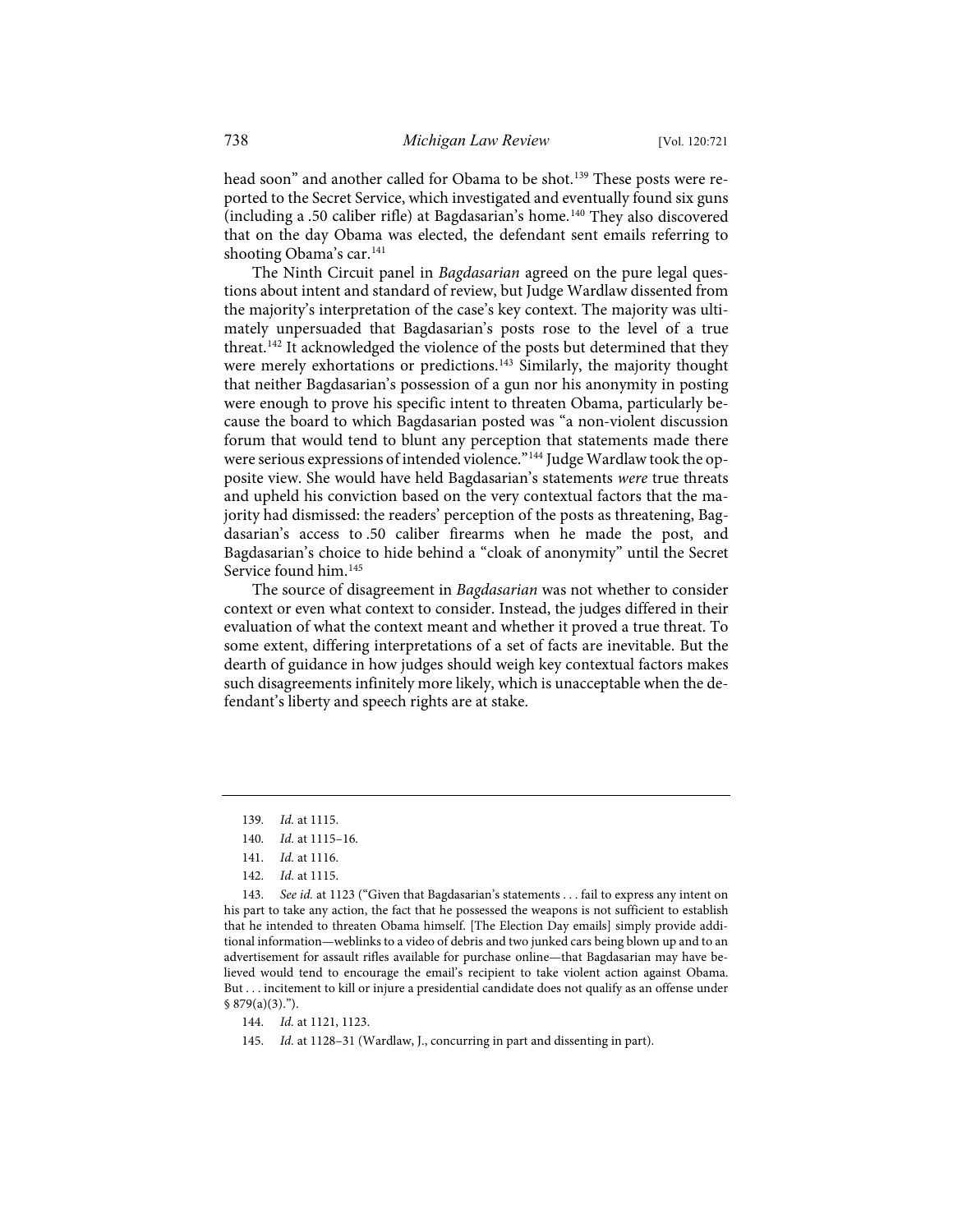#### D. *A Case Study:* Commonwealth v. Knox

Because every true threat case requires intensive analysis of context, a granular look at a single case may be more enlightening than a zoomed-out observation of the factors that courts consider. Accordingly, this Section dissects *Commonwealth v. Knox*, a case that the Pennsylvania Supreme Court decided in 2018 and that the U.S. Supreme Court declined to hear in 2019.[146](#page-19-0) Point-by-point analysis of the *Knox* opinion reveals the practical impact of the true threat doctrine's overall inscrutability. The doctrine's confusions are exacerbated by factual records involving things like social media, rap music, and political controversies—all of which are overwhelmingly common in modern American society, yet exceedingly difficult for judges to decode.

## 1. Facts and Procedural Posture

In the summer of 2012, teenager Jamal Knox recorded a rap song entitled "F--k the Police."[147](#page-19-1) The lyrics were his own, though the song's theme was hardly original.<sup>[148](#page-19-2)</sup> Knox had been arrested in April of that year and charged with several unrelated criminal offenses; at the time he recorded the rap, those charges were pending.[149](#page-19-3)

Knox's rap expressed anger toward police in general, but also called for violence against two particular Pittsburgh officers: Officer Michael Kosko and Detective Daniel Zeltner.<sup>[150](#page-19-4)</sup> Kosko and Zeltner were both slated to testify against Knox at a hearing arising from his pending criminal charges.<sup>[151](#page-19-5)</sup> Before the hearing, a third party uploaded a video of Knox's rap to YouTube and posted it to a publicly viewable Facebook page.<sup>[152](#page-19-6)</sup> A police officer monitoring that Facebook page saw the video and showed it to Zeltner and Kosko.<sup>[153](#page-19-7)</sup> Knox was subsequently arrested and charged with witness intimidation and making "terroristic threats" pursuant to Pennsylvania state law.[154](#page-19-8) At a bench trial, a Pennsylvania judge found Knox guilty of both charges.[155](#page-19-9) Knox appealed, and the Pennsylvania Supreme Court granted review to determine whether the rap qualified as a true threat.<sup>[156](#page-19-10)</sup>

<sup>146.</sup> 190 A.3d 1146 (Pa. 2018).

<sup>147.</sup> *Knox*, 190 A.3d at 1149.

<span id="page-19-4"></span><span id="page-19-3"></span><span id="page-19-2"></span><span id="page-19-1"></span><span id="page-19-0"></span><sup>148.</sup> In 1988, rap group N.W.A. released a song entitled "Fuck Tha Police" that has had widespread cultural impact. *See* Rich Goldstein, *A Brief History of the Phrase 'F\*ck the Police*,*'* DAILY BEAST (Apr. 14, 2017, 3:09 PM), [https://www.thedailybeast.com/a-brief-history-of-the](https://www.thedailybeast.com/a-brief-history-of-the-phrase-fck-the-police)[phrase-fck-the-police](https://www.thedailybeast.com/a-brief-history-of-the-phrase-fck-the-police) [\[perma.cc/9KL7-38HE\]](https://perma.cc/9KL7-38HE).

<sup>149.</sup> *Knox*, 190 A.3d at 1148–49.

<sup>150.</sup> *Id.* at 1149.

<span id="page-19-5"></span><sup>151.</sup> *Id.*

<span id="page-19-7"></span><span id="page-19-6"></span><sup>152.</sup> *Id.*

<sup>153.</sup> *Id.* at 1150.

<sup>154.</sup> *Id.*

<span id="page-19-10"></span><span id="page-19-9"></span><span id="page-19-8"></span><sup>155.</sup> *Id.* at 1151.

<sup>156.</sup> *Id.* at 1152.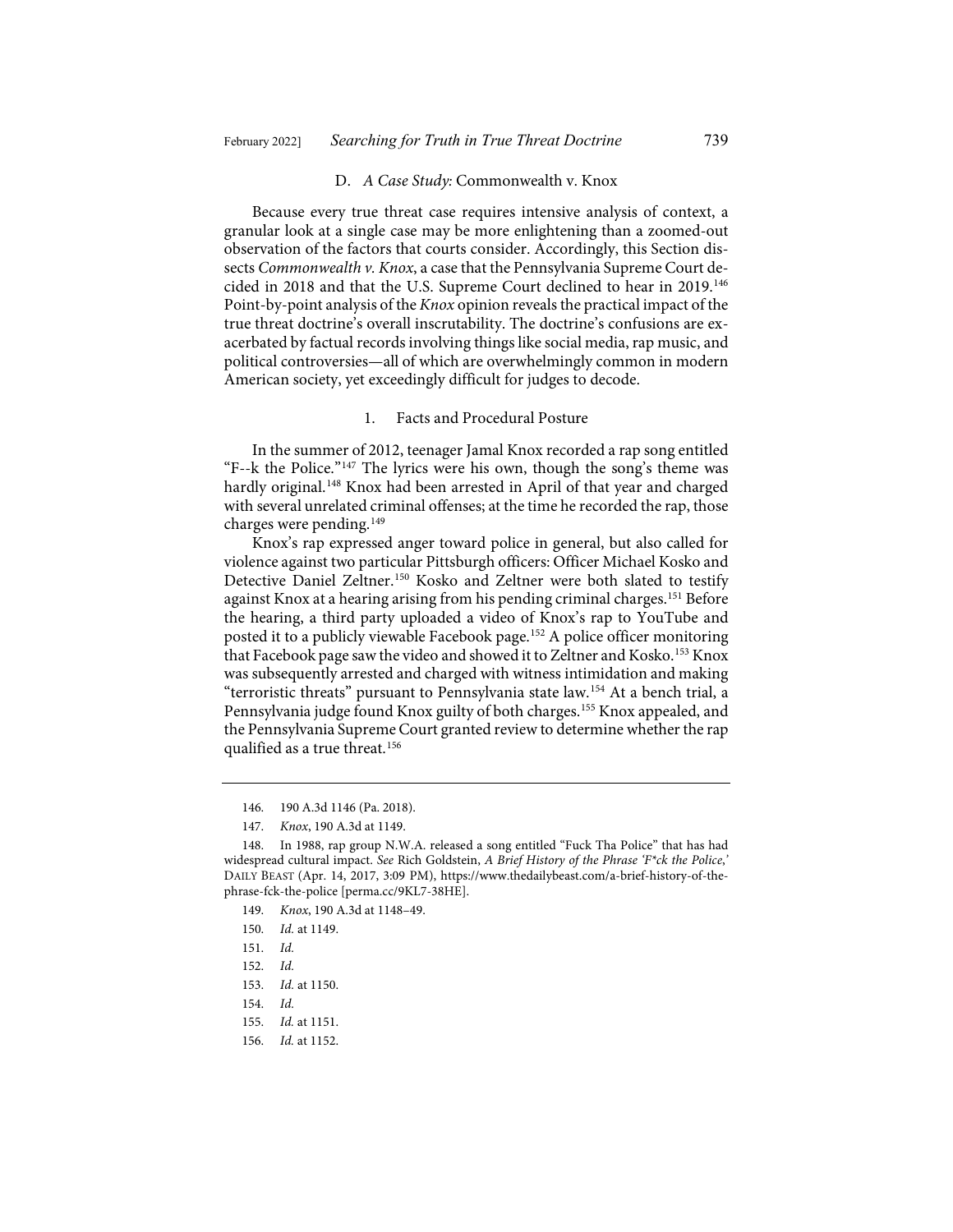### 2. Threshold Issues

The *Knox* court first had to resolve the preliminary issues that remain unsettled within the true threat doctrine: the intent requirement and the standard of appellate review. First, the court relied on *Black* to hold that the First Amendment requires a state to prove that a defendant subjectively and "specifically intended to terrorize or intimidate" in order to convict a defendant of a true threat.[157](#page-20-0) This placed Pennsylvania state courts squarely on the subjective-intent side of the circuit split discussed in Section II.A.

Next, the court opted to conduct an independent review of constitutional facts, though not in so many words. It noted that "whether a statement constitutes a true threat" is a "circumstance-dependent . . . mixed question of fact and law."[158](#page-20-1) Further, the court expressly classified "the scope of the true-threat doc-trine" as a legal question that it should review de novo.<sup>[159](#page-20-2)</sup> Its reasoning for this was rather cursory, though it cited a prior decision that discussed the U.S. Supreme Court's constitutional fact doctrine in First Amendment contexts at greater length.[160](#page-20-3) In any case, the court did seek to independently review the facts (nominally, at least) as it turned to the more difficult task of contextual analysis.

# <span id="page-20-9"></span><span id="page-20-8"></span>3. Contextual Analysis

The Pennsylvania Supreme Court directly embraced the U.S. Supreme Court's emphasis on context, examining "contextual circumstances such as those referenced in *Watts*" in order to determine whether the trial court's finding of an intent to threaten was supported by competent evidence.<sup>[161](#page-20-4)</sup> But first, the court looked at Knox's actual words.<sup>[162](#page-20-5)</sup> The court recited and examined the lyrics in great detail to conclude that, on their face, the lyrics were threatening and personalized toward the police, and toward Zeltner and Kosko in particular.<sup>[163](#page-20-6)</sup> One might wonder whether any judges are really suited to the job of interpreting amateur rap lyrics, and in fact rap scholars and rappers raised this very question in an amicus brief to the cert petition.[164](#page-20-7) Even

<sup>157.</sup> *Id.* at 1158.

<sup>158.</sup> *Id.* at 1152.

<sup>159.</sup> *Id.*

<span id="page-20-4"></span><span id="page-20-3"></span><span id="page-20-2"></span><span id="page-20-1"></span><span id="page-20-0"></span><sup>160.</sup> *Id.* (citing *In re* Condemnation by Urb. Redevelopment Auth. of Pittsburgh, 913 A.2d 178, 183 (Pa. 2006) ("We note that the United States Supreme Court has stated that in reviewing First Amendment cases, appellate court[s] must conduct a review of the entire record.")).

<sup>161.</sup> *Knox*, 190 A.3d at 1158.

<sup>162.</sup> *Id.* ("We first review the content of the speech itself, beginning with the lyrics.").

<sup>163.</sup> *Id.* at 1158–59.

<span id="page-20-7"></span><span id="page-20-6"></span><span id="page-20-5"></span><sup>164.</sup> Motion for Leave to File Brief as *Amici Curiae* and Brief of *Amici Curiae* Michael Render ("Killer Mike"), Erik Nielson & Other Artists & Scholars in Support of Petitioner at 17, Knox v. Pennsylvania, 139 S. Ct. 1547 (2019) (No. 18-949), 2019 WL 1115837 [hereinafter Killer Mike Amicus Brief]. For in-depth criticisms of the use of raps as the bases for convictions (and true threat convictions in particular), see Erin Lutes, James Purdon & Henry F. Fradella, *When Music Takes the Stand: A Content Analysis of How Courts Use and Misuse Rap Lyrics in Criminal Cases*, 46 AM.J.CRIM. L. 77 (2019); Clay Calvert, Emma Morehart & Sarah Papadelias, *Rap Music*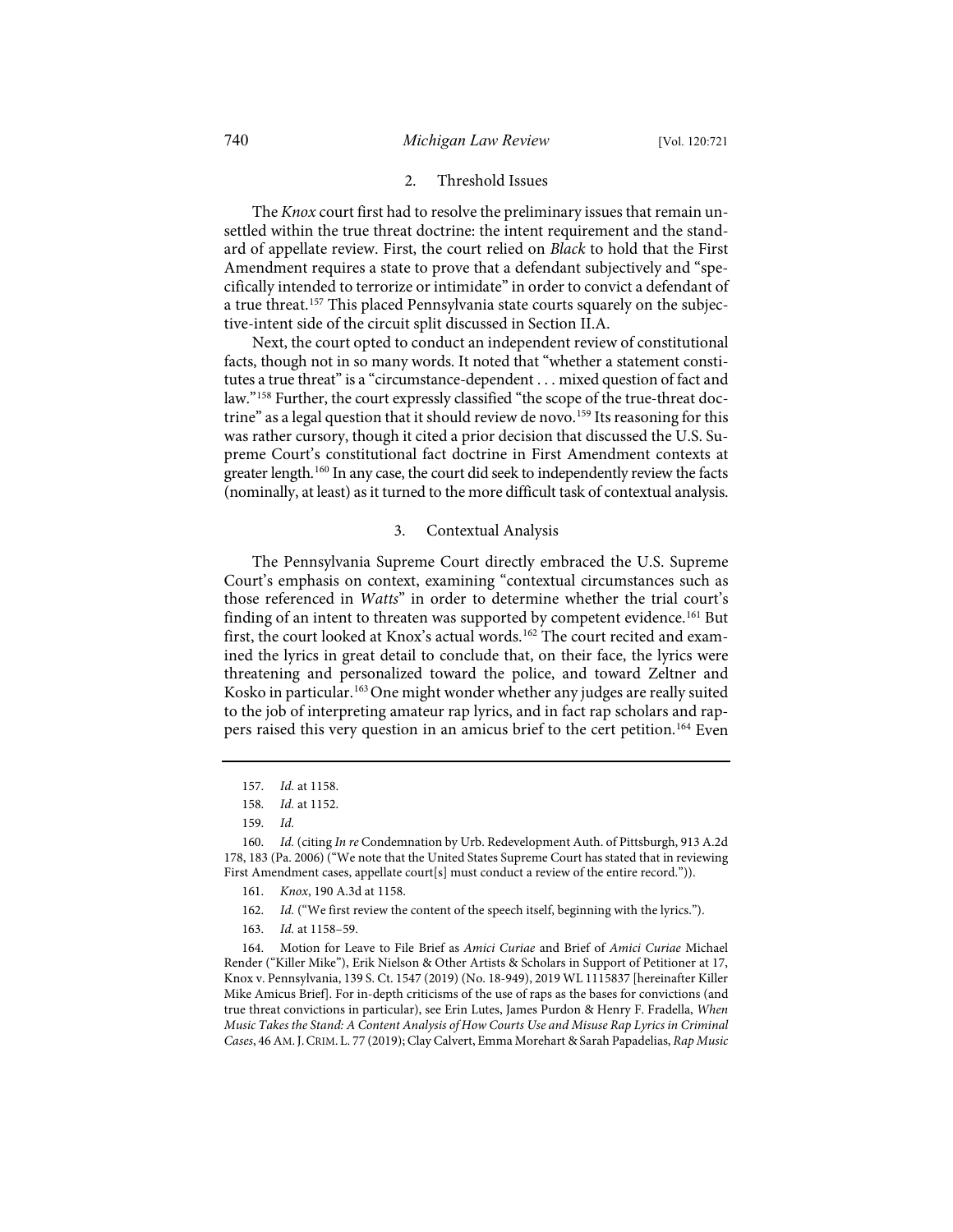the court acknowledged the special history of rap music and its tendency to feature violent imagery that is, in many cases, not meant to be taken literally.[165](#page-21-0)

Nonetheless, the court held that Knox's rap was "of a different nature and quality" than the many violent but non–true threat rap songs out there.<sup>[166](#page-21-1)</sup> First, the court characterized several of the rap's lines—including "[l]et's kill these cops cuz they don't do us no good," "that whole department can get it," and "jam this rusty knife all in [the officer's] guts"—as "unambiguous threats" to the police, as opposed to expressions of mere satire or irony, generalized animosity, or social commentary.<sup>[167](#page-21-2)</sup> Second, the court argued that the lyrics went "beyond the realm of fantasy or fiction" because Knox rapped that he wanted the city to "believe" him and that the threats would become "real."<sup>[168](#page-21-3)</sup> Third, the court highlighted the rap's explicit naming of two specific officers, as well as references to the time the officers' shifts ended and the identities of their confidential informants.[169](#page-21-4) As an aside, the court also noted that the sounds of gunfire and police sirens in the background of the song exacerbated its threatening effect.<sup>[170](#page-21-5)</sup>

Only after this extensive textual evaluation of the rap did the court turn to context, to which it devoted only three paragraphs. Such a cursory analysis of context misses the point. That the words themselves were threatening is necessary but not sufficient for finding a true threat—they must be accompanied by context that affirmatively supports classifying the speech as a true threat, rather than just failing to rebut it.[171](#page-21-6) Citing to *Watts* and state-law precedent, the *Knox* court focused on only four contextual factors: whether the threat was conditional, whether the threat was communicated directly to the

<span id="page-21-0"></span>165. *Knox*, 190 A.3d at 1160 ("We acknowledge that . . . rap music often contains violent imagery that is not necessarily meant to represent an intention on the singer's part to carry through with the actions described. This follows from the fact that music is a form of art and '[a]rtists frequently adopt mythical or real-life characters as alter egos or fictional personas.' We do not overlook the unique history and social environment from which rap arose, the fact that rap artists (like many other artists) may adopt a stage persona that is distinct from who they are as an individual, or the fact that musical works of various types may include violent references, fictitious or fanciful descriptions of criminal conduct, boasting, exaggeration, and expressions of hatred, bitterness, or a desire for revenge. In many instances, lyrics along such lines cannot reasonably be understood as a sincere expression of the singer's intent to engage in real-world violence." (cleaned up) (quoting Dennis, *supra* not[e 164,](#page-20-8) at 23)).

- 166. *Id.*
- 167. *Id.* at 1158.
- 168. *Id.*
- 169. *Id.* at 1159.
- 170. *Id.*

*and the True Threats Quagmire: When Does One Man's Lyric Become Another's Crime?*, 38 COLUM. J.L. & ARTS 1 (2014); Andrea Dennis, *Poetic (In)justice? Rap Music Lyrics as Art, Life, and Criminal Evidence*, 31 COLUM. J.L. & ARTS 1 (2007); and Andrew Jensen Kerr, *Art Threats and First Amendment Disruption*, 16 DUKE J. CONST. L. & PUB. POL'Y 173 (2021).

<span id="page-21-6"></span><span id="page-21-5"></span><span id="page-21-4"></span><span id="page-21-3"></span><span id="page-21-2"></span><span id="page-21-1"></span><sup>171.</sup> *Cf. In re* S.W., 45 A.3d 151, 157 (D.C. 2012) ("[A] determination of what a defendant actually said is just the beginning of a threats analysis. Even when words are threatening on their face, careful attention must be paid to the context in which those statements are made to determine if the words may be objectively perceived as threatening.").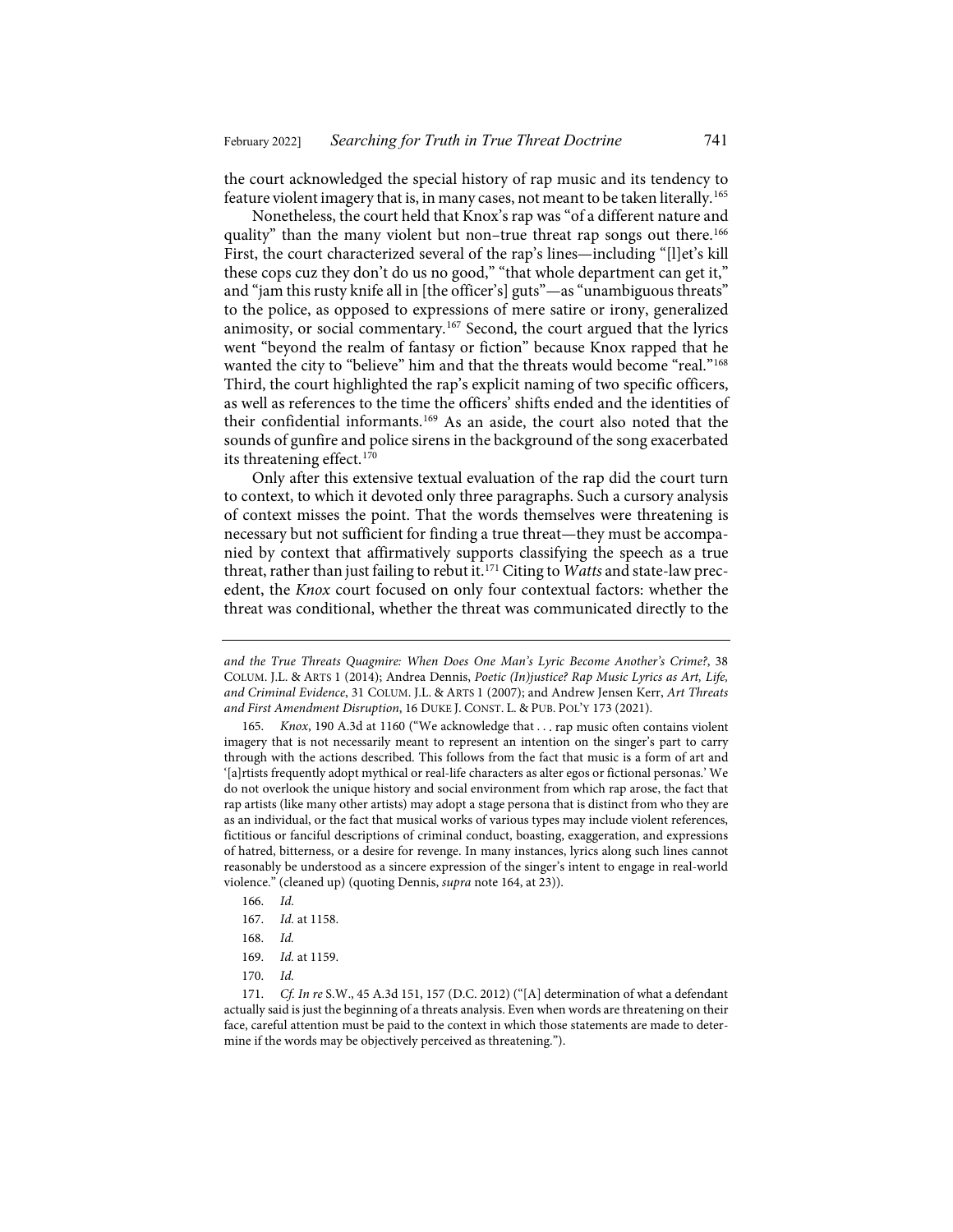victim, whether the victim had reason to believe the speaker had a propensity to engage in violence, and how the listeners reacted to the speech.<sup>[172](#page-22-0)</sup>

With respect to the first factor, the court found without explanation that Knox's threat was "mostly unconditional."[173](#page-22-1) The court then jumped to an evaluation of the listeners' reaction to the speech, noting that the officer who first viewed the video immediately shared it with the colleagues Knox had named, who then took protective measures.<sup>[174](#page-22-2)</sup> Despite the video's public accessibility, the court mentioned no listeners other than the police officers, particularly the targeted officers, who were hardly disinterested bystanders in this interaction.[175](#page-22-3) This application of the "listeners' reaction" factor differs from *Watts*, where the Court focused on listeners who had no stake in the relationship between the speaker and the alleged target (in that case, President Johnson)[.176](#page-22-4) Nonetheless, the court in *Knox* was easily satisfied that the police reactions to the speech supported its categorization as a true threat.

The *Knox* court next examined the second contextual factor on its list: direct communication of the threat to its target. But, again, the court spent little time on its purported independent review.<sup>[177](#page-22-5)</sup> It acknowledged that Knox did not send or speak the rap directly to Zeltner, Kosko, or any other police officers.[178](#page-22-6) To the contrary, the video was posted broadly to YouTube by someone other than Knox, then reposted (again, by someone other than Knox) to a public Facebook page that police happened to be monitoring.<sup>[179](#page-22-7)</sup> Still, the court found that Knox may have intended that police officers would hear the rap, pointing to the lower courts' finding that Knox's "prior course of conduct suggested [he and his co-writer] either intended for the song to be published or knew publication was inevitable."<sup>[180](#page-22-8)</sup>

The court's cursory analysis of this key contextual factor demonstrates the inadequacy of a free-for-all approach to contextual analyses. The court seemed to defer substantially to the courts below in assessing the directness of the threat; this makes little sense given the conceded need to independently examine the whole record when speech rights are at stake,<sup>[181](#page-22-9)</sup> the conflict between how the superior court and trial court interpreted the evidence on this

<span id="page-22-7"></span><span id="page-22-6"></span><span id="page-22-5"></span><span id="page-22-4"></span><span id="page-22-3"></span><span id="page-22-2"></span>175. The focus on police reactions also exacerbates the potential for racial bias to enter into the court's decisionmaking. *See infra* note[s 195–](#page-25-0)[201](#page-25-1) and accompanying test.

- 177. *See supra* Section II.D.1.
- 178. *Knox*, 190 A.3d at 1160.
- 179. *See supra* Section II.D.2.
- <span id="page-22-8"></span>180. *Knox*, 190 A.3d at 1160.
- <span id="page-22-9"></span>181. *See supra* not[e 160.](#page-20-9)

<sup>172.</sup> *Knox*, 190 A.3d at 1159.

<span id="page-22-1"></span><span id="page-22-0"></span><sup>173.</sup> *Id.* The court was presumably relying on its earlier discussion of the lyrics themselves, but it is unclear which lines it was focusing on.

<sup>174.</sup> *Id.*

<sup>176.</sup> *See supra* Section I.A.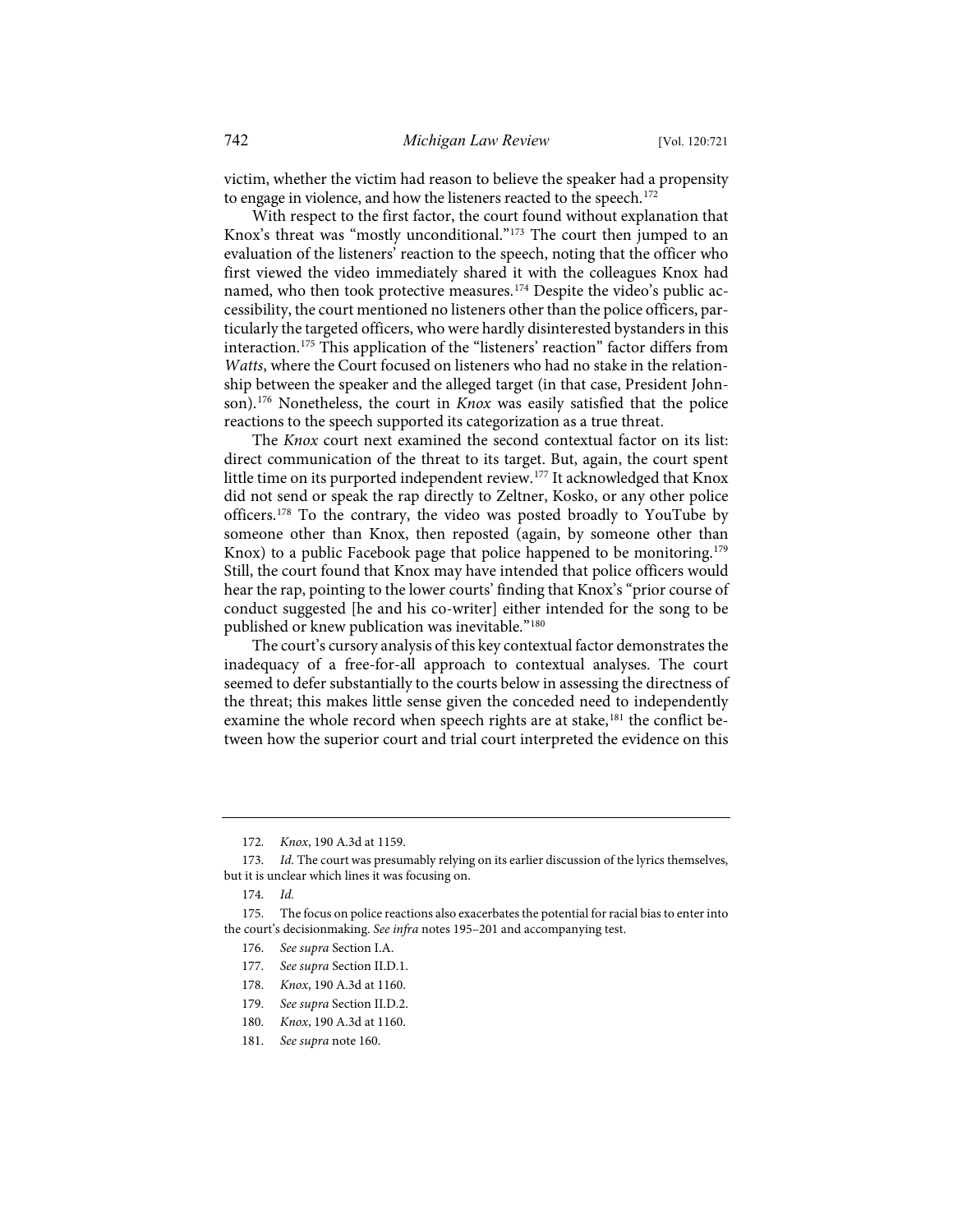<span id="page-23-0"></span>issue,[182](#page-23-1) and the new and complex questions raised in this sphere by social media and internet technology.[183](#page-23-2) The record itself attests to the complicated background here. At trial, the state failed to prove that Knox himself posted the video,<sup>[184](#page-23-3)</sup> and the chain of events that led to the targeted officers watching the video was long and convoluted.<sup>[185](#page-23-4)</sup> That is not to say that a thorough analysis of this factor would have definitively altered the verdict. Indeed, a concurring justice examined the context surrounding this issue in much greater detail and reached the same conclusion.<sup>[186](#page-23-5)</sup> But the fact that the majority set out to conduct an independent review of the whole record, explicitly including this factor of direct communication of the threat, yet failed to thoroughly do so reflects a serious shortcoming in current true threat jurisprudence.

As for the third factor, whether the victim had reason to believe the speaker had a propensity to engage in violence, the court again provided only a brief analysis. The majority noted as "relevant" the fact that Zeltner and Kosko "were aware a loaded firearm" was found in Knox's car during his initial arrest back in April 2012.<sup>[187](#page-23-6)</sup> This was all the court had to say on the matter. There was no history of Knox actually being violent toward the police officers, nor was there any mention of prior criminal offenses other than the April 2012 arrest that preceded the rap recording.<sup>[188](#page-23-7)</sup> It is also worth noting that Knox was just a teenager at the time of his arrest.<sup>[189](#page-23-8)</sup> Still, the court seemed to think Knox's perceived propensity for violence unambiguously supported its ultimate find-ing that he had made a true threat, as it went on to affirm his conviction.<sup>[190](#page-23-9)</sup>

- 188. *See id.* at 1148–49.
- 189. Brief for Appellant, *supra* not[e 182,](#page-23-0) at 13.
- <span id="page-23-9"></span><span id="page-23-8"></span>190. *See Knox*, 190 A.3d at 1161.

<span id="page-23-1"></span><sup>182.</sup> Brief for Appellant at 20–21, *Knox*, 190 A.3d 1146 (No. 3 WAP) ("The Trial Court did not render any findings of fact as to who uploaded the FTP Recording to the YouTube Account, or as to who posted the Link to the Facebook Page. The Trial Court found that Knox authored and created an audio recording of the Song, and that Knox thereby directly or indirectly communicated the Song with the intent to threaten police. The Superior Court's factual findings are inconsistent with those of the Trial Court in this regard. The Superior Court found that the evidence was sufficient to find that [Knox's co-writer] Beasley uploaded the FTP Recording to the YouTube Account and posted the Link to the Facebook Page. The Superior Court thereby found that Knox indirectly communicated the Song with the knowledge that the Song would be viewed by police or by a third party who would share it with police." (citations omitted)).

<span id="page-23-2"></span><sup>183.</sup> *See* Murphy, *supra* not[e 84;](#page-11-7) Matt Kass, Note, Elonis v. United States*: At the Crossroads of First Amendment and Criminal Jurisprudence in the Digital Age*, 43 RUTGERS COMPUT. & TECH. L.J. 110 (2017).

<sup>184.</sup> *Knox*, 190 A.3d at 1168 (Wecht, J., concurring in part and dissenting in part).

<sup>185.</sup> *Id.* at 1148–50 (majority opinion).

<span id="page-23-7"></span><span id="page-23-6"></span><span id="page-23-5"></span><span id="page-23-4"></span><span id="page-23-3"></span><sup>186.</sup> *Id.* at 1169–71 (Wecht, J., concurring in part and dissenting in part). It is worth noting that Justice Wecht dissented only on the threshold question of the intent requirement, and it was his analysis of context that led him to the same result. In this way, his opinion exemplifies this Part's argument that the intent requirement is not the be-all and end-all of the true threat debate.

<sup>187.</sup> *Id.* at 1160 (majority opinion).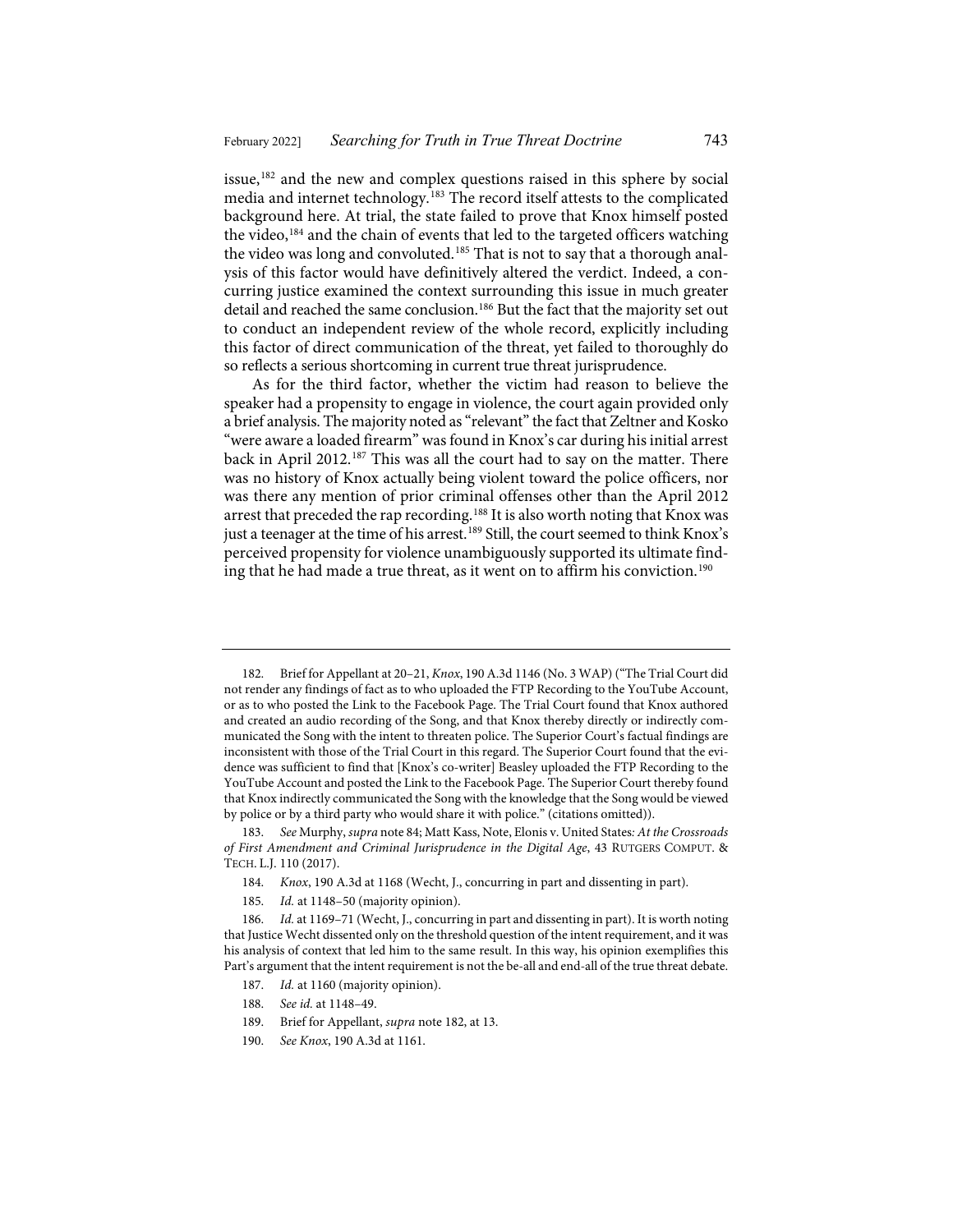# III. STANDARDIZING CONTEXTUAL ANALYSES: A NEW FRAMEWORK FOR IDENTIFYING TRUE THREATS

It is, by now, axiomatic that context matters in true threat prosecutions. *Knox* and federal appellate case law show, however, that courts have failed to develop a coherent approach to conducting this contextual analysis. Such incoherence is likely to continue to infect the doctrine regardless of whether courts opt for a subjective- or objective-intent requirement, or whether they examine the record below de novo or not. This Wild West of whatever context a particular judge sees as important is not sufficiently protective of the speech interests at stake in true threat cases. This Part proposes a four-part framework to address this problem.

# A. Knox *and the Need for Reform*

First, it is worth asking whether a solution is even possible or if this amalgam of contextual factors is just the best we can do. After all, totality-of-thecircumstances analyses are quite common in constitutional criminal law.[191](#page-24-0) Professor Kenneth Karst, in his comprehensive overview of the true threat doctrinal landscape as of 2006, concluded that this is simply an area where the law must be beholden to the facts.<sup>192</sup> He argued that judges and juries with decades of human experience will be able to look at the context and reach a socially acceptable conclusion about what is an unprotected threat and what is not.<sup>[193](#page-24-2)</sup> Essentially, Karst told us to trust the process.

This conclusion is hard to bear when the process is hardly a process at all. As shown in Part II, appellate courts simply address whichever factors they view as relevant and give them whatever weight they feel is appropriate. Karst is correct that this is inevitable to some degree; judges must use their judgment. But to have *no* framework guiding the application of that judgment puts speech rights at too great a risk because, practically speaking, implicit (or explicit) bias is free to enter the equation. The likelihood of such bias in First Amendment cases is the impetus for the constitutional fact doctrine, through which the Supreme Court directs judges to vigilantly prevent the punishment of protected but unpopular speech.<sup>[194](#page-24-3)</sup> Still, judges are not immune to antipathy toward upsetting speech. And giving parties notice about what an appellate court considers when reviewing true threat convictions will help litigants decide what evidence to enter into the record in the first place, ensuring that courts have full information about the context of the speech at issue.

<span id="page-24-3"></span>194. *See supra* Section II.B.

<span id="page-24-2"></span><span id="page-24-1"></span><span id="page-24-0"></span><sup>191.</sup> *See, e.g.*, Dickerson v. United States, 530 U.S. 428, 434 (2000) (holding that due-process test for evaluating voluntariness of defendant's confession takes into consideration the totality of the surrounding circumstances); Illinois v. Gates, 462 U.S. 213, 238 (1983) (mandating totality-of-the-circumstances test for probable-cause analyses).

<sup>192.</sup> Karst, *supra* not[e 103,](#page-14-6) at 1411.

<sup>193.</sup> *Id.* at 1368–70.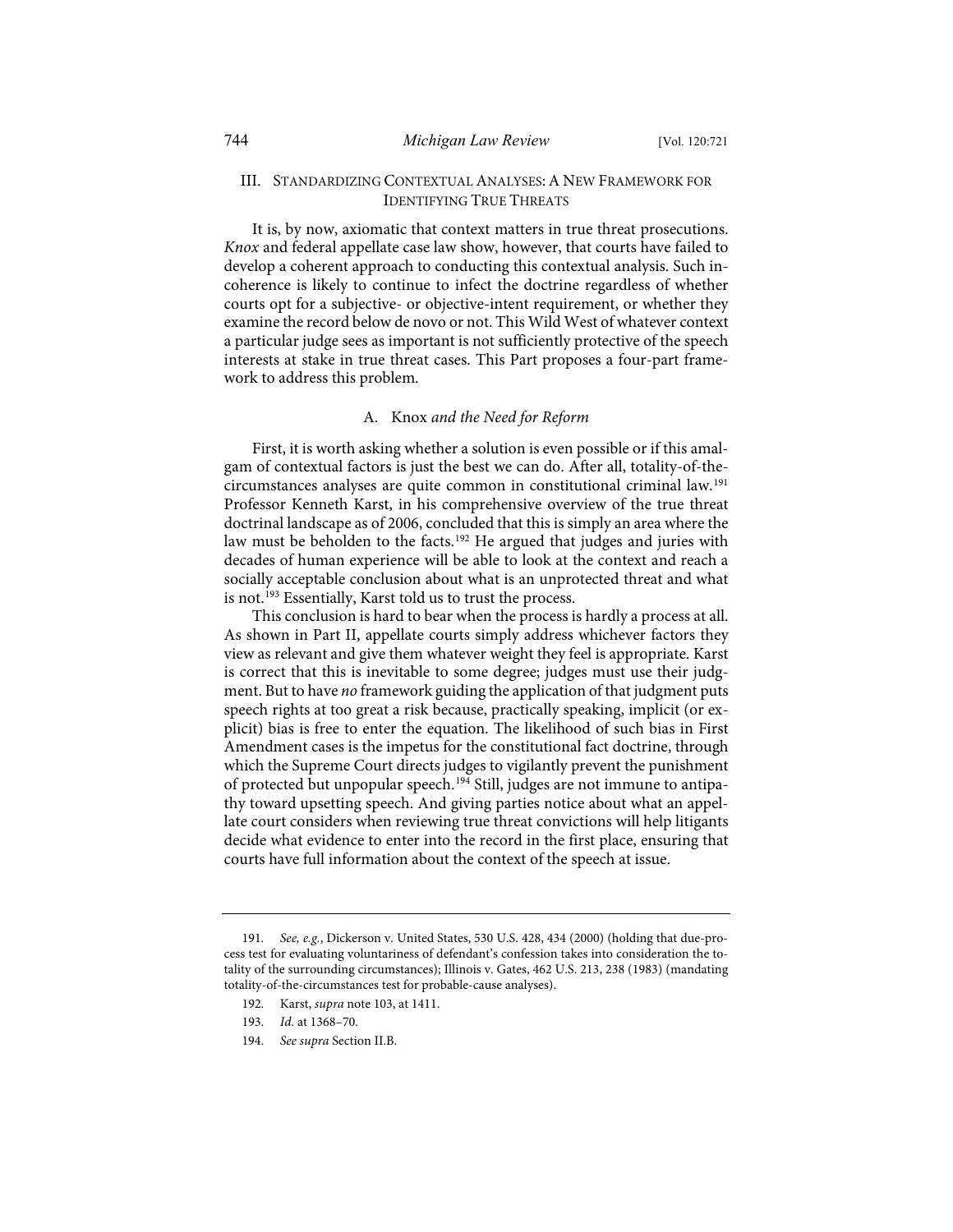<span id="page-25-0"></span>Viewed cynically, *Knox* demonstrates the risk of unstructured contextual analyses in true threat cases. Antipolice rhetoric is historically unpopular in America,<sup>[195](#page-25-2)</sup> and given the long history of judicial deference to police,<sup>[196](#page-25-3)</sup> it is not outlandish to expect judges to be similarly unreceptive to speech like Knox's rap lyrics[.197](#page-25-4) Furthermore, the fact that Knox is a young Black man who was participating in a musical genre culturally associated with young Black men should not be overlooked.[198](#page-25-5) In addition to making it less likely that the lyrics were meant literally, the rap context may trigger racial bias and "enduring stereotypes about the criminality of young [B]lack men" to an extent that other forms of expression may not.<sup>[199](#page-25-6)</sup> Indeed, police only found the video at issue because they were monitoring the Facebook page of Knox's rap alias, <sup>[200](#page-25-7)</sup> a virtual version of the physical surveillance that Black Americans have been subjected to for centuries.<sup>[201](#page-25-8)</sup> This history leads one to question the fairness of heavily weighing the police reaction to Knox's speech as a factor in determining whether his speech was protected. Yet the Pennsylvania Supreme Court did so uncritically. Part of the problem may have been that the briefs did not

<span id="page-25-3"></span>196. *See generally* Anna Lvovsky, *The Judicial Presumption of Police Expertise*, 130 HARV. L. REV. 1995 (2017).

<span id="page-25-4"></span>197. The relative lack of diversity of the judiciary may contribute to this issue as well. *See Examining the Demographic Compositions of U.S. Circuit and District Courts*, CTR. FOR AM. PROGRESS (Feb. 13, 2020, 12:01 AM), [https://www.americanprogress.org/issues/courts/reports](https://www.americanprogress.org/issues/courts/reports/2020/02/13/480112/examining-demographic-compositions-u-s-circuit-district-courts/) [/2020/02/13/480112/examining-demographic-compositions-u-s-circuit-district-courts](https://www.americanprogress.org/issues/courts/reports/2020/02/13/480112/examining-demographic-compositions-u-s-circuit-district-courts/) [\[perma.cc](https://perma.cc/3ASV-CE9C) [/3ASV-CE9C\]](https://perma.cc/3ASV-CE9C)(noting that people of color make up just 20 percent of all judges sitting on Article III circuit and district courts). When white judges from similar backgrounds dominate the bench, their general attitudes toward a particular viewpoint are likely to dominate as well.

<span id="page-25-5"></span>198. *See* Killer Mike Amicus Brief, *supra* not[e 164;](#page-20-8) *see also* Ekins, *supra* note [195](#page-25-0) (noting that Black Americans disproportionately experience verbal and physical misconduct by police).

<span id="page-25-6"></span>199. Killer Mike Amicus Brief, *supra* note [164,](#page-20-8) at 19–20 ("Research tells us that listeners unfamiliar with hip hop culture may have difficulty being reasonable when it comes to rap music because it often primes enduring stereotypes about the criminality of young [B]lack men, its primary creators. In the criminal justice system, the results of this racial bias are evident in the disparate treatment that people of color face at virtually every phase of the criminal justice process. When it comes to rap, research reveals similar disparities.").

200. *See supra* Section II.D.1.

<span id="page-25-8"></span><span id="page-25-7"></span>201. *See, e.g.*, Alvaro M. Bedoya, *The Color of Surveillance*, SLATE (Jan. 18, 2016, 5:55 AM), [https://slate.com/technology/2016/01/what-the-fbis-surveillance-of-martin-luther-king-says](https://slate.com/technology/2016/01/what-the-fbis-surveillance-of-martin-luther-king-says-about-modern-spying.html)[about-modern-spying.html](https://slate.com/technology/2016/01/what-the-fbis-surveillance-of-martin-luther-king-says-about-modern-spying.html) [\[perma.cc/U28B-RFKJ\]](https://perma.cc/U28B-RFKJ).

<span id="page-25-2"></span><span id="page-25-1"></span><sup>195.</sup> EMILY EKINS, CATO INST., POLICING IN AMERICA 8 (2016), [https://www.cato.org](https://www.cato.org/sites/cato.org/files/survey-reports/pdf/policing-in-america-august-1-2017.pdf) [/sites/cato.org/files/survey-reports/pdf/policing-in-america-august-1-2017.pdf](https://www.cato.org/sites/cato.org/files/survey-reports/pdf/policing-in-america-august-1-2017.pdf) [\[perma.cc/3UMP-](https://perma.cc/3UMP-W845)[W845\]](https://perma.cc/3UMP-W845) ("[M]ost Americans (64%) have favorable attitudes toward their local police department and are confident their local police use the appropriate amount of force (58%), are courteous (57%) and honest (57%), treat all racial groups equally (56%), protect people from violent crime (56%), respond quickly to a call for help (56%), and care about community members (55%)."). That said, attitudes may be changing in the wake of 2020's backlash against police that followed the murder of George Floyd by Minneapolis police, along with other police killings of Black men and women. *See* Aimee Ortiz, *Confidence in Police Is at Record Low, Gallup Survey Finds,*  N.Y. TIMES (Aug. 12, 2020),<https://www.nytimes.com/2020/08/12/us/gallup-poll-police.html> [\[perma.cc/J4GN-YMY5\]](https://perma.cc/J4GN-YMY5).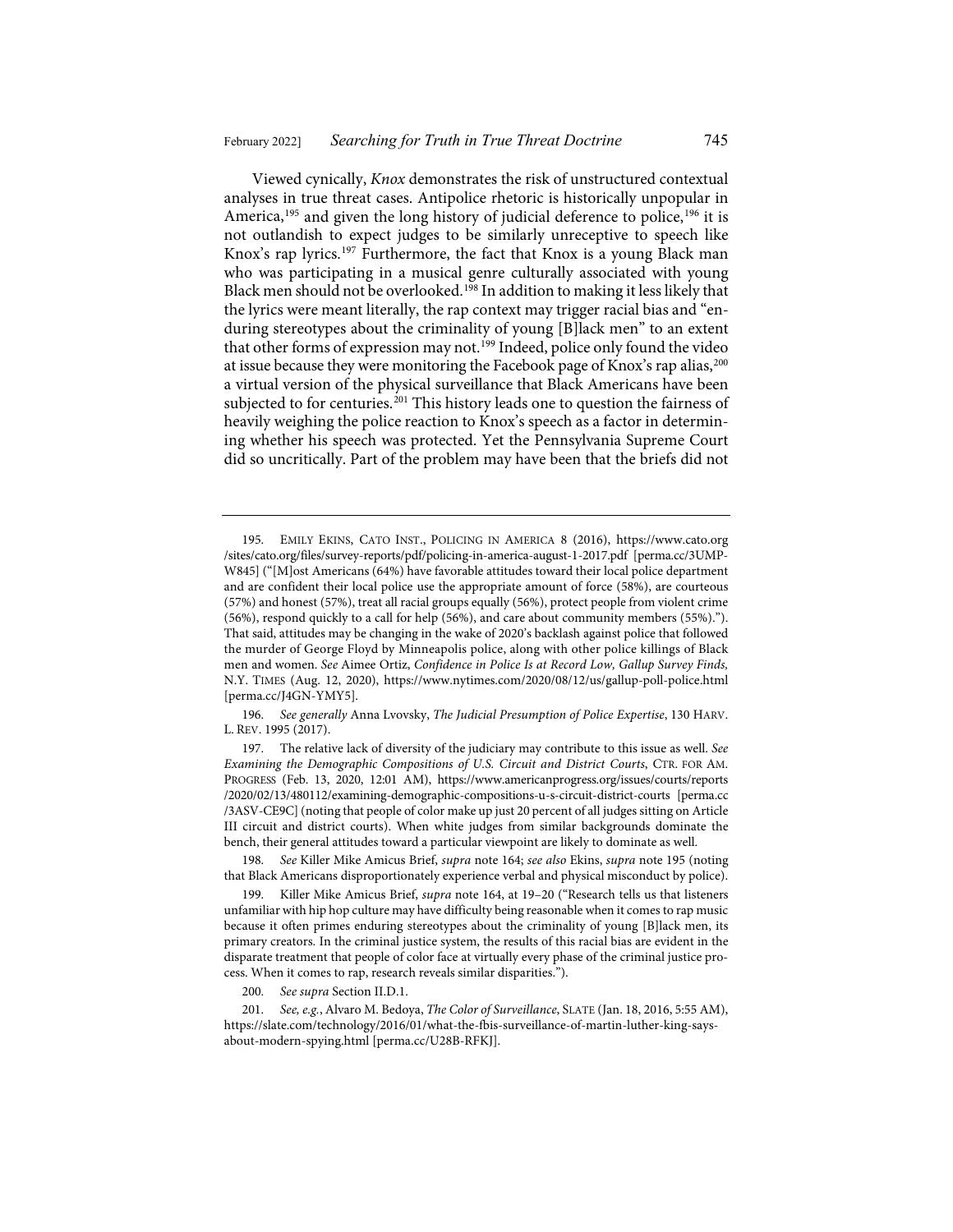discuss these deeply divisive issues at length, but this is likely due to uncertainty about whether they would count as "context" for true threat purposes.

*Knox* also shows how judges may underestimate the importance of new technology and online communication. The majority apparently did not find it significant that there was no clear evidence as to whether Knox actually posted the video or even knew of its posting. The majority also failed to extensively discuss the indirectness of the alleged threat. The rap was recorded, posted to Facebook by a third party, viewed by a police officer, then shown to the threat's targets.<sup>[202](#page-26-1)</sup> Though not dispositive by any means, the presence of online media as the vehicle for the threat at least warranted greater judicial attention.

Given that the contextual inquiry is so crucial to protecting constitutional speech rights in true threat cases, this Note proposes a way to mitigate the potential bias and inexpertness hampering the contextual inquiry and to give notice to parties about what evidence is relevant.

# <span id="page-26-0"></span>B. *Proposed Four-Part Framework*

Scholars have proposed various solutions to reduce the difficulty and unpredictability of asking courts to analyze context in true threat cases. Most commonly, these proposals involve identifying specific factors that courts should consider at some point in their contextual analyses.<sup>[203](#page-26-2)</sup> But a list of discretionary factors would do little to solve the inconsistency across cases.Cherrypicking from such lists is essentially the approach courts currently use, and it is far too messy.[204](#page-26-3) Moreover, there will inevitably be cases where some of the major factors are completely irrelevant and others where the record involves such atypical facts that a conventional list of factors would be utterly unhelpful. More drastic proposals, such as adding a new category of unprotected threatening speech<sup>[205](#page-26-4)</sup> or enabling defendants to assert context as an affirmative defense,<sup>[206](#page-26-5)</sup> have the potential to clarify this convoluted doctrine, but none have garnered consensus. Thus, in the spirit of a marketplace of ideas, this Note offers a new alternative: borrowing an analytical framework (rather than

<sup>202.</sup> *See supra* Section II.D.1.

<span id="page-26-2"></span><span id="page-26-1"></span><sup>203.</sup> *See, e.g.*, Lyrissa Barnett Lidsky & Linda Riedemann Norbut, *#IU: Considering the Context of Online Threats*, 106 CALIF. L. REV. 1885, 1923–25 (2018); Jordan Strauss, *Context Is Everything: Towards a More Flexible Rule for Evaluating True Threats Under the First Amendment*, 32 SW. U. L. REV. 231 (2003); Scott Hammack, Note, *The Internet Loophole: Why Threatening Speech On-line Requires a Modification of the Courts' Approach to True Threats and Incitement*, 36 COLUM. J.L. & SOC. PROBS. 65, 98–99 (2002); Rothman, *supra* not[e 80,](#page-11-8) at 333–35.

<sup>204.</sup> *See supra* Section II.C.

<span id="page-26-4"></span><span id="page-26-3"></span><sup>205.</sup> *See, e.g.*, Jeremy C. Martin, Comment, *Deconstructing "Constructive Threats": Classification and Analysis of Threatening Speech After* Watts *and* Planned Parenthood, 31 ST. MARY'S L.J. 751 (2000).

<span id="page-26-5"></span><sup>206.</sup> Lidsky & Norbut, *supra* not[e 203,](#page-26-0) at 1925 ("The defense would work as follows. Once the accused is charged with making a criminal threat, the accused may invoke context as a defense to liability.").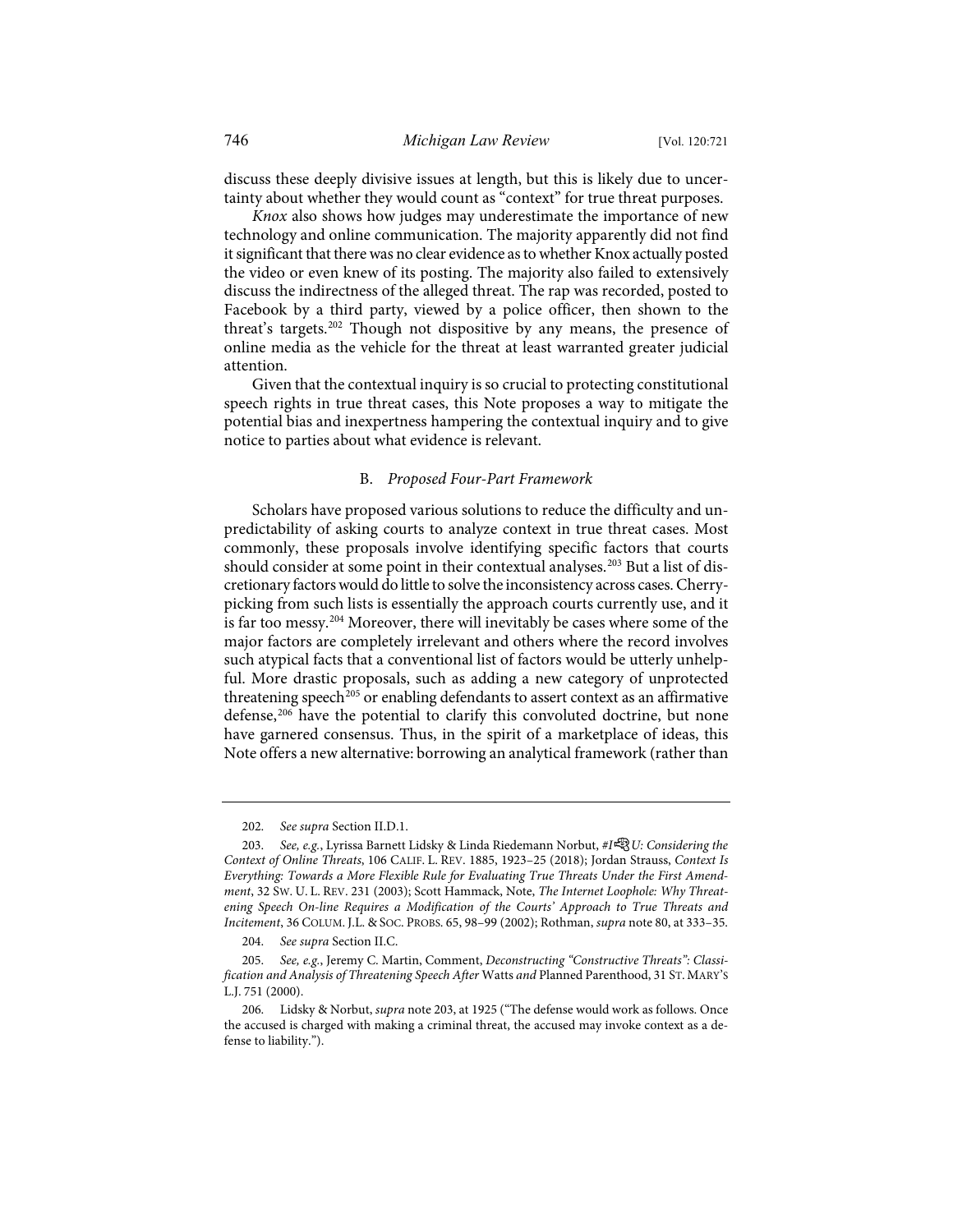a list of factors) from another important First Amendment doctrine, namely, defamation.

Defamation, or false speech that tends to harm the reputation of its sub-ject, is a well-established tort at common law.<sup>[207](#page-27-1)</sup> Defamatory statements remain an unprotected category of speech, and the modern Supreme Court has devoted significant effort to aligning its boundaries with First Amendment principles.[208](#page-27-2) The Court generally deems defamation penalties constitutional only when a plaintiff affirmatively proves that the speech at issue was verifiably false.[209](#page-27-3) But, as it turns out, determining whether a particular statement is true or false is often easier said than done. For this reason, courts' efforts to determine whether a defamatory statement is "false" provides a path for courts analogously seeking to determine whether a threat is "true."

<span id="page-27-0"></span>In the 1974 case *Gertz v. Robert Welch, Inc.*, the Court made a sweeping declaration that would haunt it for decades: "Under the First Amendment there is no such thing as a false idea. However pernicious an opinion may seem, we depend for its correction not on the conscience of judges and juries but on the competition of other ideas."<sup>210</sup> Lower courts interpreted this language to mean that statements of "opinion" were distinguishable from statements of fact, and so were categorically protected from any defamation action.[211](#page-27-5) Simply put, if a court understood a defendant's speech to be an opinion rather than a factual assertion, the defendant could not be liable as a matter of law. While the Court repudiated this interpretation of *Gertz* sixteen years later in *Milkovich v. Lorain Journal Co.*, [212](#page-27-6) the efforts of lower courts to draw the line between fact and opinion during those intervening years are nonetheless relevant points of comparison for the purposes of this Note.

<span id="page-27-1"></span><sup>207.</sup> *See* 8A STUART M. SPEISER, CHARLES F. KRAUSE & ALFRED W. GANS, THE AMERICAN LAW OF TORTS § 29:2 (2020).

<sup>208.</sup> *See, e.g.*, N.Y. Times Co. v. Sullivan, 376 U.S. 254 (1964).

<span id="page-27-3"></span><span id="page-27-2"></span><sup>209.</sup> *See, e.g.*, Phila. Newspapers, Inc. v. Hepps, 475 U.S. 767, 777 (1986) ("[A] privatefigure plaintiff must bear the burden of showing that the speech at issue is false before recovering damages for defamation from a media defendant. To do otherwise could 'only result in a deterrence of speech which the Constitution makes free.' " (quoting Speiser v. Randall, 357 U.S. 513, 526 (1958))).

<sup>210.</sup> 418 U.S. 323, 339–40 (1974).

<span id="page-27-5"></span><span id="page-27-4"></span><sup>211.</sup> *See* Len Niehoff & Ashley Messenger, Milkovich v. Lorain Journal *Twenty-Five Years Later: The Slow, Quiet, and Troubled Demise of Liar Libel*, 49 U. MICH. J.L. REFORM 467, 467 (2016) (noting "lower courts' longstanding interpretation of *Gertz v. Robert Welch* as creating a separate constitutional privilege for expressions of opinion" (footnote omitted)); Robert D. Sack, *Protection of Opinion Under the First Amendment: Reflections on Alfred Hill, "Defamation and Privacy Under the First Amendment*,*"* 100 COLUM. L. REV. 294, 315 (2000).

<span id="page-27-6"></span><sup>212.</sup> *See* 497 U.S. 1, 18 (1990) ("[W]e do not think this passage from *Gertz* was intended to create a wholesale defamation exemption for anything that might be labeled 'opinion.' "). That said, the actual effect of *Milkovich* on the *Gertz* fact/opinion distinction is still unclear and is a topic of scholarly debate in its own right. *See* Niehoff & Messenger, *supra* not[e 211.](#page-27-0)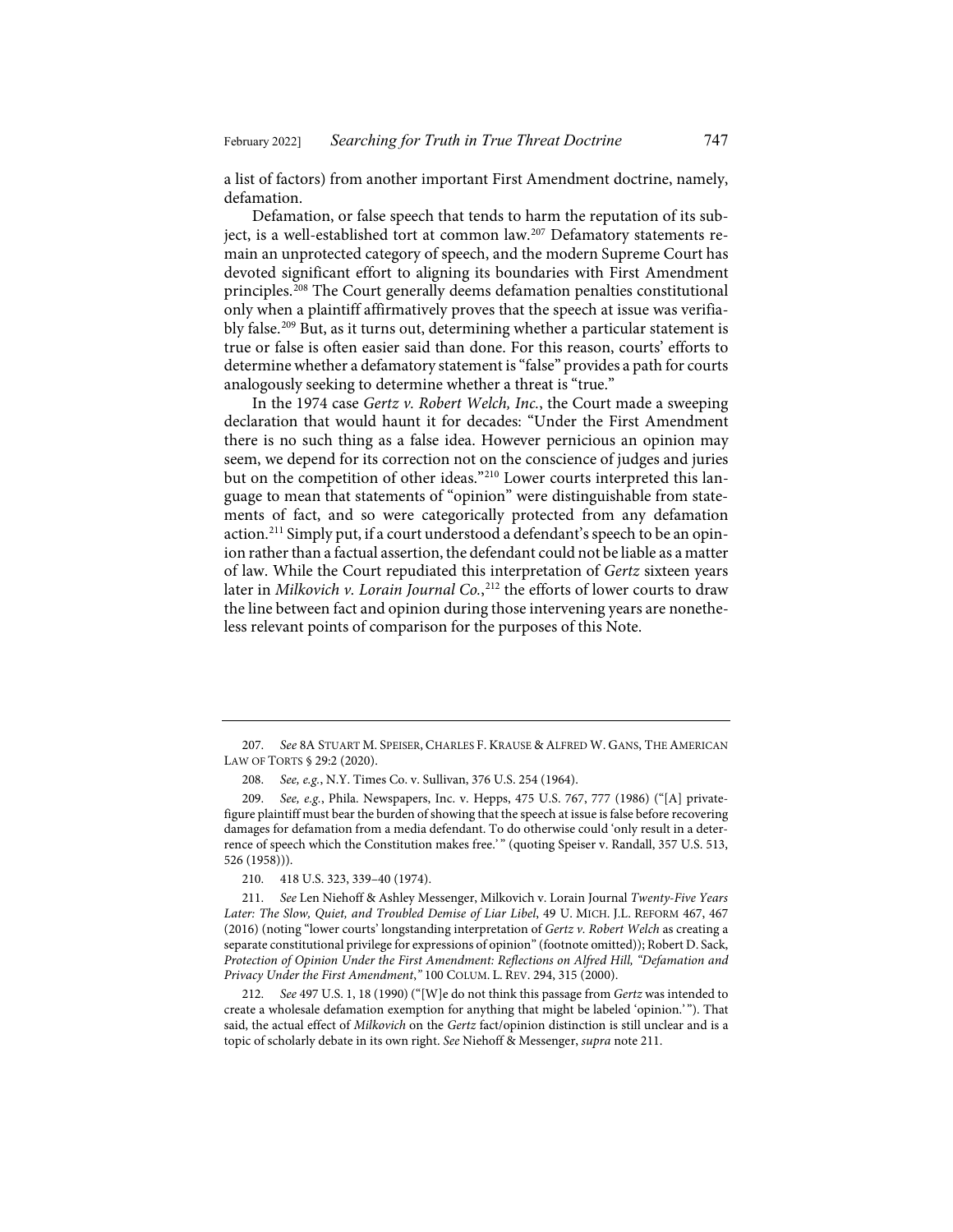### 1. *Ollman v. Evans*: The Template Test

During the time between *Gertz* and *Milkovich*, the D.C. Circuit issued a decision that was, for a time, the leading approach to distinguishing protected statements of opinion from unprotected false statements of fact. *Ollman v. Evans* involved a university professor who sued two newspaper columnists for publishing a nationally syndicated column suggesting that he was using the classroom to politically indoctrinate students with his Marxist beliefs.<sup>213</sup> The columnists argued that they could not be held liable because the column re-flected only their "opinions" about the professor's work.<sup>[214](#page-28-1)</sup> In his plurality opinion for the en banc court, Judge Starr stressed the impossibility of identifying "a bright-line or mechanical distinction" between facts and opinions while also emphasizing that ad hoc decisions and overly complex rules would be useless in protecting the speech rights at stake.<sup>[215](#page-28-2)</sup> The same can be said for true threat analyses.

Given the impossibility of a simple bright-line rule, Judge Starr set out a four-part test for evaluating the totality of the circumstances surrounding an allegedly defamatory statement and assessing whether an average reader would regard the statement as fact or opinion.<sup>[216](#page-28-3)</sup> The first step was to "analyze the common usage or meaning of the specific language of the challenged statement itself."[217](#page-28-4) Under this step, statements that could be interpreted many different ways would be unlikely to support an action for defamation.<sup>218</sup> The second step was whether the statement was "capable of being objectively characterized as true or false."[219](#page-28-6) The third step was to look at the "unchallenged language surrounding the allegedly defamatory statement," such as cautionary or interrogative language, to examine how it could "influence the average reader's readiness to infer that a particular statement has factual content."[220](#page-28-7) The final step was to "consider the broader context or setting in which the statement appears"—for example, whether it appeared in the opinion section of a newspaper as opposed to the front page.[221](#page-28-8) Several other courts embraced this formulation, sometimes short-handing the four steps as (1) specificity, (2) verifiability, (3) literary context, and (4) public or social context.<sup>[222](#page-28-9)</sup>

- <span id="page-28-2"></span>215. *Id.* at 977–78.
- <span id="page-28-3"></span>216. *Id.* at 979.
- <span id="page-28-4"></span>217. *Id.*
- 218. *Id.*
- 219. *Id.*
- 220. *Id.*
- 221. *Id.* at 979, 984.

<span id="page-28-9"></span><span id="page-28-8"></span><span id="page-28-7"></span><span id="page-28-6"></span><span id="page-28-5"></span>222. *See, e.g.*, Price v. Viking Penguin, Inc., 881 F.2d 1426, 1432 (8th Cir. 1989); Henderson v. Times Mirror Co., 669 F. Supp. 356, 359 (D. Colo. 1987), *aff'd*, 876 F.2d 108 (10th Cir. 1989); Steinhilber v. Alphonse, 501 N.E.2d 550, 555–56 (N.Y. 1986).

<span id="page-28-1"></span><span id="page-28-0"></span><sup>213.</sup> Ollman v. Evans, 750 F.2d 970, 971–73 (D.C. Cir. 1984) (en banc).

<sup>214.</sup> *Id.*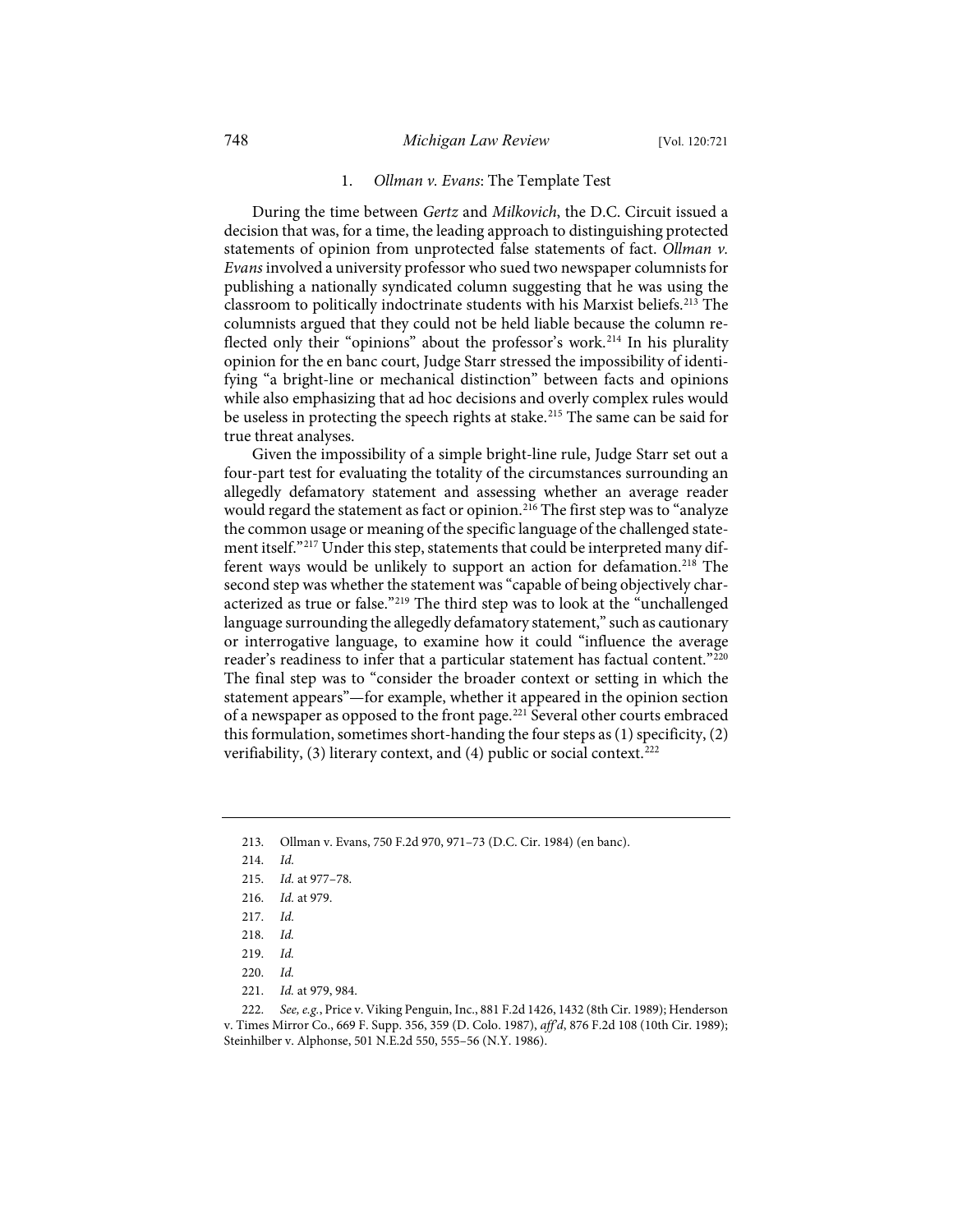#### 2. Tweaking the *Ollman* Test for True Threats

The goal of the *Ollman* test was to organize an all-encompassing analysis of the factual record into a logical process to answer a single question: Is the challenged speech protected by the First Amendment? Any true threat test must address the same question. Thus, the *Ollman* test—carefully crafted by an en banc D.C. Circuit plurality and further refined by other courts following its lead—is a more solid foundation for true threat analyses than any ad hoc list of factors that appears in true threat precedent. But adjustments to the *Ollman* test will of course be necessary given that its ultimate distinction between "fact" and "opinion" differs from the distinction of "true threat" versus—well, everything else.

The first *Ollman* step of "specificity" translates quite well to true threat analysis. If the common meaning of the statement does not facially reflect a specific threat to harm someone or something, then the inquiry should stop there and the defendant should not be convicted. *Watts*, the case that started it all, can serve as an example. The key statement at issue there was "[i]f they ever make me carry a rifle the first man I want to get in my sights is L. B. J."[223](#page-29-0) This statement was, at least on its face, a specific threat to shoot President Lyndon B. Johnson. If Watts had instead said "if they ever make me carry a rifle, I'll go berserk," there would have been no specific threat[.224](#page-29-1) *Knox*, too, exemplifies the importance of specificity. If Knox had not used the individual officers' names in the rap, it is unlikely he could have been constitutionally punished for the speech, violent and angry as it may have been.

Second in the *Ollman* framework is "verifiability." In literal terms, this step does not make much sense in the context of threats, as a threat is by definition predictive of something that has not yet occurred rather than descriptive of something that has already occurred. One possible way to adapt "verifiability" would be to ask whether the defendant actually intended or made efforts to carry out the threat. Evidence of such an intent or effort would theoretically render the seriousness of the threat more "verifiable." But the Supreme Court explicitly rejected the relevance of the defendant's intent to carry out the threat in *Black*. [225](#page-29-2) Instead, "feasibility" could fill in for verifiability in threat analyses, with courts asking whether the threat would seem feasible to a reasonable person. This inquiry would allow a court to incorporate something like the defendant's known possession of a firearm (as in *Knox*) into the analysis, because such a fact would make the threat seem more feasible to a reasonable person. Likewise, the commonly recurring factor of listeners' reactions could be used as evidence to show whether reasonable people understood the threat to be feasible. For instance, the fact that Watts's listeners

<sup>223.</sup> Watts v. United States, 394 U.S. 705, 706 (1969).

<span id="page-29-2"></span><span id="page-29-1"></span><span id="page-29-0"></span><sup>224.</sup> Putting aside the fact that the statute used to charge Watts criminalized only threats to the president.

<sup>225.</sup> Virginia v. Black, 538 U.S. 343, 359–60 (2003).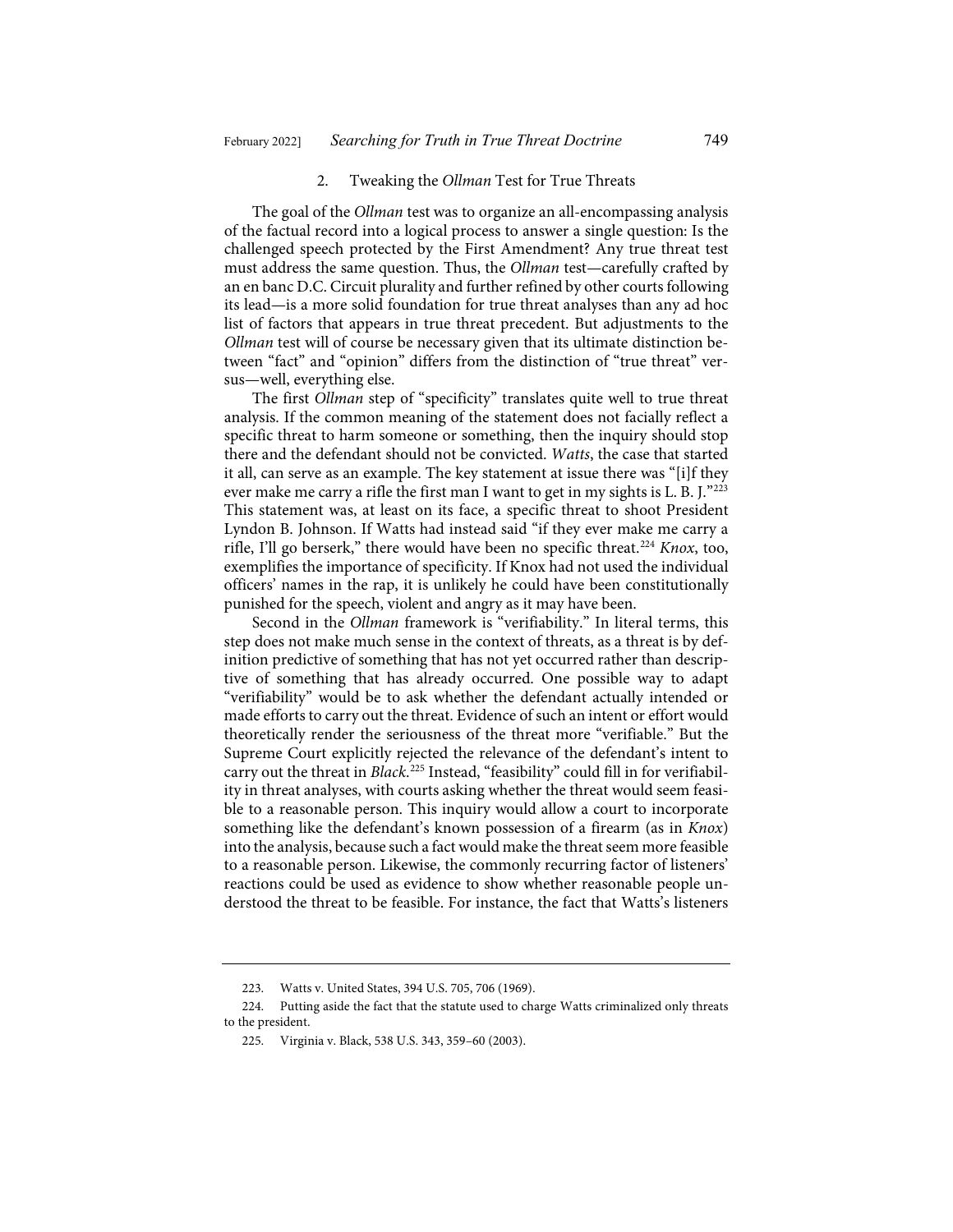laughed might serve as evidence of their understanding that, even if he were drafted, he was extremely unlikely to get President Johnson "in [his] sights."[226](#page-30-0)

Third, *Ollman* looked to "literary context." This step essentially requires looking beyond the few words that are allegedly threatening (or, in the *Ollman* situation, allegedly defamatory) to everything else the defendant said. Again, the importance of taking this step in an analysis of the context surrounding a threat is fairly obvious. Indeed, interpreting speech based on the words around it is the plainest meaning of the Supreme Court's instruction to interpret threats in context. Many courts already employ some form of inquiry into other statements by the defendant. For example, the *Watts* factor of whether speech is "conditional" would come in under this step. The court in *Knox* likewise applied something like this step when it emphasized the overall violence of the words surrounding the actual threats in the rap, and held that this language supported classifying the threat as "true."[227](#page-30-1) That said, the court also could have looked at the generalized nature of the rap's other lyrics as evidence that Knox's statements expressed anger about the police as a group, not threats to harm two individual officers.

Fourth, *Ollman* considered social context, which is of paramount importance for identifying true threats. This step most squarely incorporates the key consideration of a statement's location in the "political arena" noted by the Supreme Court in *Watts*. [228](#page-30-2) Political speech traditionally receives maximal First Amendment protection,<sup>[229](#page-30-3)</sup> so it is especially crucial that courts consider any link between the alleged threat and politics. In *Knox*, the majority dismissed out of hand any possibility that the rap's antipathy toward police might be related to political issues,<sup>[230](#page-30-4)</sup> despite the fact that rappers often imbue their songs with political meaning.<sup>[231](#page-30-5)</sup> A more extensive discussion of the political context may not have altered the result in *Knox*, [232](#page-30-6) but it still would have been valuable to ensuring the maintenance of Knox's speech rights.

230. *Knox*, 190 A.3d at 1158.

<span id="page-30-5"></span><span id="page-30-4"></span>231. *Cf.* Kerr, *supra* note [164,](#page-20-8) at 195 ("Rap, much like your typical political speech, functions as a First Amendment 'safety valve,' allowing rappers to vent anti-authority aggression and to lament systemic racism and police brutality. We can hear rap, even rap made of violent, inchoate lyrics, about 'the system' and law enforcement to be a covered form of political speech. For example, NWA and Ice-T have been valorized by the Art World. But even if they had selfpublished their anti-police raps their message could be conceptualized as political speech. In short, without the historical context, a judge might not be able to identify or understand a rap's subtextual political message." (footnote omitted)).

<span id="page-30-6"></span>Indeed, Justice Wecht directly addressed the possible link between the rap and political issues such as police brutality, yet he still voted to uphold the conviction. *Knox*, 190 A.3d at 1167 (Wecht, J., concurring in part and dissenting in part).

<sup>226.</sup> *Watts*, 394 U.S. at 706–07.

<sup>227.</sup> Commonwealth v. Knox, 190 A.3d 1146, 1158 (Pa. 2018).

<sup>228.</sup> *Watts*, 394 U.S. at 708.

<span id="page-30-3"></span><span id="page-30-2"></span><span id="page-30-1"></span><span id="page-30-0"></span><sup>229.</sup> *See, e.g.*, Citizens United v. Fed. Election Comm'n, 558 U.S. 310, 340 (2010) ("[P]olitical speech must prevail against laws that would suppress it, whether by design or inadvertence.").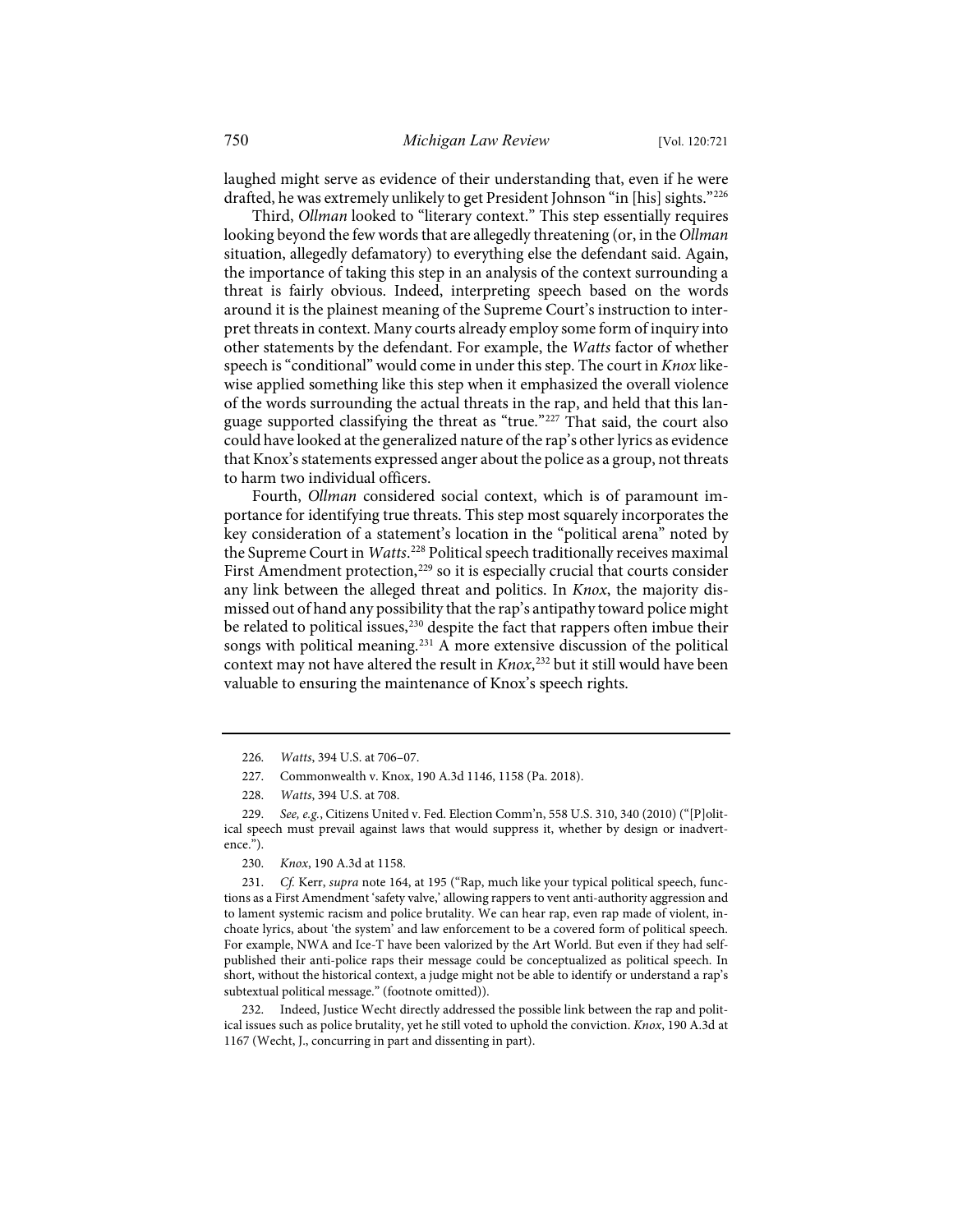This fourth step should also account for "social" features of the speech, such as the medium of communication, the relationship between the defendant and the alleged victim, and its artistic value. The medium of communication will be especially salient in the modern world of social media, where the particular forum in which a threat is posted may have major repercussions on how threatening it really is. In *Knox*, for instance, the court would have needed to grapple more extensively with the characteristics of YouTube and Facebook that made it less likely that Knox recorded the rap intending for the police officers to see it.

Analysis of the social relationship between Knox and the threatened officers would also come in under this step. It is true that Knox had prior interactions with the officers, but the court said little about the nature of those interactions other than that the officers believed that Knox had a firearm with him during his first arrest.<sup>[233](#page-31-0)</sup> The history of police brutality against the Black community in Pittsburgh would also have been relevant to the analysis of social context[,234](#page-31-1) painting a fuller picture of what may have motivated Knox to speak so violently against police other than an intent to induce fear.

This fourth step would also have given the *Knox* court an explicit mandate to directly address arguments raised by amici about the social context of rap as an artistic genre and Knox's place within it.[235](#page-31-2) The court in *Knox* made some effort to do this,<sup>[236](#page-31-3)</sup> but it did not give any real credence to the idea that it might take some extra work to distinguish true threats from protected speech when the speech is disseminated in a rap song. The court's conclusion that couching threats in rap or musical lyrics cannot immunize them from prosecution does not, on its own, negate the relevance of the fact that Knox expressed himself through an artistic medium.

In sum, remaking the *Ollman* test to apply to true threats provides an administrable four-part test for appellate courts conducting an independent review of the record—including all relevant context—to determine whether a given statement constitutes a "true threat." Put simply, this Note contends that appellate courts asked to identify true threats should examine four criteria: (1) the specificity of the threat, based on the actual words used; (2) the facial feasibility of the threat; (3) the "literary context," or the language surrounding the alleged threat; and (4) the broader social context in which the threat was made, including the medium through which it was communicated and any political connotations it may have had.

<sup>233.</sup> *Id.* at 1160 (majority opinion).

<span id="page-31-2"></span><span id="page-31-1"></span><span id="page-31-0"></span><sup>234.</sup> *See* Jody DiPerna & Elaine Frantz, *Historical Context: Violence Occurring Against Black Pittsburghers Today Has Been Happening for More Than a Century-and-a-Half*, PITT. CURRENT (Sept. 16, 2020), [https://www.pittsburghcurrent.com/historical-context-violence-oc](https://www.pittsburghcurrent.com/historical-context-violence-occurring-against-black-pittsburghers-today-has-been-happening-for-more-than-a-century-and-a-half)[curring-against-black-pittsburghers-today-has-been-happening-for-more-than-a-century](https://www.pittsburghcurrent.com/historical-context-violence-occurring-against-black-pittsburghers-today-has-been-happening-for-more-than-a-century-and-a-half)[and-a-half](https://www.pittsburghcurrent.com/historical-context-violence-occurring-against-black-pittsburghers-today-has-been-happening-for-more-than-a-century-and-a-half) [\[perma.cc/5GPW-7SXT\]](https://perma.cc/5GPW-7SXT).

<span id="page-31-3"></span><sup>235.</sup> *Cf.* Kerr, *supra* not[e 164,](#page-20-8) at 194–99 (discussing rap, and Knox's rap in particular, as art).

<sup>236.</sup> *Knox*, 190 A.3d at 1160.